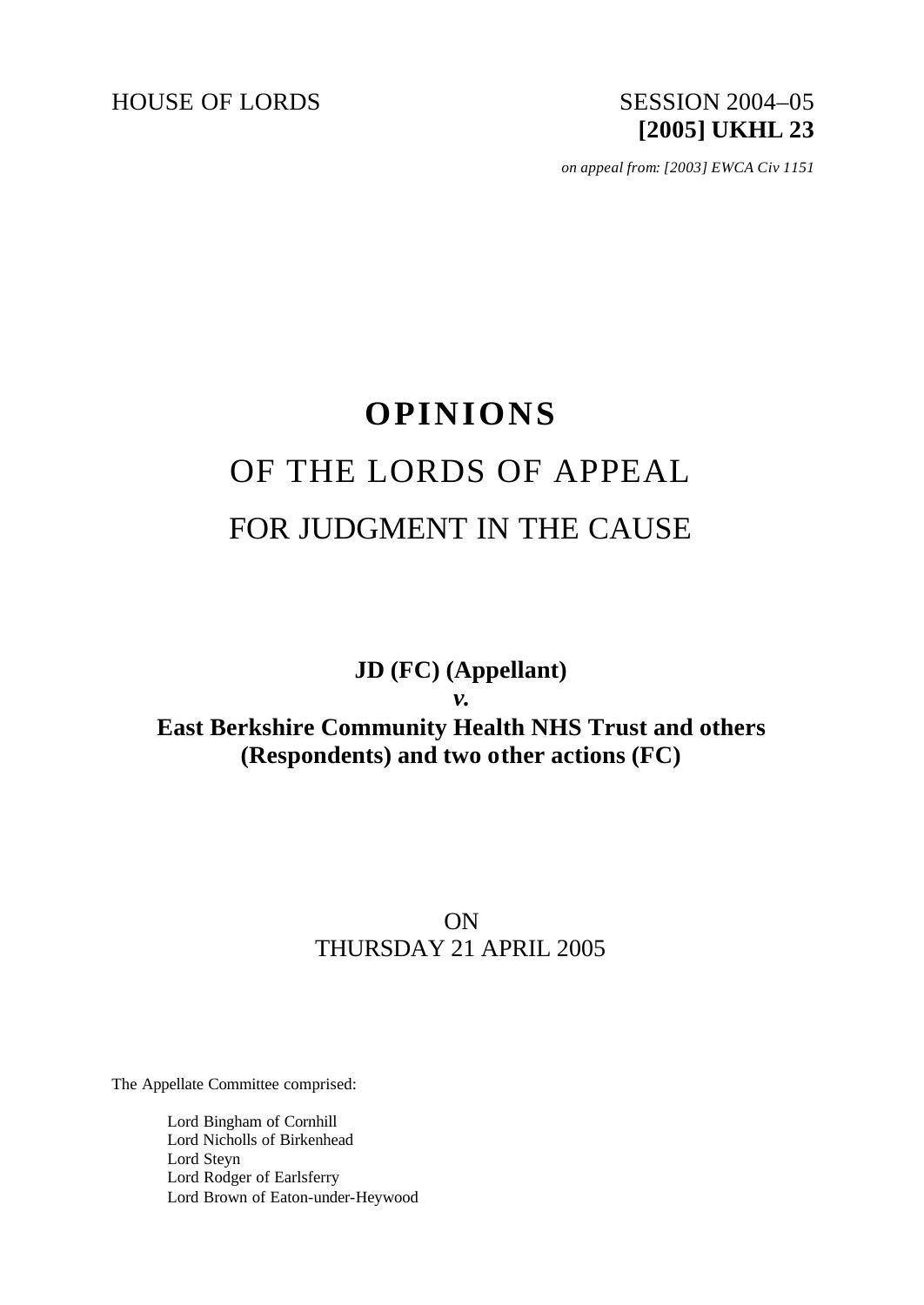#### **HOUSE OF LORDS**

#### **OPINIONS OF THE LORDS OF APPEAL FOR JUDGMENT IN THE CAUSE**

#### **JD (FC) (Appellant)** *v.* **East Berkshire Community Health NHS Trust and others (Respondents) and two other actions (FC)**

#### **[2005] UKHL 23**

#### **LORD BINGHAM OF CORNHILL**

My Lords,

1. The question in this appeal is whether the parent of a minor child falsely and negligently said to have abused or harmed the child may recover common law damages for negligence against a doctor or social worker who, discharging professional functions, has made the false and negligent statement, if the suffering of psychiatric injury by the parent was a foreseeable result of making it and such injury has in fact been suffered by the parent.

2. On conventional analysis the answer to that question turns on whether the doctor or social worker owed any duty of care towards the parent, and the answer to that question essentially depends on whether, applying the familiar test laid down in *Caparo Industries plc v Dickman* [1990] 2 AC 605, 618, "the court considers it fair, just and reasonable that the law should impose a duty of a given scope upon the one party for the benefit of the other".

3. The courts below have concluded that in such a situation no duty of care can be owed by the doctor or the social worker to the parent, that accordingly no claim may lie and that these claims brought by the parents must be dismissed with no evidence called and no detailed examination of the facts. In the second appeal there is also a claim by the child, but that has been treated differently. I understand that a majority of my noble and learned friends agree with this conclusion, for which there is considerable authority in the United Kingdom and abroad. But the law in this area has evolved very markedly over the last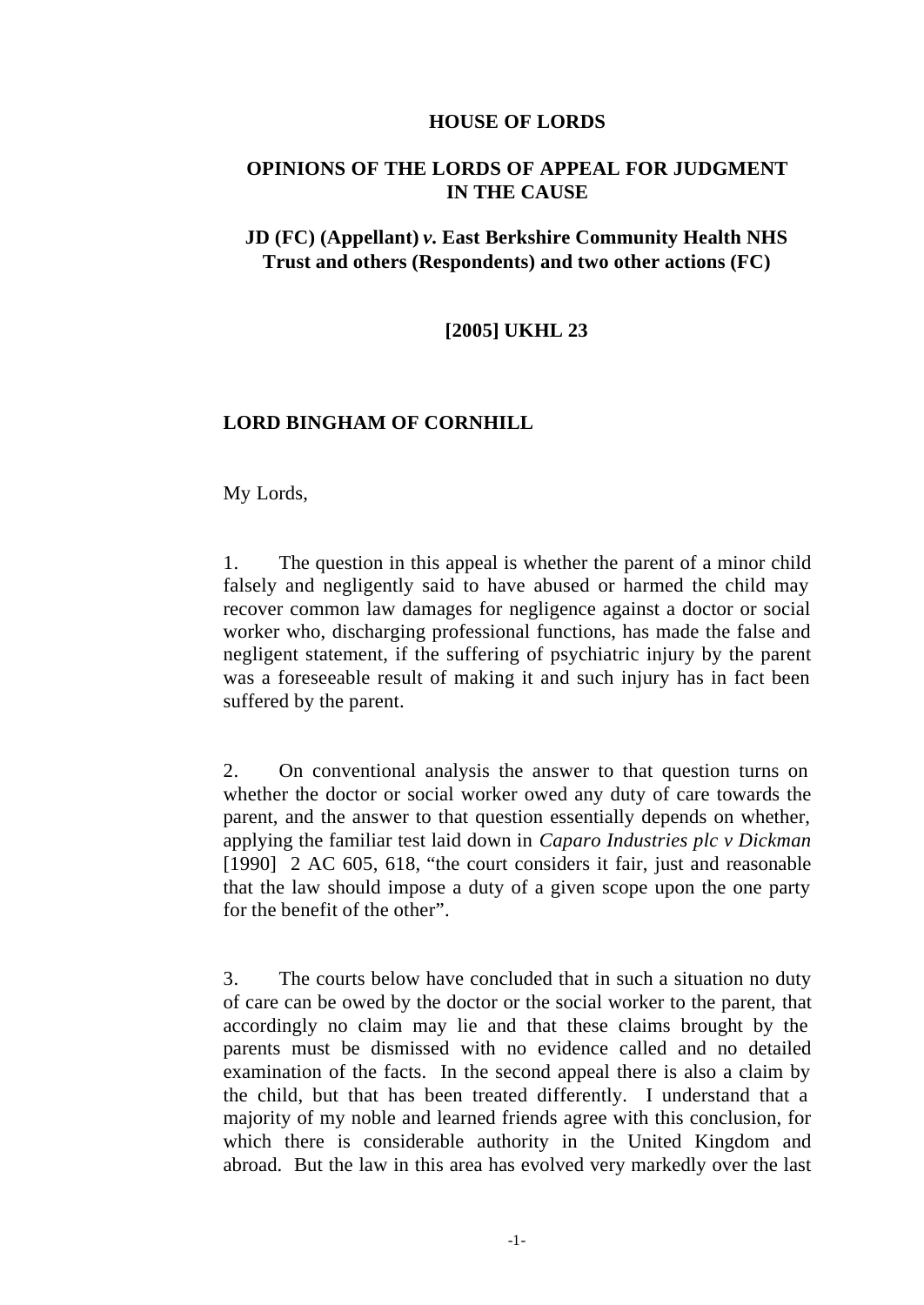decade. What appeared to be hard-edged rules precluding the possibility of any claim by parent or child have been eroded or restricted. And a series of decisions of the European Court of Human Rights has shown that application of an exclusionary rule in this sensitive area may lead to serious breaches of Convention rights for which domestic law affords no remedy and for which, at any rate arguably, the law of tort should afford a remedy if facts of sufficient gravity are shown.

4. I would not, for my part, strike out these claims but would allow them to go to trial. A judgment can then be made on the liability of the respective defendants on facts which have been fully explored. At present, we have only an agreed statement of what is, at this stage and for the purpose of legal argument, to be assumed. I take no account of additional factual allegations made by the appellants in their written case which, if true, may well be significant, but which have not been agreed. The facts which have been agreed are important and must be summarised.

#### *The first appeal*

5. JD, the claimant and first appellant, is a registered nurse and registered children's nurse now aged 50. She is the mother of M, who was born on 18 November 1988. M had a history of allergic reactions throughout his life, which were the subject of repeated medical scrutiny. He was treated at Wexham Park Hospital in Berkshire and Great Ormond Street in London. The diagnosis was correctly made that M suffered from multiple severe allergies.

6. In October 1994, at the request of his mother JD, M (aged 5) was referred by his general practitioner to Professor Southall, consultant paediatrician at the North Staffordshire Hospital. M was to be assessed for provision of a breathing monitor to enable him to sleep in his own bedroom. He was admitted to North Staffordshire Hospital from 9-15 December 1994 and assessed by Professor Southall, who formed the opinion that JD was suffering from Munchausen's Syndrome by Proxy, and that M's condition had been fabricated by her. She was unaware of this opinion, and the Professor did not see her or M after December 1994.

7. In March 1995 Professor Southall asked Professor Warner, a consultant paediatrician expert in allergic disorders, to see M at his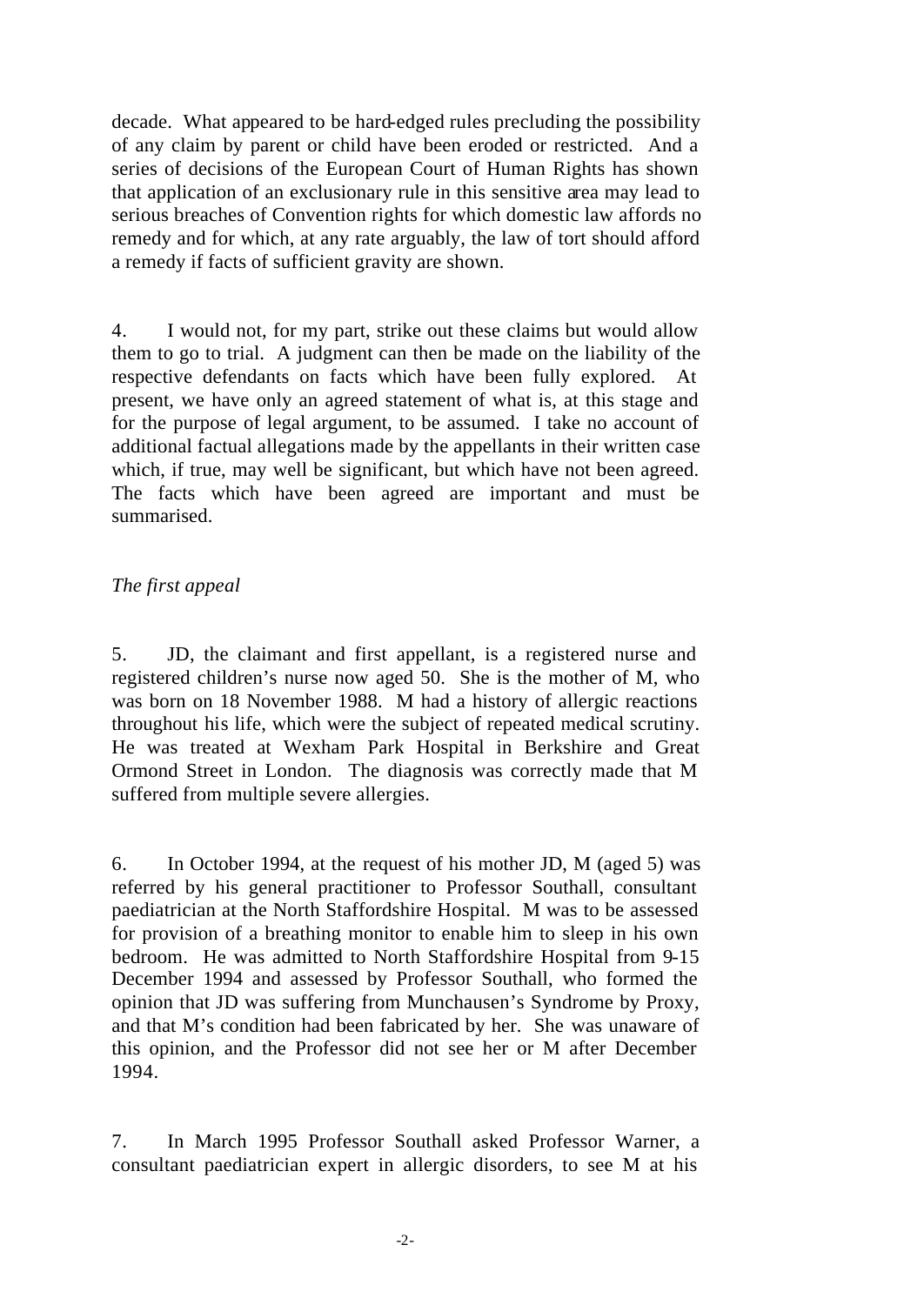Burlesden Unit in Southampton without JD being present. She did not consent to this because the Unit had no intensive care or resuscitation facilities.

8. On 10 December 1996 Dr Whiting took over as the community paediatrician in Berkshire. She met JD once in December 1996 and contacted social services, suggesting that M was at risk from his mother JD and requesting urgent action. In early March 1997 Dr Whiting met Professor Southall, other doctors and a social worker. A handwritten minute was made.

9. On 18 March 1997 M was an in-patient at Great Ormond Street and JD chanced to see the handwritten minute, which contained the allegation that she was fabricating M's condition and harming him. She arranged to see a psychiatrist, who found nothing wrong with her. On 2 June 1997 a case conference was held at which it was decided to put M on the "At Risk Register". After this conference, M was assessed by Professor Warner, who confirmed both the extent and the severity of M's allergic problems. Child protection concerns were alleviated, and M was removed from the "At Risk Register" on 29 September 1997. JD claims to have suffered psychiatric injury as a result of the misdiagnosis of her and M's condition. She has not returned to nursing since this negligent misdiagnosis was made.

10. JD issued proceedings in March 2000 claiming damages for negligence. But her claim was struck out and dismissed by His Honour Judge Hale on the ground that public policy considerations militated strongly against the existence of any duty on the facts of the case: [2003] Lloyd's Rep Med 9, 12. The Court of Appeal (Lord Phillips of Worth Matravers MR, Hale and Latham LJJ) dismissed JD's appeal against that decision in a judgment covering all three of the cases now before the House: [2003] EWCA Civ 1151, [2004] QB 558.

#### *The second appeal*

11. RK was born on 6 March 1989. She had the misfortune to suffer from Schamberg's disease, which is also known as progressive pigmented purpuric dermatitis or capillaritis and is manifested by the eruption of purple patches on the skin. Her father, the second appellant MAK, took her to her general practitioner in September 1997 with what was described as bruising on the legs. The marks disappeared after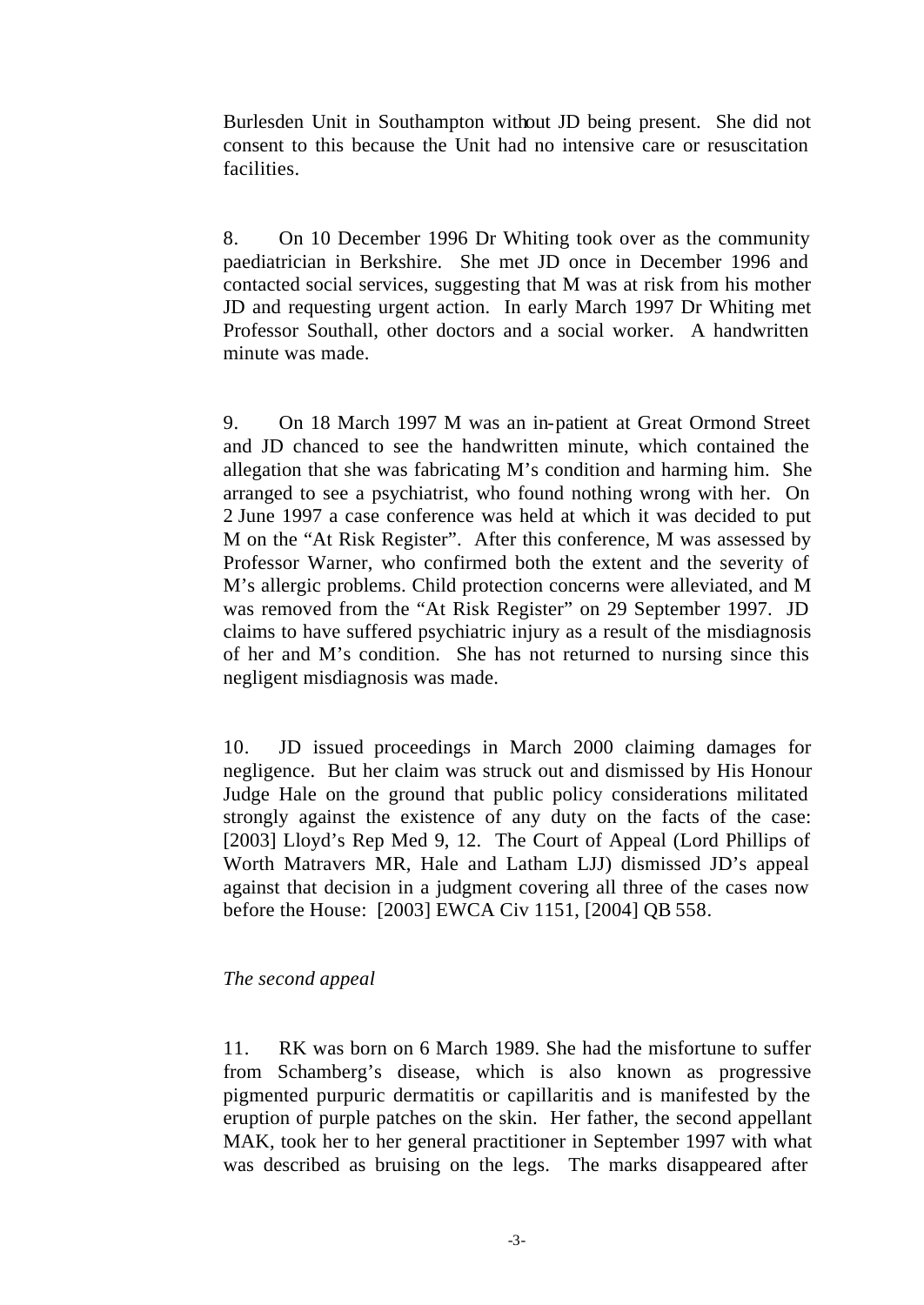treatment and no diagnosis of Schamberg's disease was made. On 15 March 1998 RK, now aged 9, hurt herself in the genital area while riding her bicycle. Two days later her swimming teacher expressed concern about the marks on her legs. She was taken to her general practitioner and was referred to Dr Wilson, a consultant paediatrician at Dewsbury District Hospital, to whom the father took her the same day.

12. Dr Wilson's provisional diagnosis was that the marks did not appear to be the result of skin disease but were suggestive of abuse. She informed social services and RK was examined by Dr Wilson and a police surgeon at the hospital. Her mother was told that RK had been sexually abused, and as a result her father and elder brother were told that they should not sleep at home when RK was released from hospital. In the hospital that evening, in front of other patients and visitors to the ward, the father was told that he was not allowed to see her.

13. RK remained in hospital until 27 March 1998 and the father did not visit her during that time. By 27 March a correct diagnosis of Schamberg's disease had been made. No further steps were taken by social services, and it was accepted by the Dewsbury Healthcare NHS Trust, the third respondent, in a letter of 15 April 1999, that there was no question of abuse.

14. The father and RK issued proceedings against the health authority and the local authority involved in the case, the third and fourth respondents, in March 2001, pleading several causes of action including negligence. The father claimed that he had suffered psychiatric injury and financial loss resulting from the third respondents' misdiagnosis and the steps taken by the fourth respondents. Following the decision of Judge Hale in JD's case, His Honour Judge Grenfell gave judgment for both defendants (now respondents) on the father's claims and on RK's claim against the local authority, but allowed her claim against the health authority to proceed: [2003] Lloyd's Rep Med 13, paras 15, 20, 26, 29, 31. The Court of Appeal upheld that decision in the composite judgment already referred to, save that it reinstated RK's claim against the local authority: para 109. She is accordingly free to prosecute her claims against the health authority and the local authority. There has been no appeal by the health authority or the local authority against the rulings of the judge and the Court of Appeal respectively on RK's claims against them.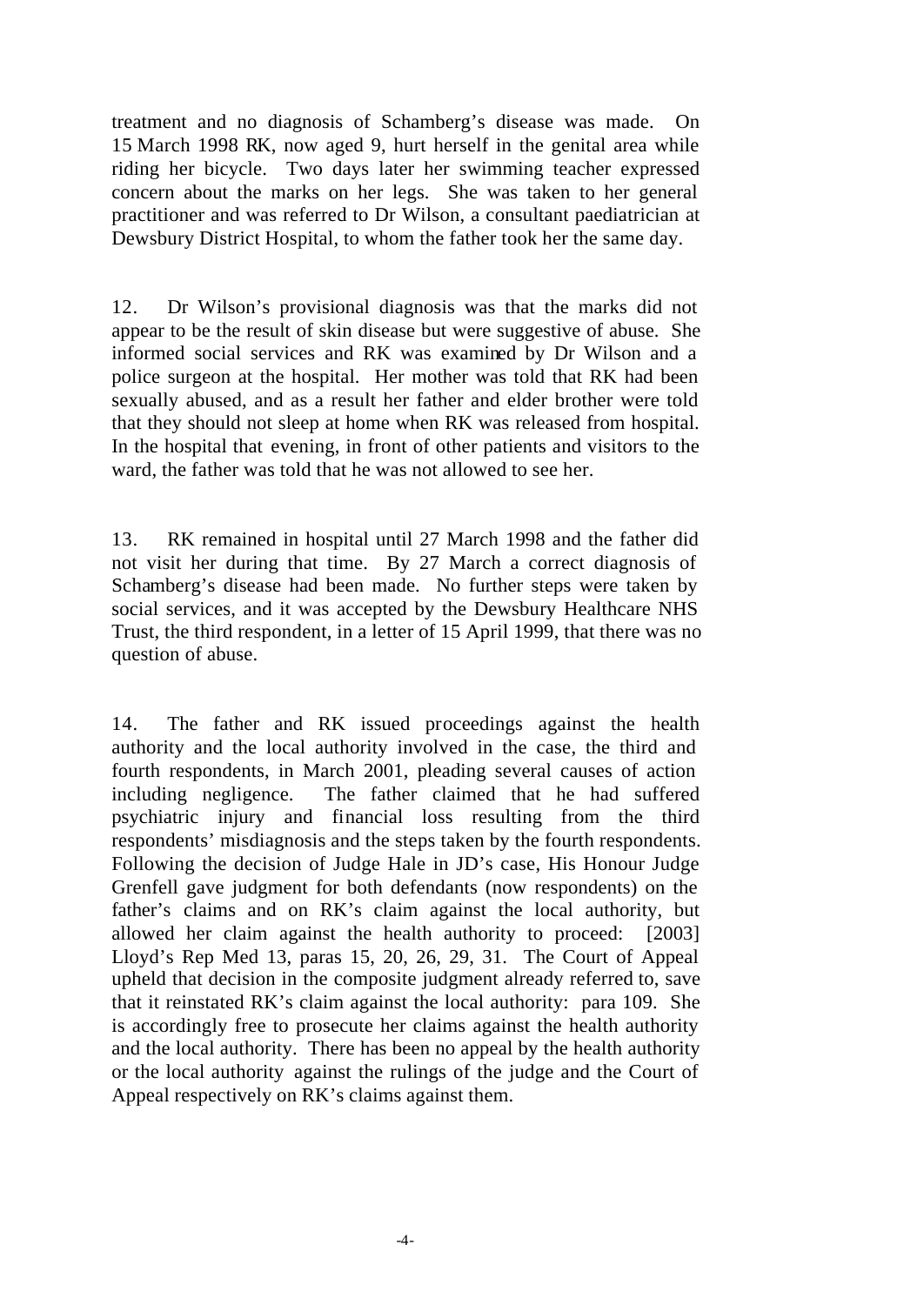#### *The third appeal*

15. MK was born on 24 July 1998. She suffered from brittle bone disease, or osteogenesis imperfecta. Aged 2 months, she was in the care of her grandmother and, when picked up from a sofa, started to scream and appeared to be in pain. Her parents and grandmother took her to the Royal Oldham Hospital, where she was seen in the Accident and Emergency Department and admitted. On admission, the medical personnel failed to take an accurate history from the parents and the grandmother: the notes referred to the mother rather than the grandmother having picked MK up, and to her having been "yanked" up, neither of which statements recorded what the family had said.

16. MK was diagnosed by the sixth respondent, Dr Blumenthal, a consultant paediatrician, as having an "inflicted injury", namely a spiral fracture of the femur. The police and social services were informed. Thereafter, Dr Blumenthal did not pursue other investigations for osteogenesis imperfecta. This was despite two letters which he received. The first, dated 19 October 1998, was from the Solicitor to the Oldham Metropolitan Borough Council, writing to note that Dr Blumenthal had discounted a diagnosis of brittle bone disease on the basis of observation and asking whether any further tests could be conducted to indicate a cause for MK's injuries other than inflicted injury. The second was a letter from the Council dated 8 December 1998, asking the doctor to address his mind to the possibility of a urine test to determine the existence of osteogenesis imperfecta.

17. An interim care order was made on 16 October 1998, and on 23 October 1998 MK was discharged into the care of her aunt. On 22 December 1998, in the Manchester County Court, the judge heard evidence and accepted the diagnosis of non-accidental injury. MK remained in the care of her aunt. The judge referred to the particular expertise of Dr Blumenthal as a specialist in child abuse cases and his conclusions that the mechanism by which the injury had been caused had been a violent twisting of the leg and that an inflicted injury was the only explanation of the fracture. This evidence led the judge in his judgment to describe both the mother and the grandmother as liars.

18. In March 1999, while in the care of her aunt, MK suffered bilateral femoral fractures. Further investigations were then carried out, including biochemical and metabolic tests on blood and urine. Experts in paediatric bone disease were of opinion that the history and injuries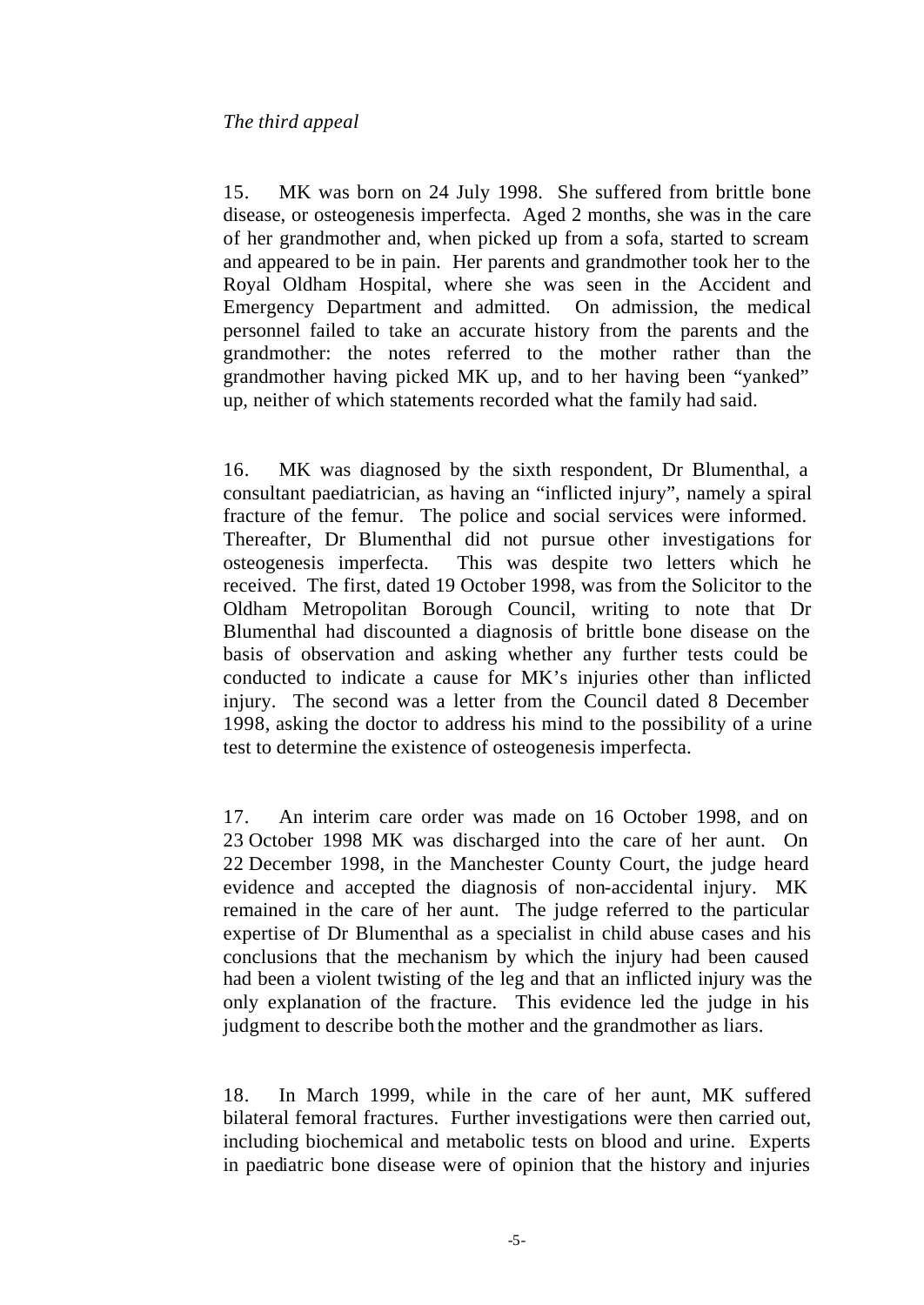were consistent with osteogenesis imperfecta. The interim care order was discharged on 17 June 1999, after 8 months. The separation from their firstborn child MK, and the misdiagnosis of non-accidental injury made and maintained, caused the parents a recognised psychiatric disorder, namely an adjustment disorder with a mixed anxiety and depressive reaction.

19. The father issued proceedings claiming damages for negligence on behalf of himself, the mother and MK. On 18 December 2002 Simon J granted the application of the fifth and sixth respondents, the health authority and the doctor, and dismissed the action: [2003] Lloyd's Rep Med 1. He concluded that it was not fair, just and reasonable to impose any duty of care to the parents in the circumstances and that MK had no valid claim: paras 21, 34. MK did not appeal against the dismissal of her claim and the Court of Appeal upheld Simon J's decision in relation to the parents: para 124 of its judgment.

#### *The law*

20. For purposes of these appeals it must be assumed that the cause of each child's medical condition was misdiagnosed and that such misdiagnosis was the result of a failure to exercise the standard of professional skill and care to be reasonably expected of a doctor or a social worker in the circumstances. No issue arises on the vicarious liability of the various employing authorities involved. It is to be assumed that each of the appellant parents suffered a recognised form of psychiatric injury as the result of the making or maintenance of the negligent misdiagnosis in each particular case. It was not contended before the House that such injury was not a foreseeable result of making or maintaining a negligent misdiagnosis in the circumstances. In none of the three cases has lack of proximity been relied on as an independent ground for dismissing the parents' claims in limine. The focus of debate is on whether it is fair, just and reasonable to impose a duty of care on health care and child protection professionals involved in cases such as these. But it is acknowledged  $-$  I think by both sides, and in my view rightly – that this question cannot be divorced from consideration of proximity.

21. There are, broadly speaking, three theoretical answers which may be given to the question whether doctors and social workers (to whom I shall refer compendiously as "healthcare professionals") owe any common law duty of care other than to their employer, and if so what, in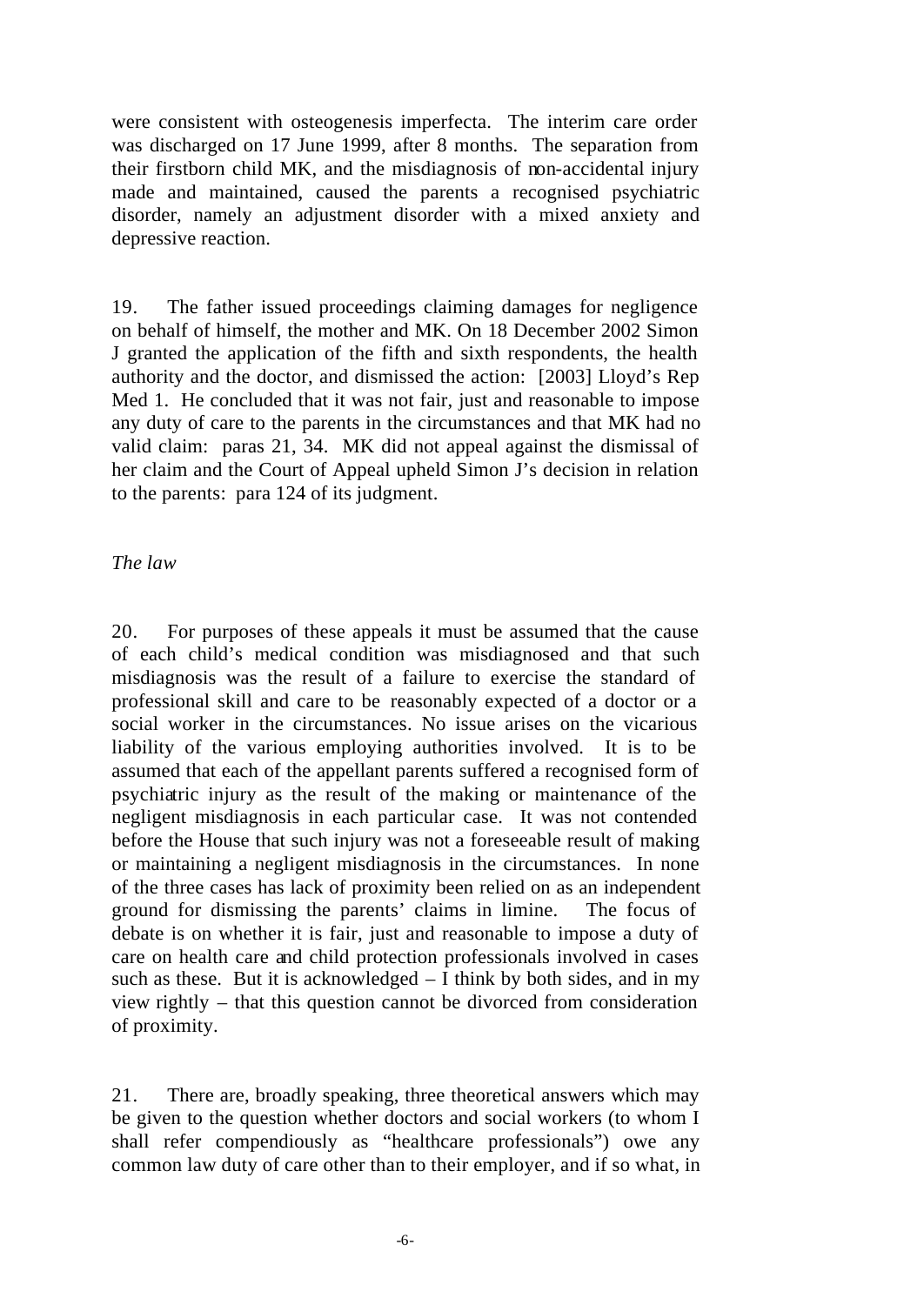a case of potential child abuse. The first is that they owe no such duty. The second is that they may on appropriate facts owe a duty to the child, but owe no duty to the parent. The third is that they may on appropriate facts owe a limited duty to the parent as well as the child. The appellants contend that this third answer is the correct one. The respondents, by not challenging the continuance of the child's claim against the health authority and the local authority in the second appeal, effectively contend for the second answer. The first answer was that given by a majority of the Court of Appeal and a unanimous House of Lords in *X (Minors) v Bedfordshire County Council* and *M (A Minor) v Newham London Borough Council* [1995] 2 AC 633. In para 83 of its judgment under appeal the Court of Appeal boldly, and in the view of some commentators impermissibly (see Wright: " 'Immunity' no more: Child abuse cases and public authority liability in negligence after *D v East Berkshire Community Health NHS Trust* " (2004) 20 PN 58, 63), held that that decision of the House, in its relation to claims by children, could not survive the Human Rights Act 1998, and before the House no party sought to maintain the full breadth of the decision. But much of the reasoning supporting the decision is relied on, and it has been followed in other jurisdictions. It is where examination of the authorities must begin.

22. In *X v Bedfordshire* itself, five child plaintiffs complained that they had been the victims of maltreatment and neglect which had been brought to the notice of the defendant council but on which, for a long time, the council had failed to act. The facts, only assumed when the strike-out application was heard in this country but established or accepted when the claimants took their complaint to Strasbourg, were very strong. An experienced and highly respected child psychiatrist described the children's experiences as "to put it bluntly, 'horrific'" and added that it was the worst case of neglect and emotional abuse that she had seen in her professional career: *Z v United Kingdom* (2001) 34 EHRR 97, para 40. It was accepted in Strasbourg that the neglect and abuse suffered by the four child applicants reached the threshold of inhuman and degrading treatment (para 74) and a violation of article 3 of the European Convention was found, arising from the failure of the system to protect the child applicants from serious, long-term neglect and abuse (paras 74-75). The Court awarded compensation amounting to £320,000, a substantial figure by Strasbourg standards. Yet the local authority's failure to intervene, which had permitted the abuse and neglect to continue, was held by the Court of Appeal and the House of Lords to afford the children no tortious remedy in negligence against the local authority in English law.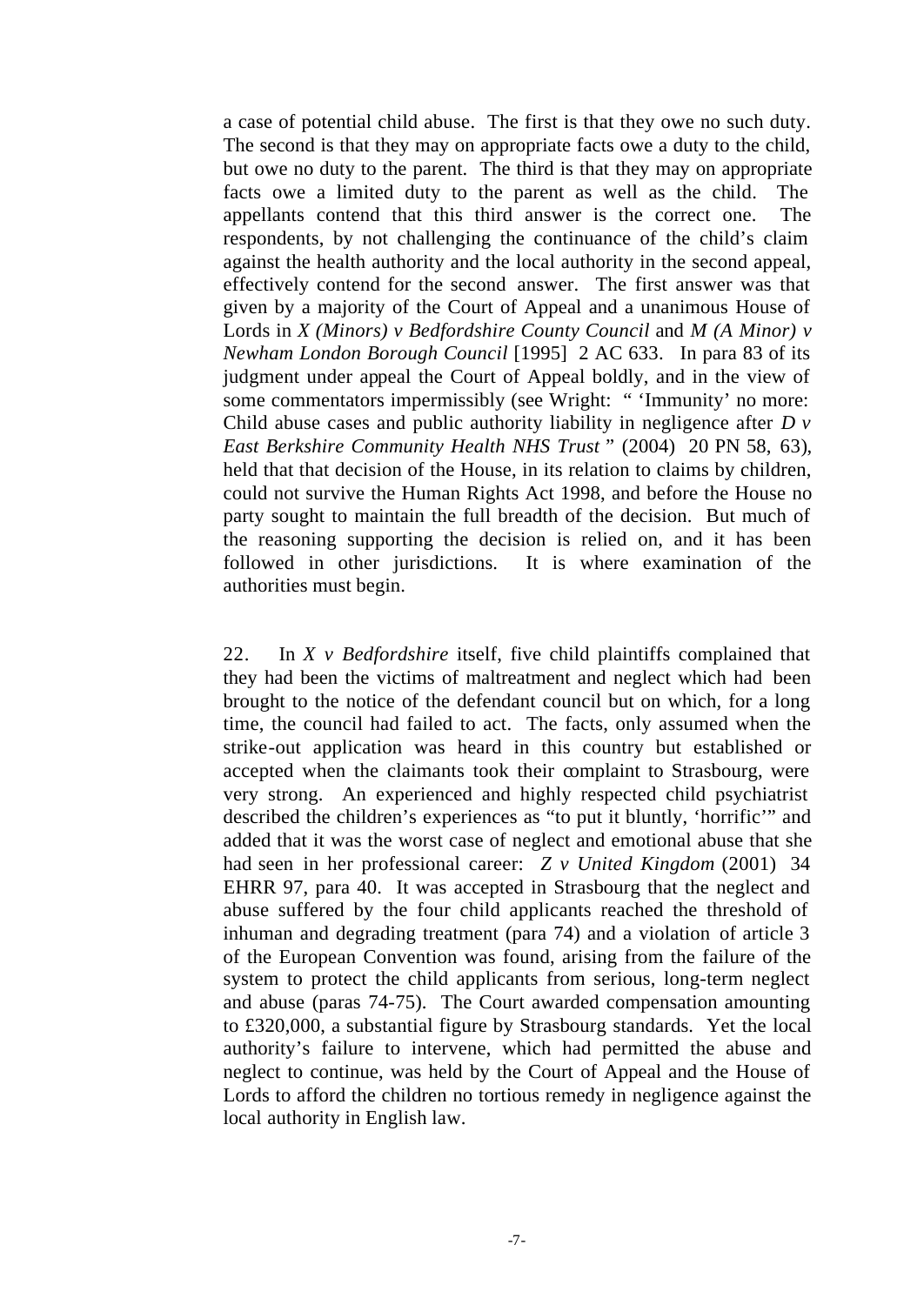23. The facts of *M v Newham London Borough Council*, above, were less stark than in *X v Bedfordshire*, but they were disturbing enough. There was reason to believe that M, aged about 4, had been sexually abused. In the course of interview by healthcare professionals the child was thought to identify her mother's current partner as the abuser. In fact, it seems, the child identified a cousin who had earlier lived in the house and who had the same first name. The child was removed from the mother's care for a period of almost a year, during which time the mother was refused sight of the video and transcript made of the child's earlier interview. It was only when the video and transcript were seen by the mother's solicitors that it became clear that the healthcare professional had mistaken the identity of the alleged abuser. Both the mother and the child claimed damages for negligence against the employers of the healthcare professionals involved, but in the domestic proceedings the mother's claim was unanimously dismissed by the Court of Appeal and the House of Lords and the child's claim by a majority of the Court of Appeal and a unanimous House. At Strasbourg, both succeeded in establishing a violation of article 8, a finding based not on the decision to remove the child from the mother's care but on a failure to disclose to the mother immediately thereafter the matters relied on as showing that the child could not be returned safely to her care: if this had been done, it would have avoided the period of separation which followed and was said to have caused psychiatric disorder to both mother and child: *TP and KM v United Kingdom* (2001) 34 EHRR 42, paras 30, 80-83, 115-117. This was, again, a violation for which the English law of tort afforded no remedy.

24. In holding that it was not fair, just and reasonable to impose a duty of care on the healthcare professionals towards the claimants in *X v Bedfordshire* and *M v Newham* the House of Lords was strongly influenced by policy considerations identified in the opinion of Lord Browne-Wilkinson which, although much quoted, it is necessary for present purposes to repeat (pp 749-750):

"Is it, then, just and reasonable to superimpose a common law duty of care on the local authority in relation to the performance of its statutory duties to protect children? In my judgment it is not. Sir Thomas Bingham M.R. took the view, with which I agree, that the public policy consideration which has first claim on the loyalty of the law is that wrongs should be remedied and that very potent counter considerations are required to override that policy ante, p. 663C-D. However, in my judgment there are such considerations in this case.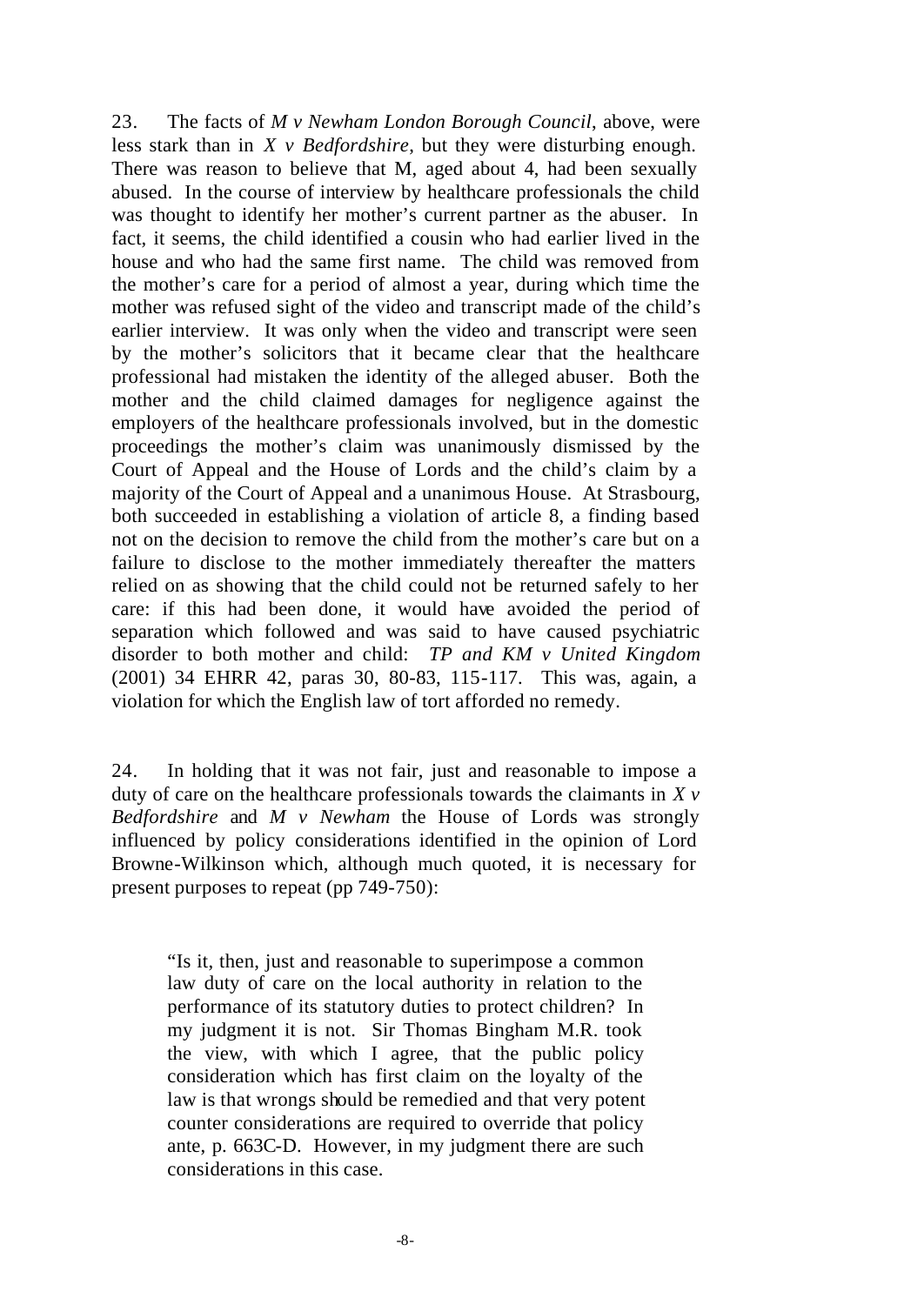First, in my judgment a common law duty of care would cut across the whole statutory system set up for the protection of children at risk. As a result of the ministerial directions contained in 'Working Together' the protection of such children is not the exclusive territory of the local authority's social services. The system is interdisciplinary, involving the participation of the police, educational bodies, doctors and others. At all stages the system involves joint discussions, joint recommendations and joint decisions. The key organisation is the Child Protection Conference, a multi-disciplinary body which decides whether to place the child on the Child Protection Register. This procedure by way of joint action takes place, not merely because it is good practice, but because it is required by guidance having statutory force binding on the local authority. The guidance is extremely detailed and extensive: the current edition of 'Working Together' runs to 126 pages. To introduce into such a system a common law duty of care enforceable against only one of the participant bodies would be manifestly unfair. To impose such liability on all the participant bodies would lead to almost impossible problems of disentangling as between the respective bodies the liability, both primary and by way of contribution, of each for reaching a decision found to be negligent.

Second, the task of the local authority and its servants in dealing with children at risk is extraordinarily delicate. Legislation requires the local authority to have regard not only to the physical wellbeing of the child but also to the advantages of not disrupting the child's family environment: see, for example, section 17 of the Act of 1989. In one of the child abuse cases, the local authority is blamed for removing the child precipitately; in the other, for failing to remove the children from their mother. As the Report of the Inquiry into Child Abuse in Cleveland 1987 (Cm. 412) said, at p. 244:

> 'It is a delicate and difficult line to tread between taking action too soon and not taking it soon enough. Social services whilst putting the needs of the child first must respect the rights of the parents; they also must work if possible with the parents for the benefit of the children. These parents themselves are often in need of help. Inevitably a degree of conflict develops between those objectives.'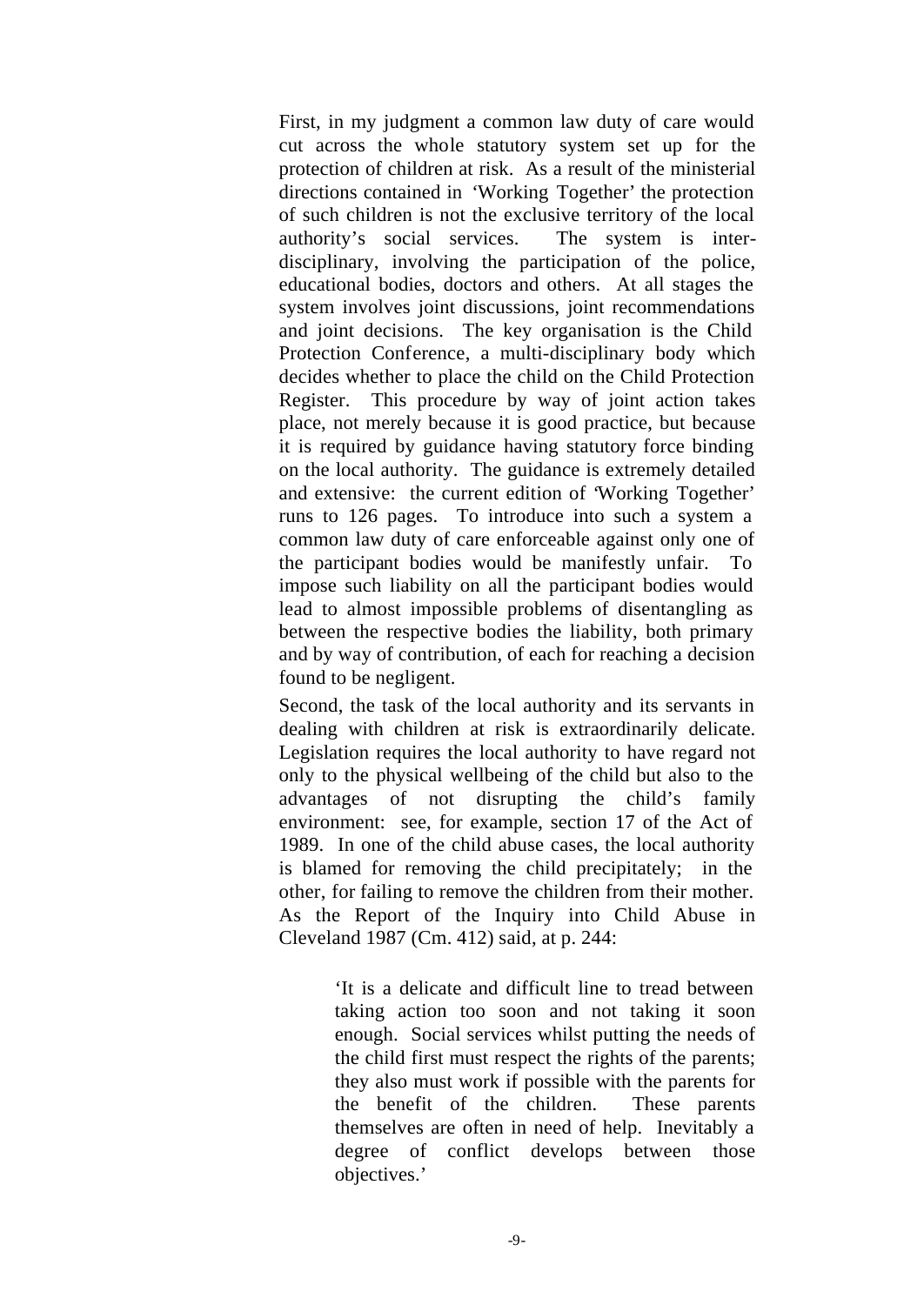Next, if a liability in damages were to be imposed, it might well be that local authorities would adopt a more cautious and defensive approach to their duties. For example, as the Cleveland Report makes clear, on occasions the speedy decision to remove the child is sometimes vital. If the authority is to be made liable in damages for a negligent decision to remove a child (such negligence lying in the failure properly first to investigate the allegations) there would be a substantial temptation to postpone making such a decision until further inquiries have been made in the hope of getting more concrete facts. Not only would the child in fact being abused be prejudiced by such delay; the increased workload inherent in making such investigations would reduce the time available to deal with other cases and other children.

The relationship between the social worker and the child's parents is frequently one of conflict, the parent wishing to retain care of the child, the social worker having to consider whether to remove it. This is fertile ground in which to breed ill feeling and litigation, often hopeless, the cost of which both in terms of money and human resources will be diverted from the performance of the social service for which they were provided. The spectre of vexatious and costly litigation is often urged as a reason for not imposing a legal duty. But the circumstances surrounding cases of child abuse make the risk a very high one which cannot be ignored.

If there were no other remedy for maladministration of the statutory system for the protection of children, it would provide substantial argument for imposing a duty of care. But the statutory complaints procedures contained in section 76 of the Act of 1980 and the much fuller procedures now available under the Act of 1989 provide a means to have grievances investigated, though not to recover compensation. Further, it was submitted (and not controverted) that the local authorities Ombudsman would have power to investigate cases such as these.

Finally, your Lordships' decision in the *Caparo* case [1990] 2 AC 605 lays down that, in deciding whether to develop novel categories of negligence the court should proceed incrementally and by analogy with decided categories. We were not referred to any category of case in which a duty of care has been held to exist which is in any way analogous to the present cases. Here, for the first time, the plaintiffs are seeking to erect a common law duty of care in relation to the administration of a statutory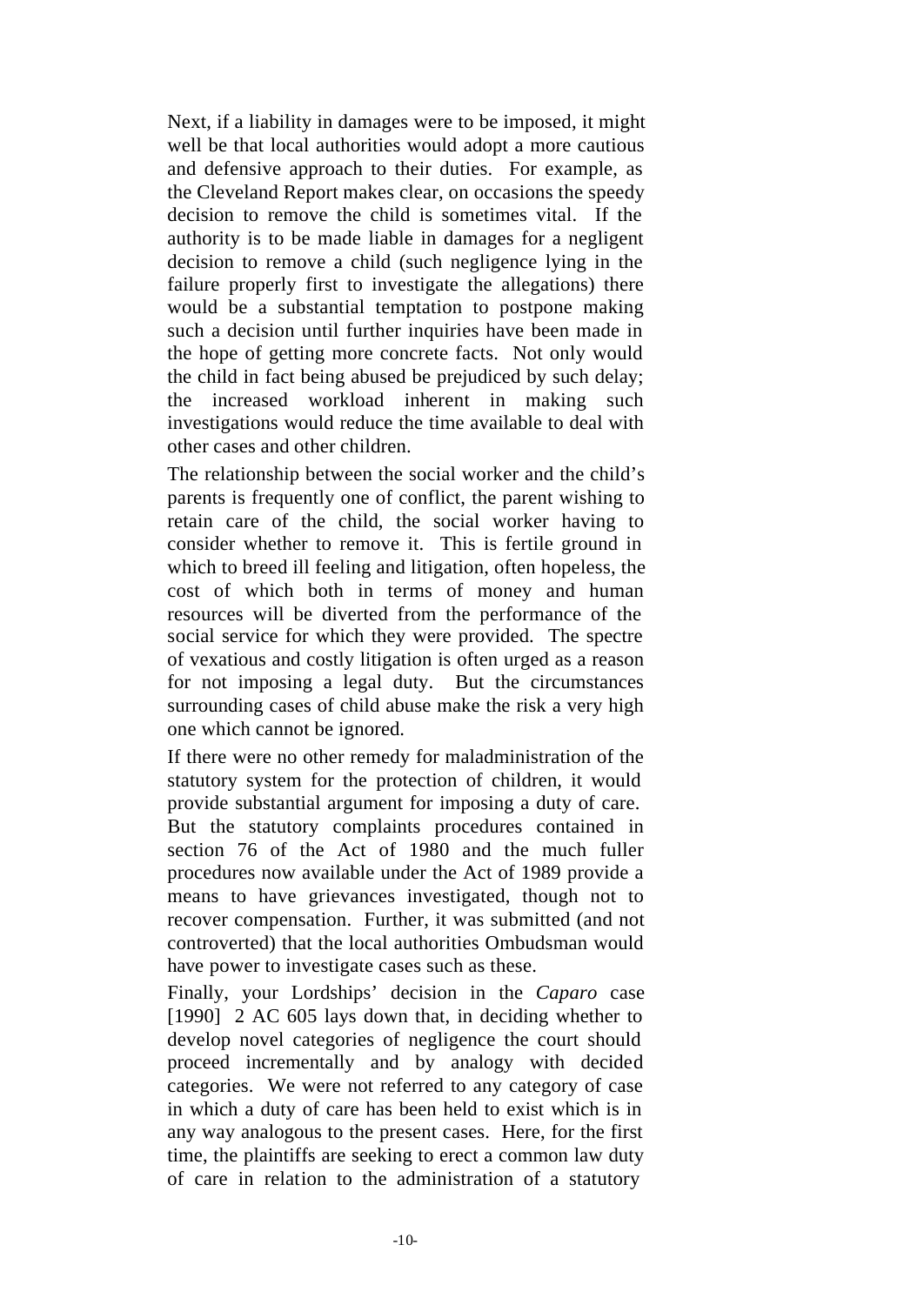social welfare scheme. Such a scheme is designed to protect weaker members of society (children) from harm done to them by others. The scheme involves the administrators in exercising discretions and powers which could not exist in the private sector and which in many cases bring them into conflict with those who, under the general law, are responsible for the child's welfare. To my mind, the nearest analogies are the cases where a common law duty of care has been sought to be imposed upon the police (in seeking to protect vulnerable members of society from wrongs done to them by others) or statutory regulators of financial dealings who are seeking to protect investors from dishonesty. In neither of those cases has it been thought appropriate to superimpose on the statutory regime a common law duty of care giving rise to a claim in damages for failure to protect the weak against the wrongdoer: see *Hill v Chief Constable of West Yorkshire* [1989] AC 53 and *Yuen Kun Yeu v Attorney-General of Hong Kong* [1988] AC 175. In the latter case, the Privy Council whilst not deciding the point said, at p. 198, that there was much force in the argument that if the regulators had been held liable in that case the principles leading to such liability 'would surely be equally applicable to a wide range of regulatory agencies, not only in the financial field, but also, for example, to the factory inspectorate and social workers, to name only a few.' In my judgment, the courts should proceed with great care before holding liable in negligence those who have been charged by Parliament with the task of protecting society from the wrongdoings of others."

These six considerations were very helpfully and succinctly summarised by May LJ in *S v Gloucestershire County Council* [2001] Fam 313, 329-330. It will be necessary to return to these considerations, some at least of which are relied on to support the decision under appeal.

25. But mention should first be made of the European Court decision in *Osman v United Kingdom* (1998) 29 EHRR 245. That case concerned the liability in negligence of the police towards a person claiming to have suffered as the result of a failure to apprehend a suspected criminal. To that extent its factual subject matter resembled that of *Hill v Chief Constable of West Yorkshire* [1989] AC 53, a decision which the domestic court had applied. The Court found a violation of article 6 of the Convention because, as it held in para 151 of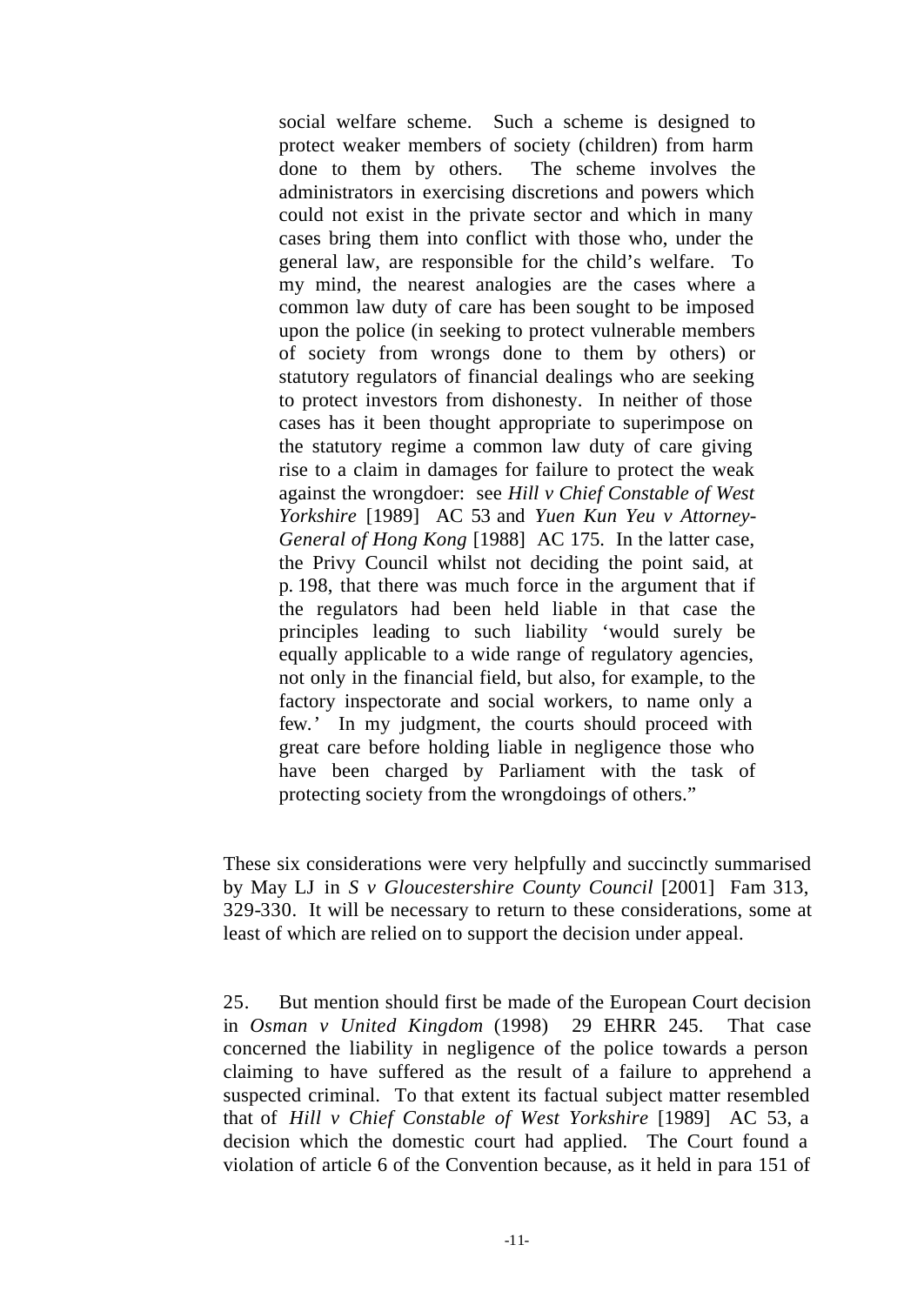its judgment, the domestic court's application of the law had served to confer a blanket immunity on the police for their acts and omissions during the investigation and suppression of crime and therefore unjustifiably restricted a claimant's right to have his claim determined on the merits. See also the concurring judgment of Sir John Freeland at pp 321-322. This decision was the subject of compelling criticism by Lord Browne-Wilkinson in *Barrett v Enfield London Borough Council* [2001] 2 AC 550, 558-560. In that case, the claimant, who had spent his childhood in foster care, claimed damages against a local authority for decisions made and not made during that period. The judge's decision to strike out the claim had been upheld by the Court of Appeal but was unanimously reversed by the House. There are four points worthy of note for present purposes. First, it was accepted that a claim may lie against a local authority arising from child-care decisions in certain circumstances: see pp 557, 573, 575, 587-590. Secondly, the general undesirability of striking out claims arising in uncertain and developing areas of the law without full exploration of the facts was emphasised: pp 557-558, 575. This was a point made in *X v Bedfordshire* at pp 740- 741 and is a point strongly echoed in later cases such as *Waters v Commissioner of Metropolitan Police* [2000] 1 WLR 1607, 1613; *W v Essex County Council* [2001] 2 AC 592, 598; *Phelps v Hillingdon London Borough Council* [2001] 2 AC 619, 659-660; and *L (A Child) and another v Reading Borough Council and another* [2001] EWCA Civ 346, [2001] 1 WLR 1575, 1587. Thirdly, the notion of an exclusionary rule conferring immunity on particular classes of defendant was rejected: pp 559, 570, 575. This rejection has been echoed with approval in later cases such as *Kent v Griffiths* [2001] QB 36, para 38; *S v Gloucestershire County Council,* above, p 338; and *E and Others v United Kingdom* (2002) 36 EHRR 519. Fourthly, it was not considered that the policy factors which had weighed with the House in *X v Bedfordshire* and *M v Newham* had the same weight where complaints related to acts and omissions after a child had been taken into care:  $[2001]$  2 AC 550, 568, 575. The argument that imposition of a duty might lead to defensiveness and excessive caution was discounted, the remedies available to the claimant were not thought to be as efficacious as recognition of a common law duty of care and it was not accepted that imposition of a duty made no contribution to the maintenance of high standards: pp 568, 575. There was nothing to displace the general rule, recognised in *X v Bedfordshire* and *M v Newham* at pp 663 and 749, that the public policy consideration which had first claim on the loyalty of the law was that wrongs should be remedied: p 588.

26. In *S v Gloucestershire County Council* [2001] Fam 313 the plaintiff claimed damages in negligence against a local authority for abuse suffered by him during a placement with foster parents. The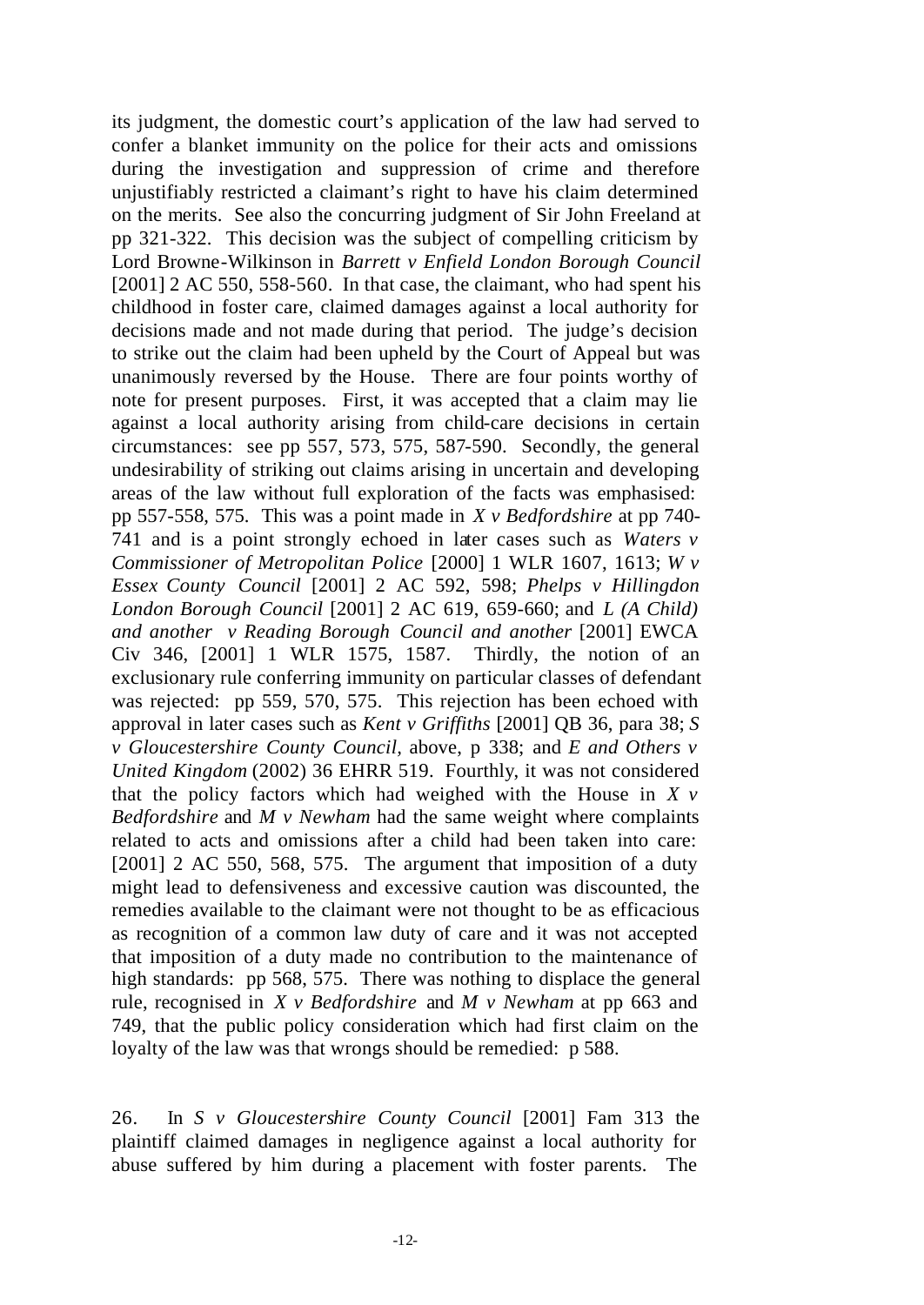Court of Appeal allowed the plaintiff's appeal against the striking out of his action while upholding the decision to strike out another action which was also the subject of appeal.

27. The claim in *W v Essex County Council* [2001] 2 AC 592 was made not only by children (or those who had been children when they suffered abuse) but also by parents. The parents had fostered a child on an assurance that he was not a known sexual abuser when, to the knowledge of the local authority, he was, and during his placement with the parents he sexually abused their children. Hooper J struck out the parents' claims but not those of the children: [1997] 2 FLR 535. The Court of Appeal (Stuart-Smith, Judge and Mantell LJJ) unanimously upheld the judge's decision striking out the parents' claim and by a majority (Stuart-Smith LJ dissenting) upheld his decision on the children's claim, which was accordingly allowed to proceed: [1999] Fam 90. The House unanimously allowed the parents' appeal. It could not be said that the claim that there was a duty of care owed to the parents and a breach of that duty by the local authority was unarguable and it was inappropriate to strike out without investigation of the full facts known to, and the factors influencing the decision of, the local authority: p 598. In *A and B v Essex County Council* [2002] EWHC 2707 (QB), [2003] 1 FLR 615 a claim by adoptive parents for damages against a local authority came to trial on liability before Buckley J and succeeded. An appeal against his decision was dismissed, although on somewhat different grounds: *A and another v Essex County Council* [2003] EWCA Civ 1848, [2004] 1 WLR 1881.

28. *Phelps v Hillingdon London Borough Council* [2001] 2 AC 619 was one of four appeals heard together by an enlarged committee of the House. In each case the plaintiff complained of allegedly negligent decisions concerning his or her education made by the defendant local authorities. The procedural histories of the four cases were different, but in three of them the Court of Appeal had struck out the plaintiff's claim and in only one had it been allowed to proceed. The House unanimously dismissed the local authority's appeal in that last case but allowed the plaintiff's appeal in the other three. It was held to be clear in principle that a teacher or educational psychologist could in principle owe a duty of care to a child as well as an employing authority: pp 654, 665, 667, 670, 676. Valid claims in negligence were not to be excluded because claims which were without foundation or exaggerated might be made: pp 655, 665, 676. There was no reason to exclude the claims on grounds of public policy alone: pp 665, 672, 677. As my noble and learned friend Lord Nicholls of Birkenhead perceptively observed, "'Never' is an unattractive absolute in this context": p 667.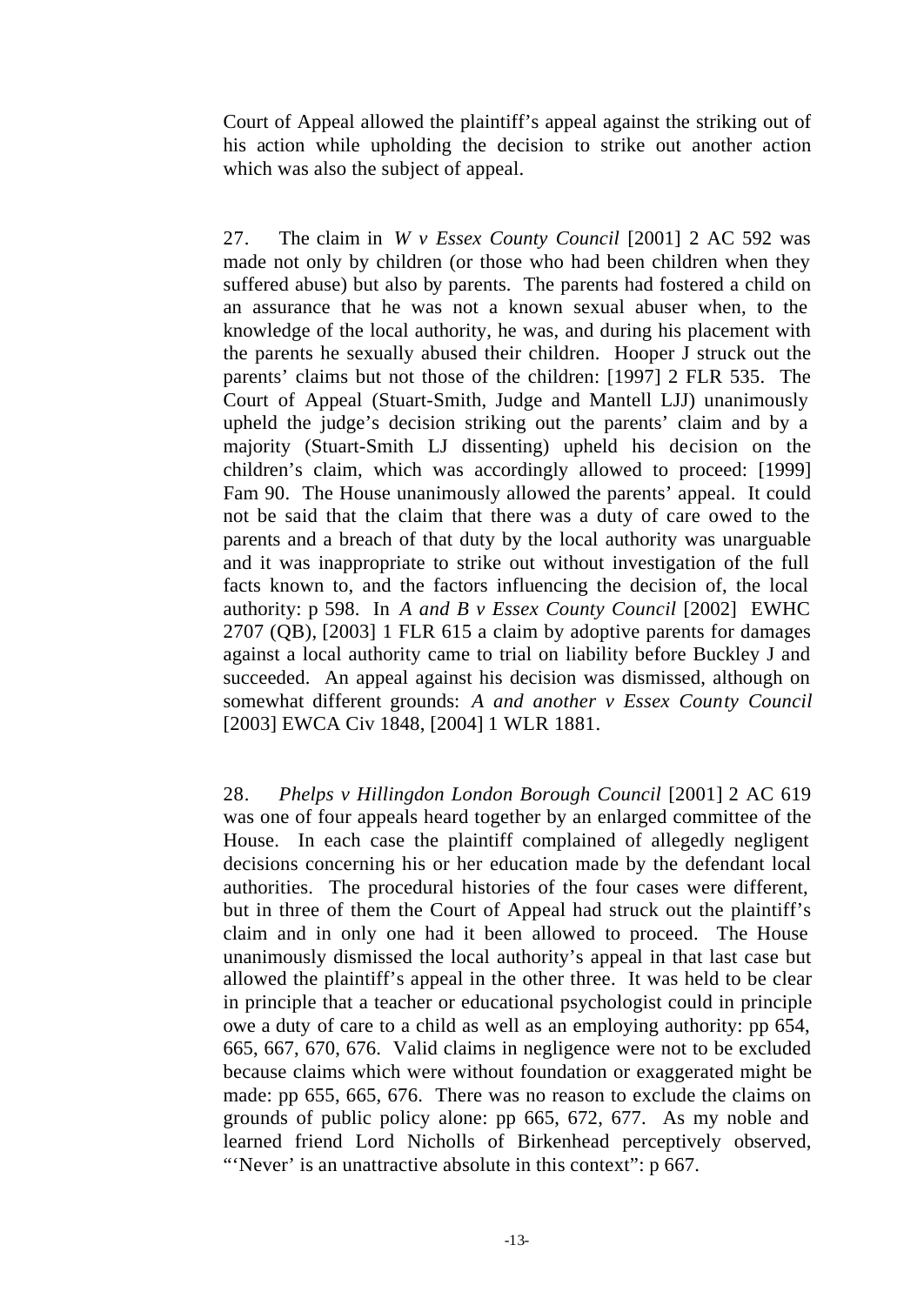29. The plaintiffs in *L (A Child) and another v Reading Borough Council and another* [2001] 1 WLR 1575 were a daughter and her father. The proceedings arose out of a fabricated complaint made by the mother of the child to a local authority and police authority that he had sexually abused the child. The authorities had erroneously accepted the complaint as true, and the plaintiffs claimed damages for negligence against both authorities. The local authority did not apply to strike out either claim, but the police authority applied to strike out both claims against it. Goldring J struck out the father's claim against the police but allowed the child's negligence claim to proceed. The Court of Appeal allowed the father's appeal, holding that it was inappropriate to strike out on the basis of assumed facts: p 1587.

30. In the light of all this authority, coupled with *Z v United Kingdom*  and *TP and KM v United Kingdom,* above, it could not now be plausibly argued that a common law duty of care may not be owed by a publiclyemployed healthcare professional to a child with whom the professional is dealing. In *E and others v United Kingdom* (2002) 36 EHRR 519, a case in which four children complained of a local authority's failure to protect them from abuse by their stepfather, the European Court noted (in para 114 of its judgment):

"The Government submitted that it was not correct to assert that this House of Lords decision [in *X v Bedfordshire, M v Newham, et al*] prevented all claims in negligence against local authorities in the exercise of their child protection duties, and argued that it could not be regarded as beyond doubt that these applicants would have failed as, in the case of these applicants, the social services arguably were negligent in the way they approached operational, as well as policy, matters."

Thus the respondents' reaction to the claims of the child RK in the second appeal is in no way surprising. But nor is it without significance. For in *X v Bedfordshire* itself the only claim was by the children, and in *M v Newham* the parent's claims were a very secondary issue: see my definition of the question at p 651, Peter Gibson LJ's reference to the "primary question" at p 676 and Staughton LJ's omission of any express reference to the parent save when holding, at p 676, that money would not be an appropriate remedy. In the House, the parent's entitlement was not separately addressed. Thus the policy considerations on which the decision of the House rested were primarily directed to justifying the exclusion of a class of claim which, it is accepted, can no longer be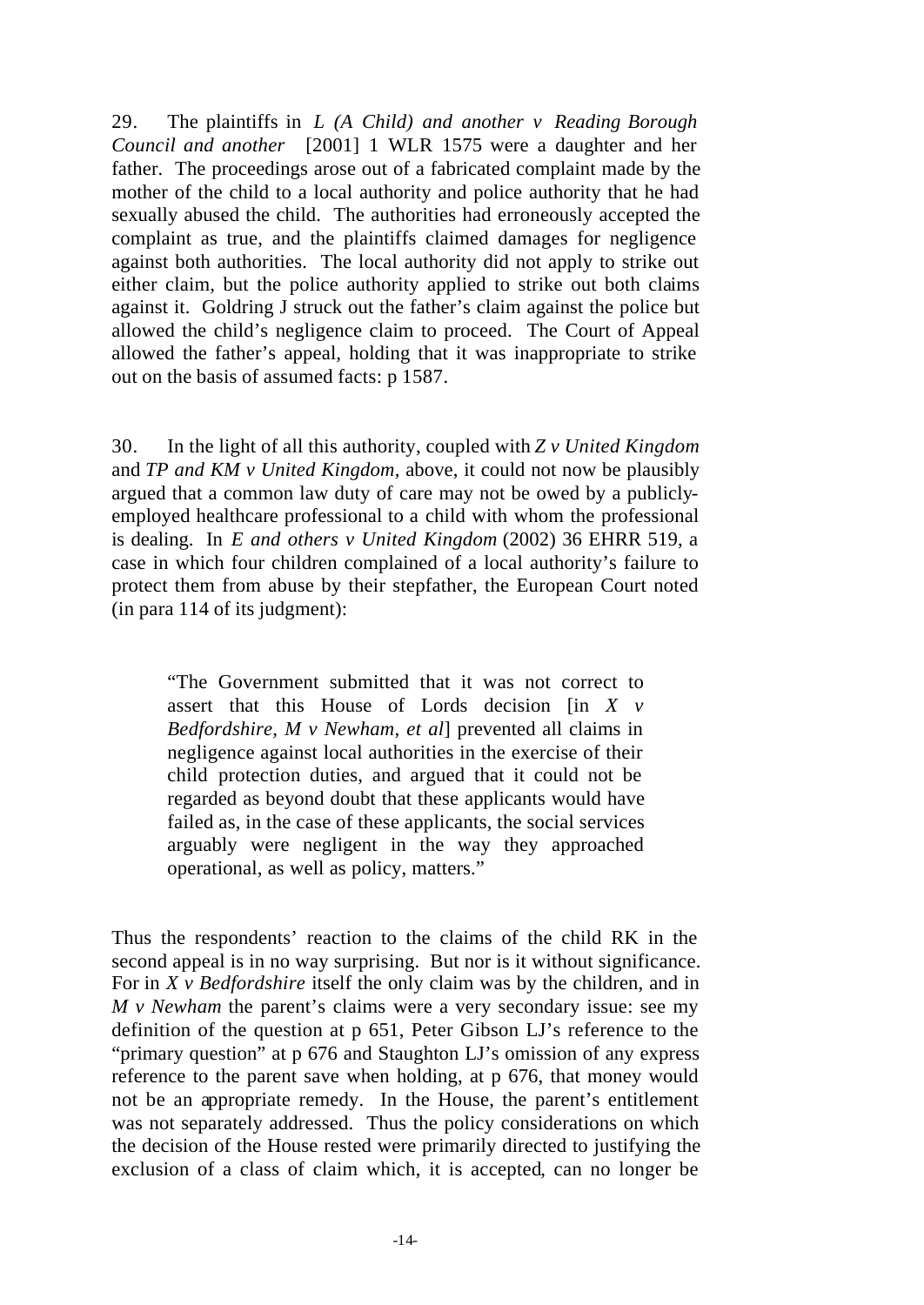excluded on application of a simple exclusionary rule. That conclusion makes it necessary to examine those considerations to ascertain how much force they retain if they no longer automatically exclude claims by children.

31. The first policy reason relied on for excluding a common law duty of care (pp 749-750) was that it would cut across the whole statutory and inter-disciplinary system for protecting children at risk and raise almost impossible problems of ascertaining and allocating responsibility. But this was not accepted as a reason for excluding liability in *Phelps v Hillingdon*, above, pp 655-656, 665-666, 674. In *Z v United Kingdom*, above, para 109, the European Court held that article 13 of the Convention required "a thorough and effective investigation capable of leading to the identification and punishment of those responsible". If this consideration does not preclude a claim by the child it is hard to see why it should preclude a claim by the parent.

32. The second policy ground relied on was (p 750) that the task of a local authority and its servants in dealing with children at risk is extraordinarily delicate. There is a difficult line to tread between taking action too soon and not taking it soon enough. The truth of this may be readily accepted. It is however a standard function for any professional to assess what may be a fraught and difficult situation. That is not generally treated as a reason for not requiring the exercise of reasonable skill and care in the task. The professional is not required to be right, but only to be reasonably skilful and careful. If such skill and care are required in relation to the child, there is no reason why this consideration should preclude a duty to the parent.

33. The third policy reason relied on to deny a duty of care (p 750) was that local authorities might adopt a more cautious and defensive approach. As already noted, this consideration was discounted in *Barrett v Enfield*, above, at p 568, as it had been by the Court of Appeal in that case: [1998] QB 367, 380. It was discounted by Lord Clyde in *Phelps v Hillingdon*, above, at p 672. A similar argument, based on very different facts, was rejected in *Spring v Guardian Assurance plc* [1995] 2 AC 296, 326, 336. It is hard to see how, in the present context, imposition of a duty of care towards parents could encourage healthcare professionals either to overlook signs of abuse which they should recognise or to draw inferences of abuse which the evidence did not justify. But it could help to instil a due sense of professional responsibility, and I see no reason for distinguishing between the child and the parent. To describe awareness of a legal duty as having an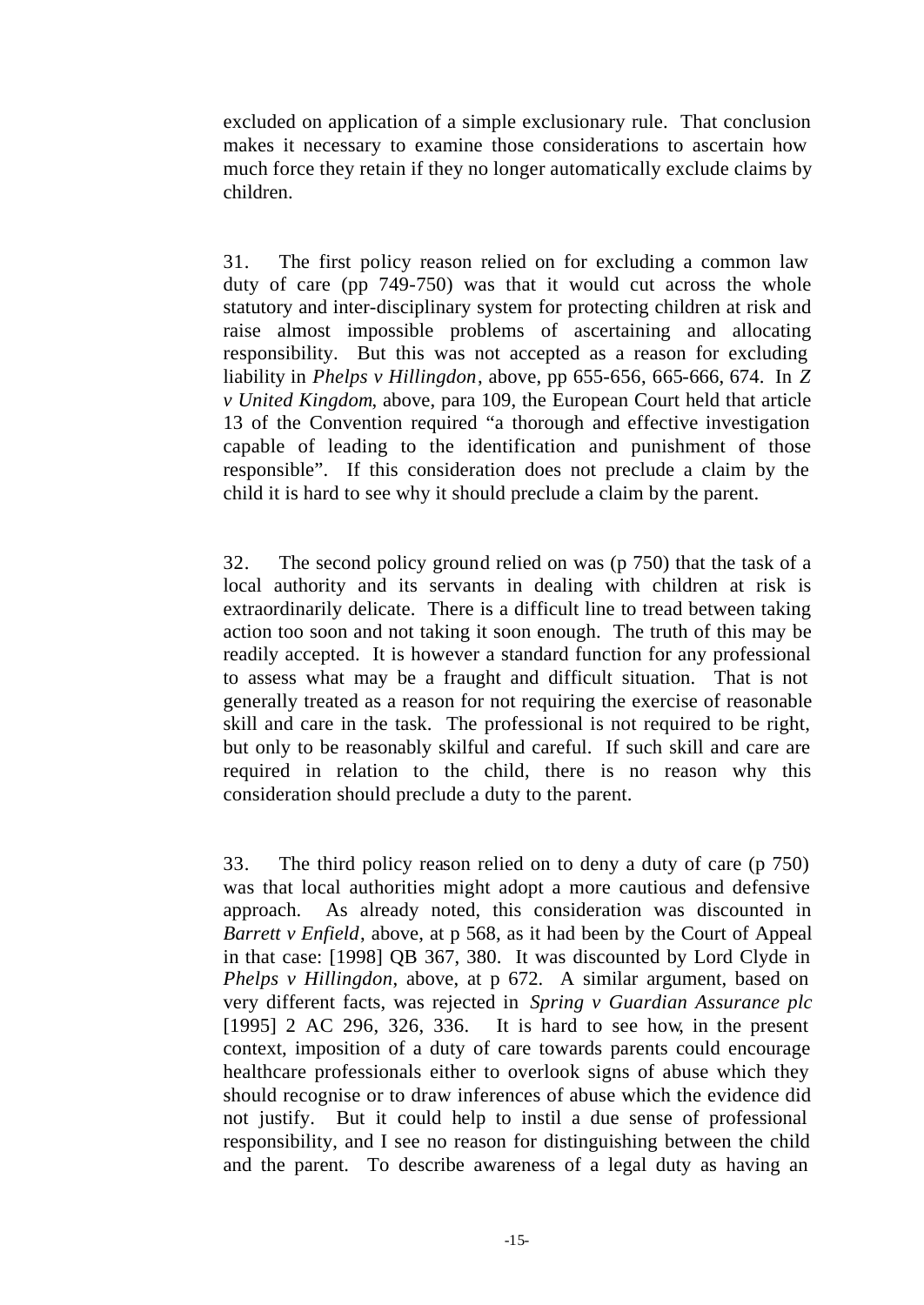"insidious effect" on the mind of a potential defendant is to undermine the foundation of the law of professional negligence.

34. The next policy consideration relied on (pp 750-751) was the risk of conflict between social worker and parent. This is perhaps the most crucial point in this appeal, and I must address it in some detail below.

35. The fifth policy reason relied on (p 751) was that other remedies were available to the child under the legislation. The House did not explain how the grossly abused children in *X v Bedfordshire* were to avail themselves of the available procedures, which could not in any event yield any compensation to child or parent. But this point need not be pursued, since in *Z v United Kingdom*, above, Her Majesty's Government accepted that in the particular circumstances of the case the available remedies were insufficient alone or cumulatively to satisfy the requirement of article 13 of the Convention: para 107. In *TP and KM v United Kingdom*, above, the Court similarly found a lack of suitable remedies: paras 107-110. Both Lord Slynn in *Barrett v Enfield*, above, p 568, and Lord Clyde in *Phelps v Hillingdon*, above, p 672, recognised imposition of a duty of care and a claim for common law damages as likely to be more efficacious than other remedies and as perhaps the only efficacious remedy.

36. The last policy consideration relied on in *X v Bedfordshire* was the accepted principle, adopted by the House in *Caparo v Dickman*, above, p 618, based on the opinion of Brennan J in *Sutherland Shire Council v Heyman* (1985) 157 CLR 424, 481, that

"the law should deve lop novel categories of negligence incrementally and by analogy with established categories, rather than by a massive extension of a prima facie duty of care restrained only by indefinable 'considerations which ought to negative, or to reduce or limit the scope of the duty or the class of person to whom it is owed'."

In *X v Bedfordshire* it was plainly seen as an unjustifiable extension of existing principle to impose a duty of care on a healthcare professional towards a child or a parent. But it is now accepted that a duty may be owed to a child, and in certain decided cases a duty to the parent has been accepted as arguable. To accept as arguable a claim by parents on facts such as give rise to these appeals involves no massive extension of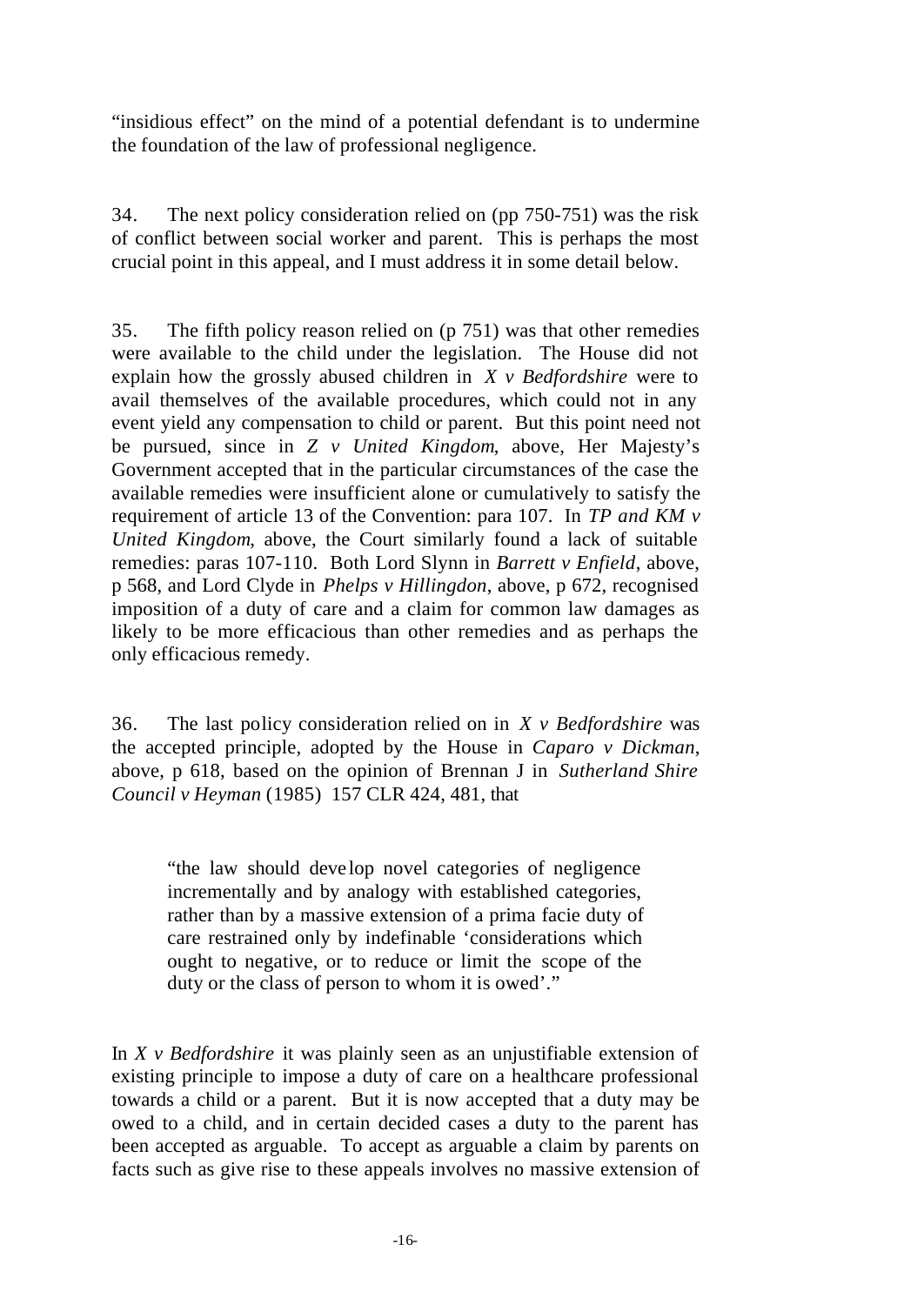a prima facie duty. It is not unimportant, for it accommodates what Lord Goff of Chieveley in *White v Jones* [1995] 2 AC 207, 260, called "the strong impulse for practical justice". But in legal terms it is a small, analogical, incremental development.

37. It is important to be clear on the scope of the duty which the appellants seek to be allowed to try and establish as owed by the healthcare professionals. It is a duty not to cause harm to a parent foreseeably at risk of suffering harm by failing to exercise reasonable and proper care in the making of a diagnosis of child abuse. This is in substance, the appellants contend, the same duty as the healthcare professionals already owe to the child. The duty to the child is breached if signs of abuse are overlooked which a careful and thorough examination would identify, and the obvious risk then is that abuse which would otherwise be stopped is allowed to continue. But this would be a breach of the duty if owed to a normal parent, whose interest would be the same. It would be no different if a parent were the abuser, since the duty of the healthcare professional is to serve the lawful and not the criminal interests of the parent; in any event, an undetected abuser could never be heard to complain. If a diagnosis of child abuse were made when the evidence did not warrant it (which is the factual premise of all three appeals) there would be a breach of duty to the child, with separation or disruption of the family as possible or likely consequences. But this would be a breach of the duty owed to the parents also, and the consequences are not suffered by the child alone. In *Hungerford v Jones* 722 A. 2d 478, 480 (1998) the US District Court for New Hampshire referred to "the potentially devastating consequences stemming from misdiagnosis", and Gray J in the Supreme Court of South Australia spoke to similar effect in *CLT v Connon* [2000] SASC 223, (2000) 77 SASR 449, 459:

"Devastating consequences can follow an incorrect finding that a child has been sexually abused. Those consequences flow not only to the person against whom the findings are made, but also to the child and the family."

The appellants do not argue for a duty to serve any interest of the parents save their interest in a skilful and careful diagnosis of the medical condition of their child.

38. In contending that a healthcare professional cannot, even arguably, owe to a parent the duty postulated the respondents rely, first,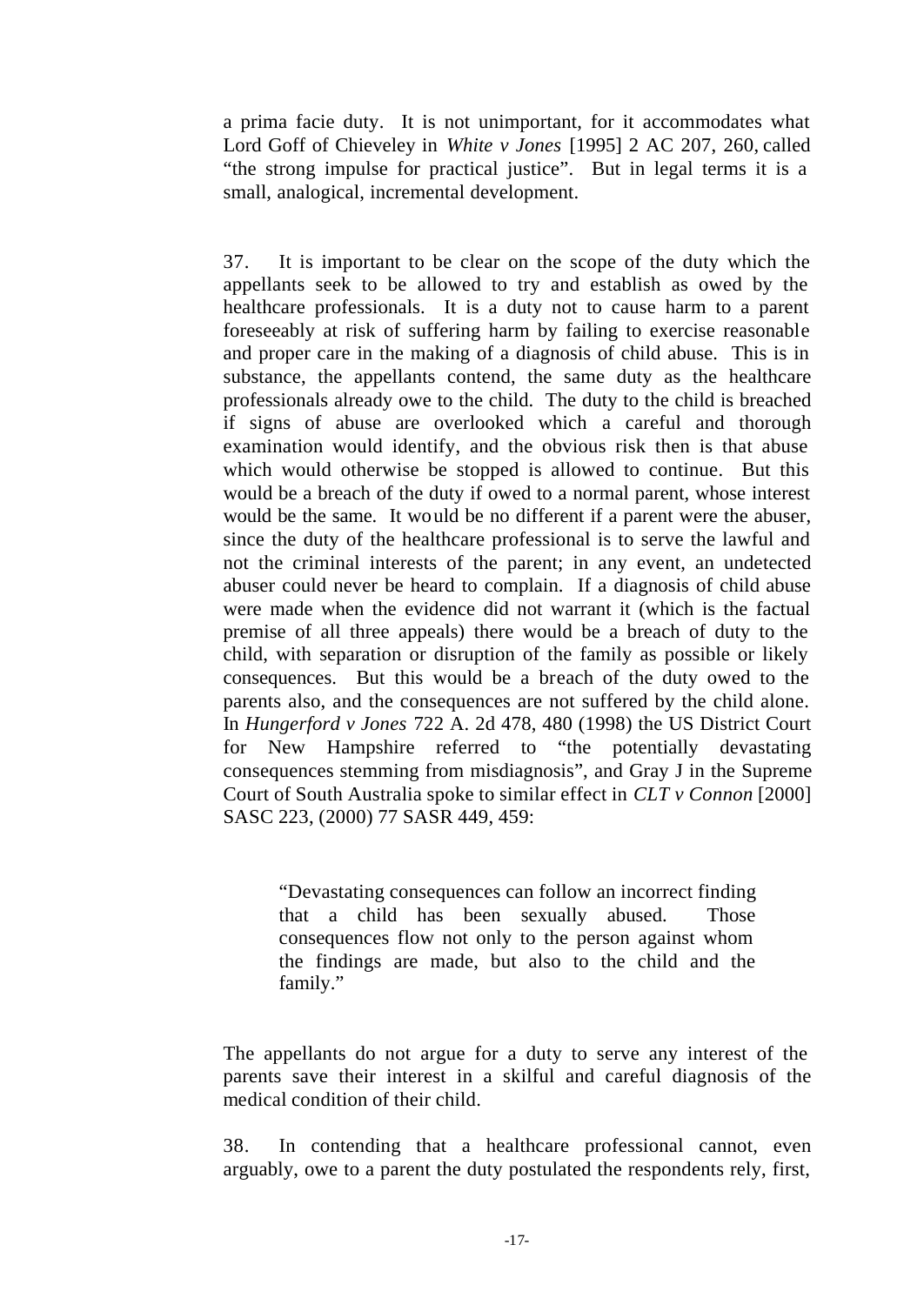on the disturbing prevalence of child abuse and on the high importance attached by successive governments and society as a whole to early identification of abuse and effective protection of children against it. This concern is evidenced by primary and subordinate legislation, ministerial guidance and independent reports. Maria Colwell, Janice Beckford and Victoria Climbié are perhaps the most horrifying examples of the tragedies which can occur when signs of abuse are not recognised and addressed when they should be. It is important that signs which, viewed in isolation, may be very inconclusive are observed and noted and information shared with other appropriate bodies engaged in child protection. And it may be necessary to take action which is deeply unwelcome to the parents and strongly resisted by them. I summarise this point very briefly, not because it is unimportant but because it is uncontroversial. Nothing in the appellants' argument or in my opinion throws any doubt on the supreme importance of identifying child abuse and protecting children against it.

39. In their valuable Report on the Victoria Climbié Inquiry (CM 5730), January 2003, Lord Laming and his colleagues emphasised the importance of communication and sharing of information between healthcare professionals, even where the evidence justified no more than a suspicion. The duty for which the appellants contend does not conflict with or undermine this desirable practice. The third appeal provides a good illustration. The appellants in that appeal accept that nonaccidental injury was one explanation of the child's condition which a competent healthcare professional would have entertained, and indeed the most likely explanation (even if the history had been accurately recorded). Thus they do not complain that this differential diagnosis was entertained. What they complain of is the absolute terms of the diagnosis and its firm acceptance, upon which action was based, even when ample time had passed during which further investigation could and should have been made which would have revealed its unreliability. The same complaint lies at the heart of the other two appeals. Thus it is not the formation or communication of a suspicion which is complained of, but a negligent failure to investigate, test, explore, check and verify. It is clear that emergencies may arise in which it may be necessary to take action to remove a child from the care of a parent even though the evidence to make a firm diagnosis is lacking. The European Court judged *TP and KM v United Kingdom*, above, to be such a case. What the healthcare professionals are required to do is exercise reasonable skill and care in taking an accurate history and then to form such professional opinion as, subject to further investigation, may be appropriate. My noble and learned friend Lord Brown of Eaton-under-Heywood makes reference to evidence submitted 18 months after the Court of Appeal judgment by Professor Sir Alan Craft and Miss Mary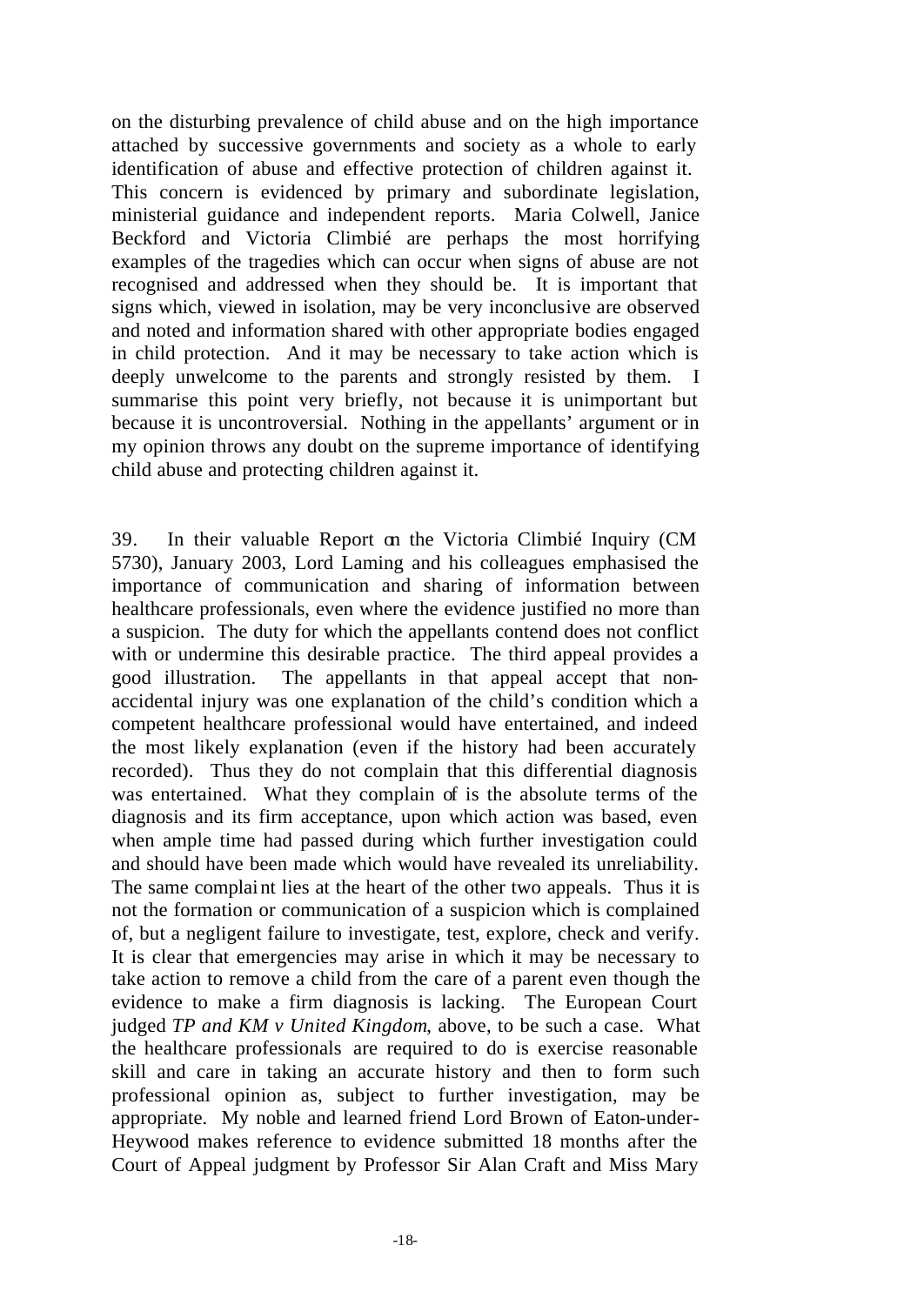Marsh. But it is plain that what they respectively call "The easy option" and "the line of least resistance" is as much a breach of the professional duty admittedly owed to the child as it would be of a duty owed to the parent. The difference is that a child is much less likely to complain.

40. The respondents also draw attention to the difficulty of recruiting and retaining skilled paediatricians and social workers to work in the child protection field. The problem would be exacerbated, it is said, if they were to be held to owe a duty of care to parents. I cannot for my part accept that this problem  $-$  if it exists, as it may  $-$  would be exacerbated by imposition of a responsibility which, in most contexts, is a badge of professional status. But I would not in any event accept that the courts should calibrate duties of care so as to regulate shortages in the professional labour market.

41. Thirdly, the respondents submit that for healthcare professionals working in this field the welfare of the child is paramount and any duty owed to the parent would conflict with it. The first of these points is correct and not open to doubt. The second point is an important one and, if correct, a strong and even conclusive argument against imposition of such a duty. It was the possibility or likelihood of conflict which led me, in *M v Newham*, above, pp 665, 667, to dismiss the mother's claims against the psychiatrist and the local authority, although my observations were directed to action rather than diagnosis. The Court of Appeal found a risk of conflict in the present cases also: see [2004] QB 558, paras 95-96, 112 and 123-124 of the judgment. Some foreign courts have taken the same view: eg, *Bird v WCW* 868 SW 2d 767 (1994). The appellants advance two main answers to this contention. The first is that on the duty for which they contend, limited to diagnosis, there can be no conflict, for reasons summarised in para 37 above.

42. The appellants' second main answer is to criticise, as a general proposition pertaining to diagnosis, the supposed dichotomy between the child and the parents. Domestic authority, ministerial guidance and Strasbourg authority all encourage, they argue, a general practice which, subject to necessary exceptions, envisages co-operative partnership between healthcare professionals and parents in the interests of the child, and a sharing of information, as early as may be, by healthcare professionals with parents. In *Re L (Care: Assessment: Fair Trial)* [2002] EWHC 1379 (Fam), [2002] 2 FLR 730, para 151, Munby J emphasised the need, in the interests not merely of the parent but also of the child, of a transparently fair and open procedure at all stages of the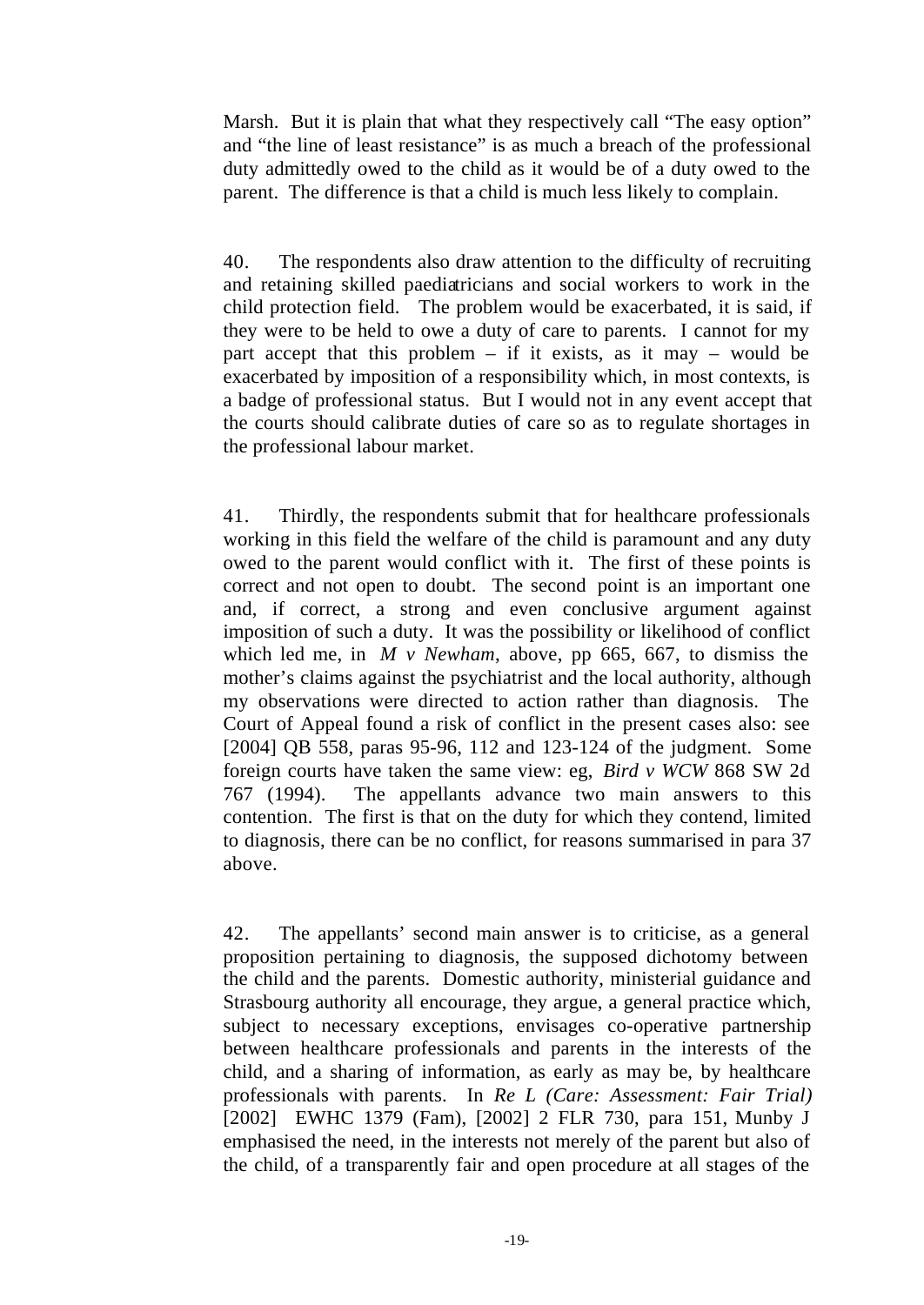care process, including the making of documents openly available to parents. In "Working Together", ministerial guidance issued in 1991, the possibility of conflict with parents was recognised, and it was clearly stated that in cases of conflict the interests of the child must prevail: eg, paras 4.28, 6.12. But the document laid heavy emphasis on involving the parents (para 1.1), on partnership with the parents (paras 1.4, 5.4), on the wishes of the parents (para 1.6), on the need for a high degree of cooperation with parents (para 1.8). In "Working Together to Safeguard Children", ministerial guidance issued in 1999, professionals were encouraged to do more to work in partnership with parents (para 2.25) and to involve parents as fully as practicable (para 2.26).

43. A long stream of Strasbourg authority is to somewhat similar effect. In *W v United Kingdom* (1987) 10 EHRR 29 the Court ruled that a local authority must, in reaching decisions on children in care, take account of the views and interests of the natural parents, which called for a degree of protection: paras 63-64. The same view was taken in *B v United Kingdom* (1987) 10 EHRR 87. In *McMichael v United Kingdom* (1995) 20 EHRR 205, both the Commission (pp 227-228, paras 102- 106) and the Court (p 241, paras 92-93) found a breach of article 8 because the parents had not been adequately consulted and informed. The Court repeated (para 86) its well-established case law that "the mutual enjoyment by parent and child of each other's company constitutes a fundamental element of family life." In *Elsholz v Germany* (2000) 34 EHRR 1412 a violation of article 8 was found when access to his child was denied to an innocent father. In *TP and KM v United Kingdom*, above, the Court did not criticise the emergency action to remove the child from the mother's care but found that failure to disclose the transcript and video did not afford due respect to the parents' interests safeguarded by article 8: paras 74, 82-83. Many of the same points were repeated by the Court in *P, C and S v United Kingdom* (2002) 35 EHRR 1075, paras 113, 119, 120 and again in *Venema v Netherlands* (2002) 39 EHRR 102, paras 71, 91-93.

44. It is in my opinion clear from all this authority that far from presuming a conflict between the interests of child and parent the law generally presumes that they are consonant with each other or at any rate, if not consonant, not so dissonant that healthcare professionals should proceed without fully informing and consulting the parents. There are of course occasions when emergency action must be taken without informing the parents, and when information must for a time be withheld. But there is no reason why the occasional need for healthcare professionals to act in this way should displace a general rule that they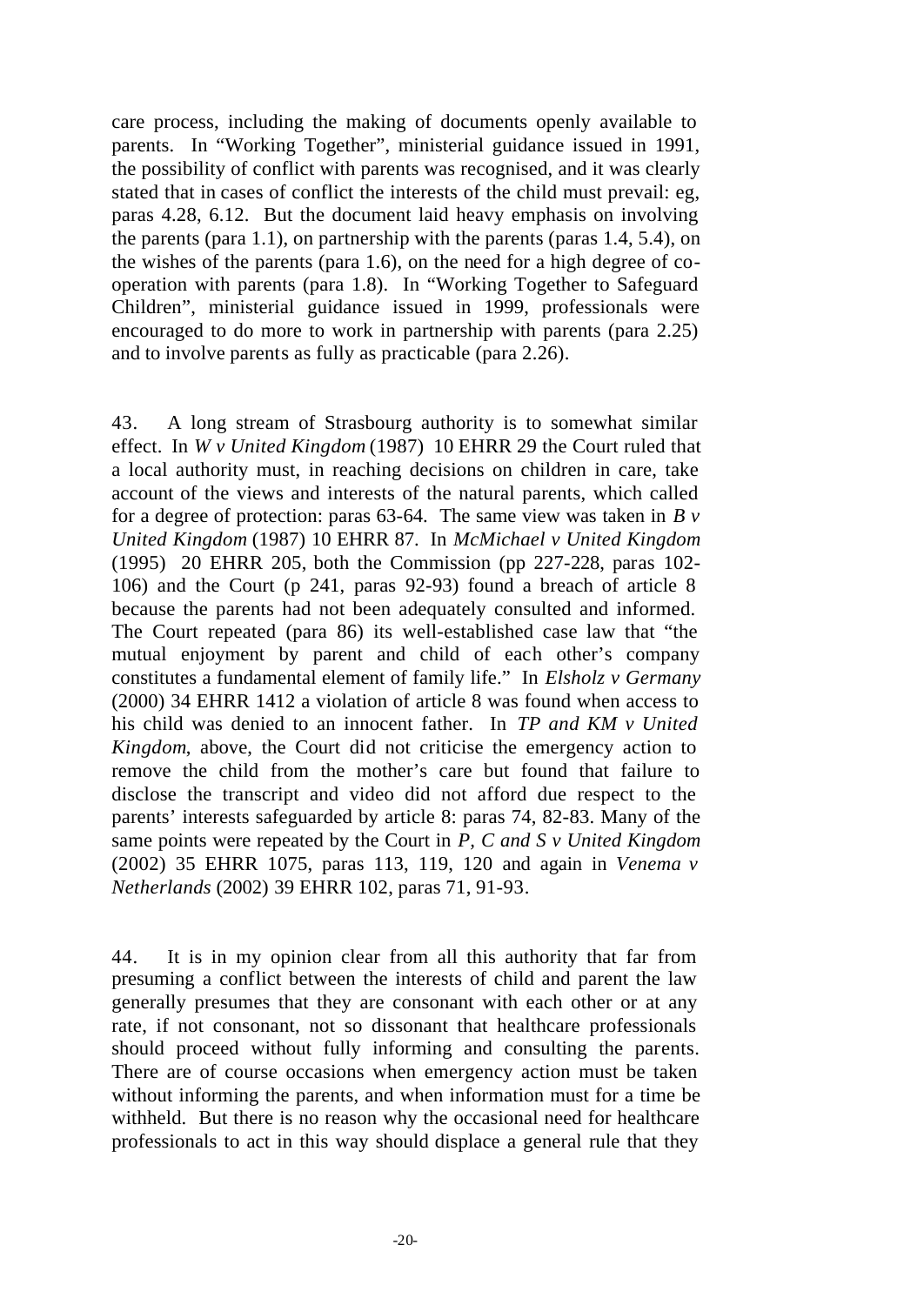should have close regard to the interests of the parents as people with, in the ordinary way, the closest concern for the welfare of their children.

45. The respondents relied on the statement of Lord Diplock in *Sidaway v Board of Governors of the Bethlem Royal Hospital and the Maudsley Hospital* [1985] AC 871, 890, that

"a doctor's duty of care, whether he be general practitioner or consulting surgeon or physician is owed to that patient and none other, idiosyncrasies and all."

In *M v Newham*, above, pp 673-674, Staughton LJ concluded that the child was not in law and for all purposes the patient of the psychiatrist, and observed:

"The child was no more the patient than an applicant for life insurance who is examined by the company's doctor, or the errant motorist who is deprived of a small quantity of blood by the police surgeon."

Peter Gibson LJ, at p 684, and Lord Browne-Wilkinson, speaking for the House, at pp 752-753, adopted a similar line of reasoning. It has been applied by the Court of Appeal in cases such as *Powell v Boladz* [1998] Lloyd's Rep Med 116 and *Kapfunde v Abbey National plc and Daniel* [1999] ICR 1.

46. Lord Diplock's statement was, however, an obiter dictum, and one with which no other member of the House expressed agreement. The responsibility of other professionals has not been so restricted. One may instance *Ross v Caunters* [1980] Ch 297, followed in New Zealand in *Gartside v Sheffield, Young & Ellis* [1983] NZLR 37 even before its approval by the House in *White v Jones* [1995] 2 AC 207. Or *Smith v Eric S Bush* [1990] 1 AC 831. Or *Spring v Guardian Assurance plc,* above. Even in the medical sphere the law is much less clear than Lord Diplock's dictum might suggest: see Grubb, *Principles of Medical Law*, 2nd ed (2004), chap 5, para 5.48. In *Everett v Griffiths*, Atkin LJ in the Court of Appeal ([1920] 3 KB 163, 216-217) and Viscount Haldane and Viscount Cave in the House of Lords ([1921] 1 AC 631, 657-658, 680) were inclined to the view that a workhouse doctor owed a duty of care to a person whom he certified to be insane. In *Re N* [1999] Lloyd's Rep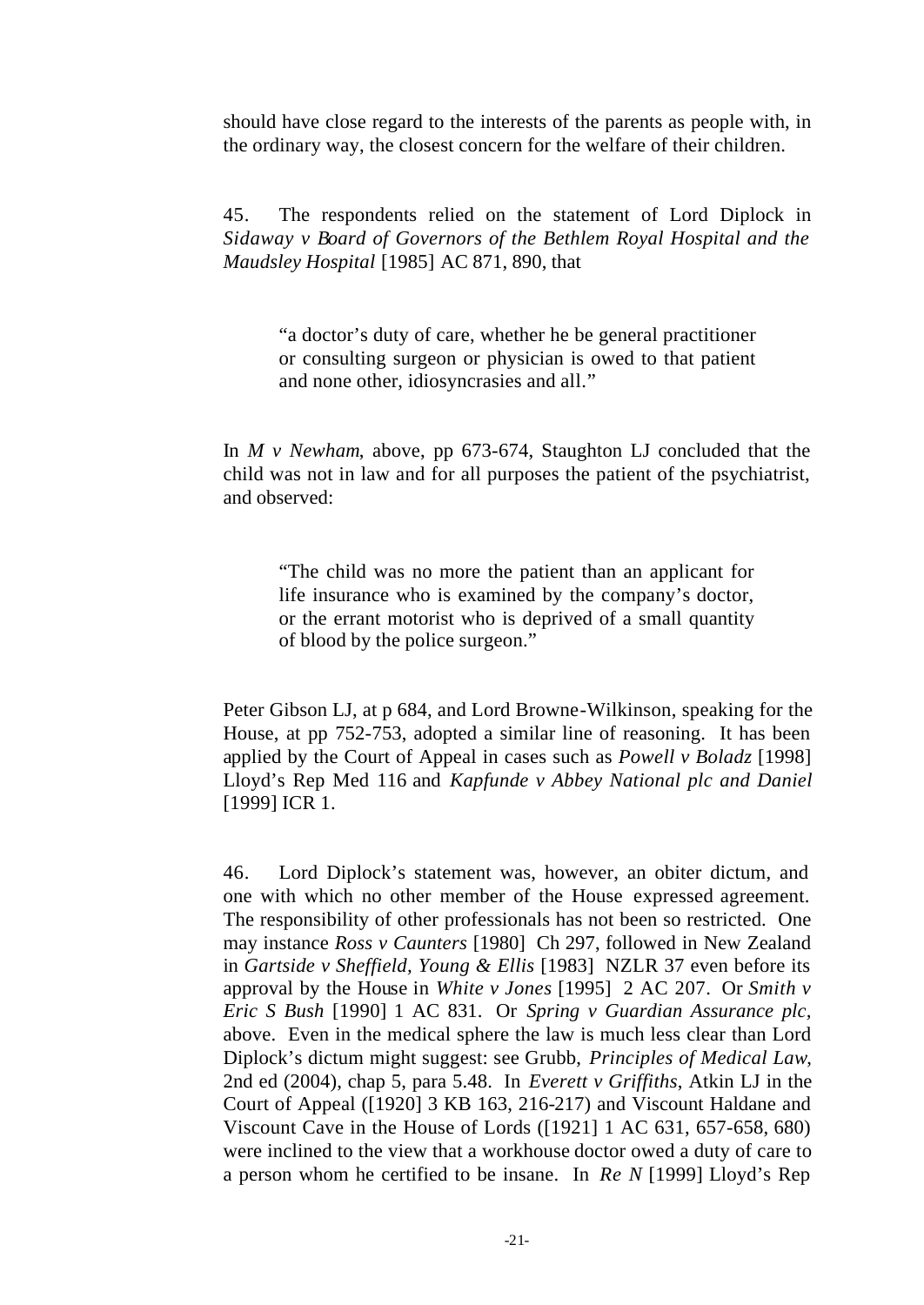Med 257, 263, Clarke LJ thought it at least arguable that where a forensic medical examiner carries out an examination and discovers that the person being examined has a serious condition which needs immediate treatment, a duty is owed to the examinee to disclose those facts. In some American jurisdictions it has been accepted that a doctor may owe a duty to a person who is not his patient: see, for example, *Tarasoff v Regents of the University of California* 551 P 2d 334 (1976) (California), *Wilkinson v Balsam* 885 F Supp 651 (1995) (Vermont), *Hungerford v Jones,* above, (New Hampshire), *Sawyer v Midelfort and Lausted* (Case No 97-1969, 29 June 1999, Supreme Court of Wisconsin), *Stanley v McCarver* 430 Ariz Adv Rep 3, 92 P 3d 849 (2004) (Arizona). The High Court of Australia, while rejecting an argument to the same effect as the appellants', has accepted that a medical practitioner who examines and reports on the condition of an individual may owe a duty to more than one person: *Sullivan v Moody* (2001) 207 CLR 562, para 60. In the present case acceptance of that proposition is implicit in acceptance of a potential duty to the child. So the question is whether, in diagnosing the child's condition in a case of possible abuse, the position of the child is so different from that of the parent that a duty may sensibly be owed to the one but not to the other.

47. The appellants, as parents, had parental responsibility for their respective children under section 2(1) of the Children Act 1989, and so were invested, by section 3(1), with all the rights, duties, powers, responsibilities and authority which by law a parent of a child has in relation to the child. Parental powers of course exist and must be exercised for the benefit of the child (*Gillick v West Norfolk and Wisbech Area Health Authority* [1986] AC 112, 170) but in most cases the best judges of a child's welfare are the parents (p 173) and it is ordinarily for the parent to give or withhold consent to medical treatment (pp 184, 200). The parent's decision should ordinarily be respected: see *In re A (Children) (Conjoined Twins: Surgical Separation)* [2001] Fam 147, 178). The younger the child, of course, the greater the role of the parent: with children of the ages of those involved in these cases, the parents inevitably make all the significant decisions in the children's lives. In the present cases, unlike *M v Newham*, above, the first approach to the healthcare professionals was made by the parent. Had the approach been made pursuant to contract, there could, I think, be no doubt that the healthcare professional would owe the parent a duty to exercise reasonable skill and care in diagnosing the child's condition. Does the payment of a fee make all the difference? Lord Devlin surely answered this question in *Hedley Byrne & Co Ltd v Heller & Partners Ltd* [1964] AC 465, 517: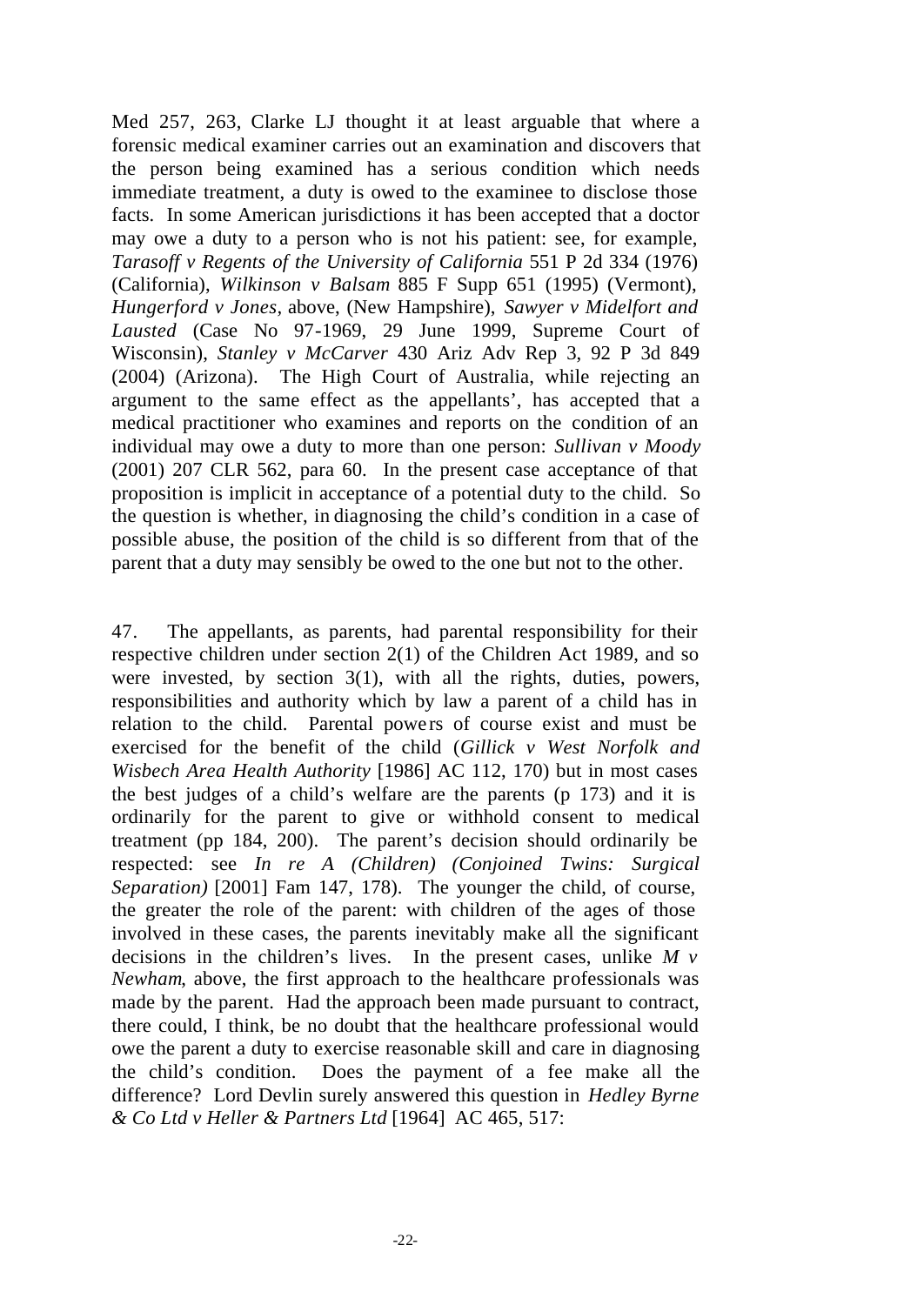"If irrespective of contract, a doctor negligently advises a patient that he can safely pursue his occupation and he cannot and the patient's health suffers and he loses his livelihood, the patient has a remedy. But if the doctor negligently advises him that he cannot safely pursue his occupation when in fact he can and he loses his livelihood, there is said to be no remedy. Unless, of course, the patient was a private patient and the doctor accepted half a guinea for his trouble: then the patient can recover all. I am bound to say, my Lords, that I think this to be nonsense. It is not the sort of nonsense that can arise even in the best system of law out of the need to draw nice distinctions between borderline cases. It arises, if it is the law, simply out of a refusal to make sense. The line is not drawn on any intelligible principle. It just happens to be the line which those who have been driven from the extreme assertion that negligent statements in the absence of contractual or fiduciary duty give no cause of action have in the course of their retreat so far reached."

If one thinks in terms of proximity, it is hard to think of a relationship very much more proximate than that between parent and doctor when the parent, concerned about the medical condition of a child, takes the child to see the doctor and seeks the doctor's help. The relationship of the social worker with the parent is different but, as shown in para 42 above, good practice requires that that relationship should be close and co-operative.

48. There is little general guidance to be gained from American authority on the main issue before the House, since in most states those reporting child abuse enjoy immunity from suit, a provision which no doubt reflects the importance attached to child protection but might also reflect some distrust of civil juries. I should however refer to New Zealand authority. In *Attorney-General v Prince and Gardner* [1998] 1 NZLR 262 claims in negligence were made by the natural mother of a child who had been adopted, and also by the child (now adult), complaining of the process followed in the adoption and also of failure to investigate a complaint made about his treatment when the child was still a child. The Court of Appeal of New Zealand struck out the first of these claims as incompatible with the adoption regime laid down by statute in New Zealand, but it also, by a majority, allowed both the claims under the second head to proceed to trial. This case was considered by the Privy Council in *B and others v Attorney General of New Zealand* [2003] UKPC 61, [2003] 4 All ER 833. The claim in that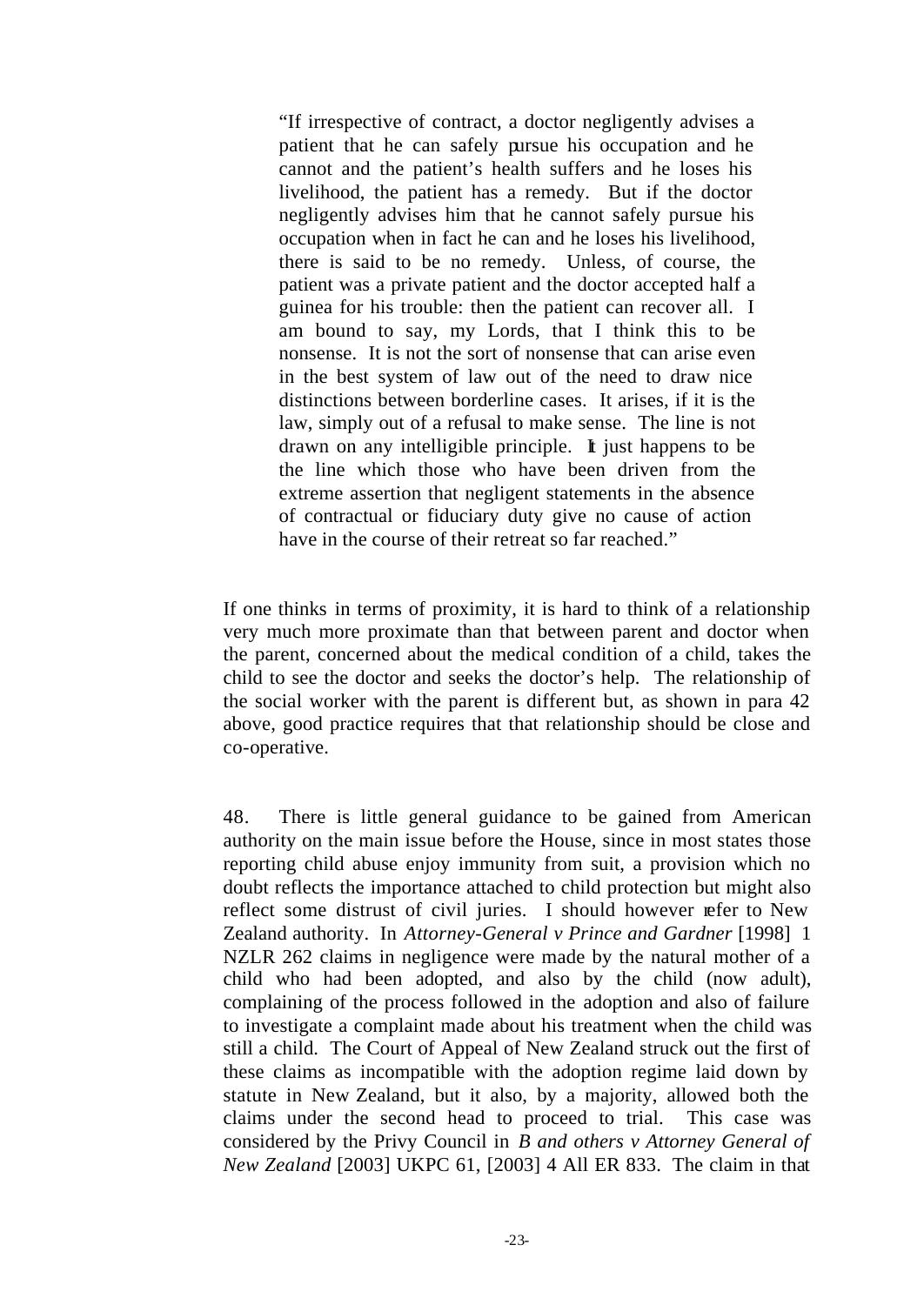case was made by a father and his two daughters, and was based on the allegedly negligent investigation of a complaint that the father had sexually abused the daughters. At first instance the judge (following *X v Bedfordshire* and *M v Newham*, above) had struck out the proceedings on the ground that no duty was owed to father or daughters and so the claims were bound to fail. The Court of Appeal of New Zealand had upheld this decision. The Privy Council allowed the appeal by the daughters but dismissed that of the father, holding that a duty was owed to them but not to him. In delivering the judgment of the Board, my noble and learned friend Lord Nicholls of Birkenhead said, in para 30:

"30. To whom is the duty of care owed? Clearly the duty is owed to the child or young person in respect of whom the statutory duty to arrange for a prompt inquiry exists in the particular case. In the present case that is [daughter 1] as much as [daughter 2]. If [daughter 2's] abuse allegation was well founded [daughter 1] also was at risk. But their Lordships consider no common law duty of care was owed to the father. He stands in a very different position. He was the alleged perpetrator of the abuse. In an inquiry into an abuse allegation the interests of the alleged perpetrator and of the children as the alleged victims are poles apart. Those conducting the inquiry must act in good faith throughout. But to impose a common law duty of care on the department and the individual professionals in favour of the alleged victims or potential victims and, at one and the same time, in favour of the alleged perpetrator would not be satisfactory. Moreover, a duty of care in favour of the alleged perpetrator would lack the juridical basis on which the existence of a common law duty of care was largely founded in *Prince's* case. The decision in *Prince's* case rests heavily on the feature that the duty imposed on the Director-General by  $s \frac{5(2)}{a}$  of the 1974 Act is for the benefit of the particular child. Self-evidently this statutory duty was not imposed for the benefit of alleged perpetrators of abuse. To utilise the existence of this statutory duty as the foundation of a common law duty in favour of perpetrators would be to travel far outside the rationale in *Prince's* case."

This passage was strongly relied on by the respondents, to whom it is clearly helpful. But there are factual differences between that case and the present cases. The parent had not himself initiated the request for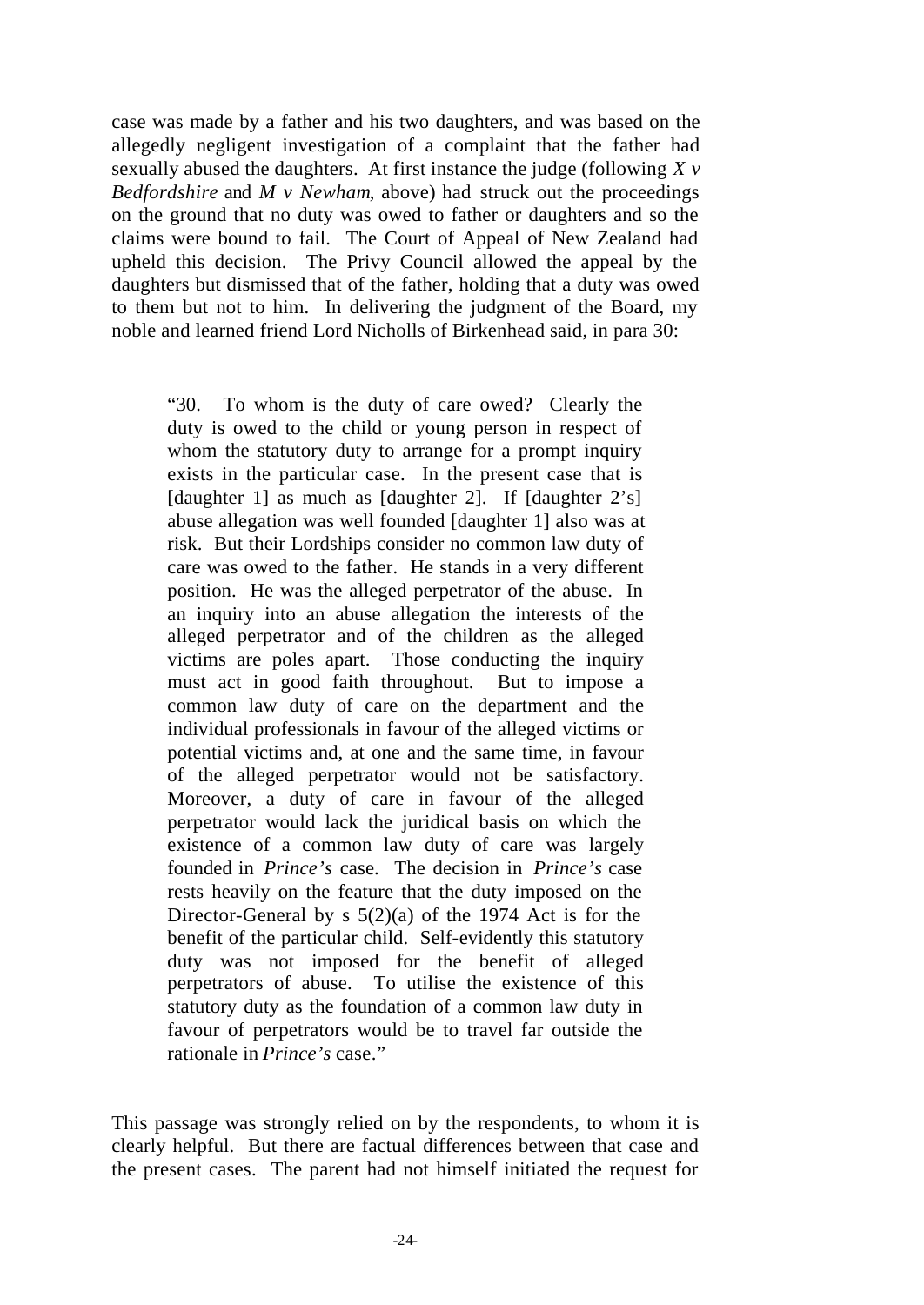medical advice. There had, it seems, been sexual abuse. The father had not been exonerated from suspicion. No emphasis appears to have been laid on the duty to make disclosure to and cooperate with parents. And there was no discussion of any rights deriving from the New Zealand Bill of Rights Act 1990, since it contains no provision equivalent to article 8 of the European Convention. Since it was the Human Rights Act which led the Court of Appeal in the present case (para 83) to regard *X v Bedfordshire*, above, as effectively overruled in relation to claims by children, this is a significant distinction. After the New Zealand Court of Appeal's decision in *Prince* but before its decision in *B*, a High Court master in Christchurch refused to strike out a claim in negligence by a father against a psychotherapist who had erroneously concluded that he had sexually abused his daughter, holding that a duty of care might, depending on the evidence, be established and that the matter should be resolved at trial: *N v D* [1999] NZFLR 560.

49. It would seem clear that the appellants' claim would not be summarily dismissed in France, where recovery depends on showing gross fault: see Markesinis, Auby, Coester-Waltjen and Deakin, *Tortious Liability of Statutory Bodies* (1999), pp 15-20; Fairgrieve, "Child Welfare and State Liability in France", in *Child Abuse Tort Claims against Public Bodies: A Comparative Law View,* ed Fairgrieve and Green (2004), pp 179-197, Fairgrieve, "Beyond Illegality: Liability for Fault in English and French Law", in *State Liability in Tort* (2003), chap 4. Nor would they be summarily dismissed in Germany where, it is said, some of the policy considerations which influenced the House in *X v Bedfordshire* were considered by those who framed §839 of the BGB and were rejected many years ago: see Markesinis *et al., op. cit.,* 58-71; Martina Künnecke, "National Report on Germany", in Fairgrieve and Green, *op. cit.,* pp 199-207. Yet in neither of those countries have the courts been flooded with claims. If, as some respected academic authorities suggested, *Barrett v Enfield*, above, shifted the emphasis of the English courts from consideration of duty to consideration of breach (see Craig and Fairgrieve, "*Barrett,* Negligence and Discretionary Powers" [1999] PL 626, Fairgrieve, *State Liability in Tort* (2003), p 84, para 2.1.2.7), I would for my part regard that shift as welcome, since the concept of duty has proved itself a somewhat blunt instrument for dividing claims which ought reasonably to lead to recovery from claims which ought not. But I should make it plain that if breach rather than duty were to be the touchstone of recovery, no breach could be proved without showing a very clear departure from ordinary standards of skill and care. It should be no easier to succeed here than in France or Germany.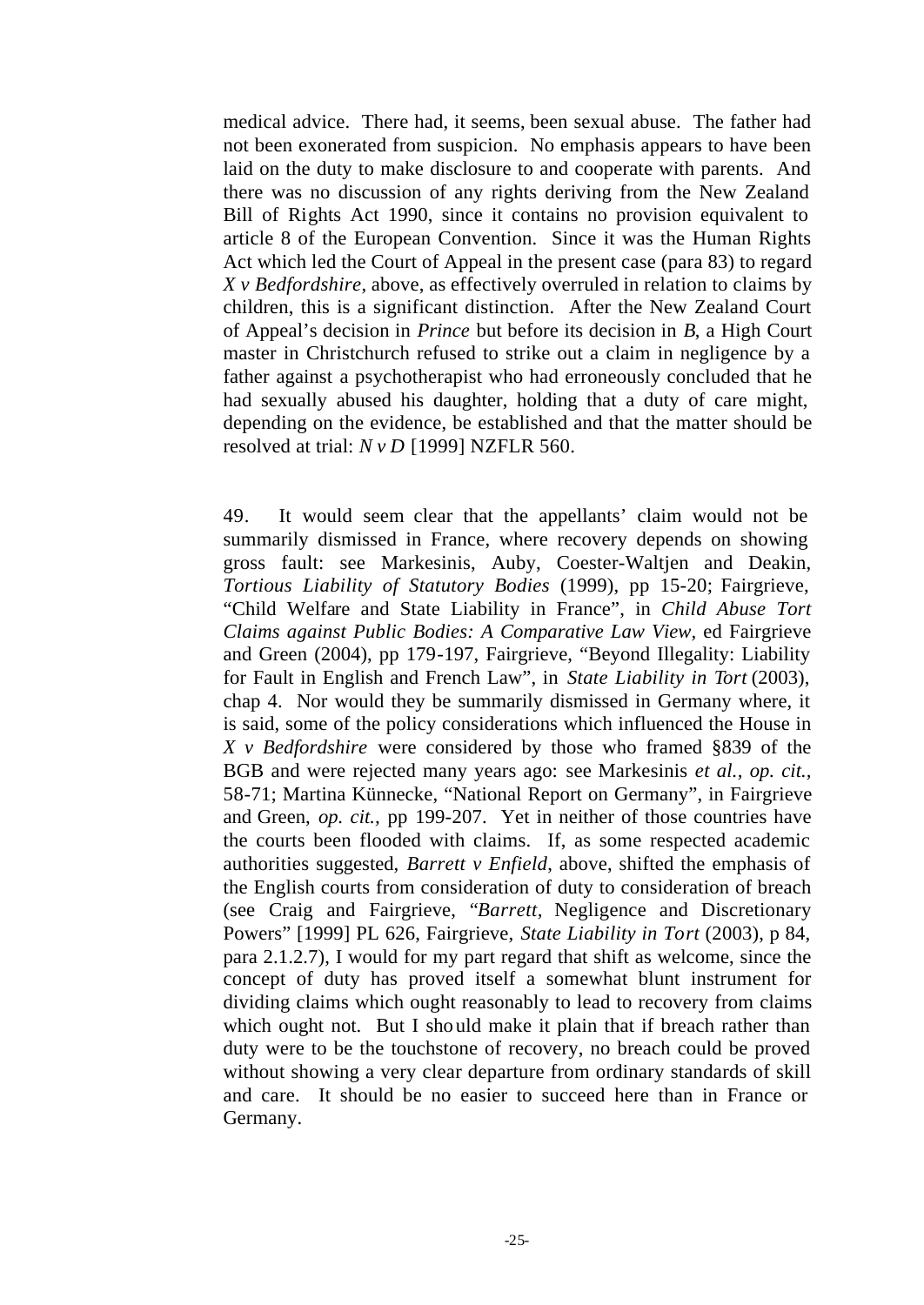50. In dismissing a claim by a father against a health authority for negligent treatment of his daughter by a psychiatrist in *Fairlie v Perth and Kinross Healthcare NHS Trust* 2004 SLT 1200, para 36, Lord Kingarth suggested that a claim might perhaps have been pleaded under article 8 of the European Convention. Since the pursuer's claim was in effect for loss of reputation (paras 34-35), the claim in negligence was bound to fail even if the judge had not held, as he did in para 30 of his judgment, that no duty of care was owed to the father. But the question does arise whether the law of tort should evolve, analogically and incrementally, so as to fashion appropriate remedies to contemporary problems or whether it should remain essentially static, making only such changes as are forced upon it, leaving difficult and, in human terms, very important problems to be swept up by the Convention. I prefer evolution.

51. For all these reasons I would allow these appeals.

#### **LORD NICHOLLS OF BIRKENHEAD**

My Lords,

52. It must be every parent's nightmare to be suspected of deliberately injuring his or her own child. In the three cases before your Lordships' House doctors suspected a child had been the subject of nonaccidental injury by a parent or, in one case, false reporting carrying a future risk of non-accidental injury. In each case after further investigation it turned out this was not so. In each case the parent then brought proceedings against the hospital trust and, in one instance, the doctor personally claiming damages for negligence in the clinical investigation, diagnosis and reporting of the child's condition.

53. The primary question before the House is whether doctors and, vicariously or directly, health trusts are liable in damages to a parent in such a case. Hand-in-hand with this is a parallel question concerning the liability of a local authority in respect of its investigation of suspected child abuse.

54. None of these cases has proceeded beyond the pleadings stage. In each case the outcome at first instance of preliminary issues of law or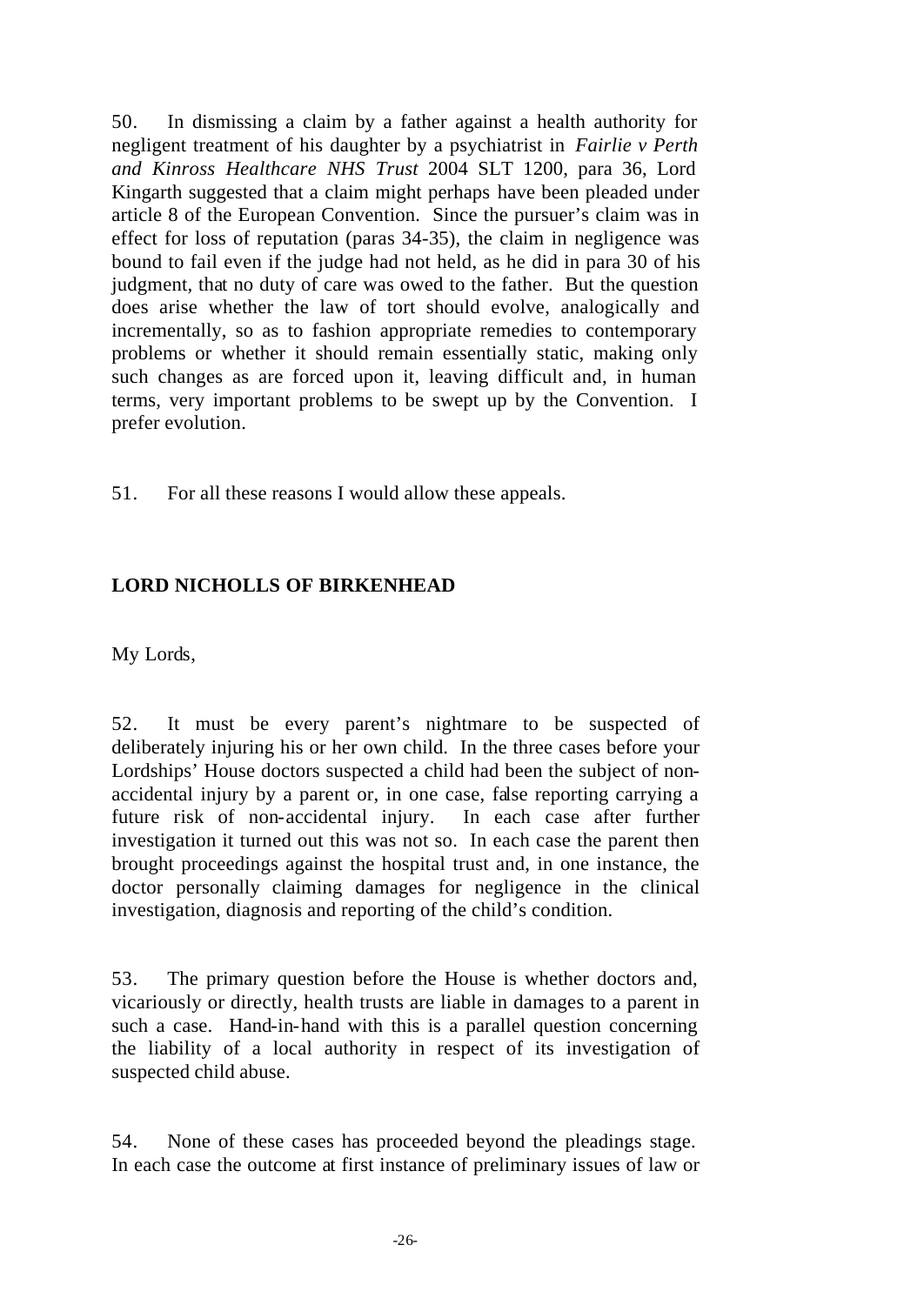the equivalent was that the parent's claim was bound to fail. So a trial would serve no useful purpose. The parents appealed from these decisions. The appeals were dismissed by the Court of Appeal, comprising Lord Phillips of Worth Matravers MR, Hale and Latham LJJ: [2004] QB 558. The parents have now appealed to your Lordships' House.

55. The three cases raise an important issue of principle. But the facts alleged by the claimant parents exemplify how this problem may arise in practice. So a brief summary is called for. For present purposes it is to be assumed in favour of the claimants that at trial they might be able to prove the facts they have alleged, but in each case negligence is denied by the defendants.

#### *The East Berkshire case*

56. In the East Berkshire case the claimant JD is the mother of a boy M born in November 1988. She is suing two NHS trusts, East Berkshire Community Health NHS Trust and North Staffordshire Hospital NHS Trust. She claims that in December 1994 doctors employed by these Trusts negligently misdiagnosed her as suffering from Munchausen's syndrome by proxy and that they negligently maintained this misdiagnosis until September 1997. In consequence she suffered a reaction of acute anxiety and depression. She claims damages for psychiatric injury.

57. The boy M has had a history of allergic reactions throughout his life. These have been the subject of repeated medical scrutiny. He suffered from asthma attacks and as a result slept in the same bedroom as his mother. He was admitted to the North Staffordshire hospital in December 1994 to see if it would be possible to provide a monitor for his breathing so he could sleep in his own bedroom. The opinion of Professor Southall, a consultant paediatrician at the hospital, was that the mother was suffering from Munchausen's syndrome by proxy and that she had fabricated M's condition.

58. The consultant community paediatrician for Berkshire responsible for M did not share this view. At this stage the social services were not involved. In December 1996 Dr Whiting took over responsibility for the care of M. Dr Whiting considered the boy might be at risk from his mother. In March 1997 the mother chanced to learn,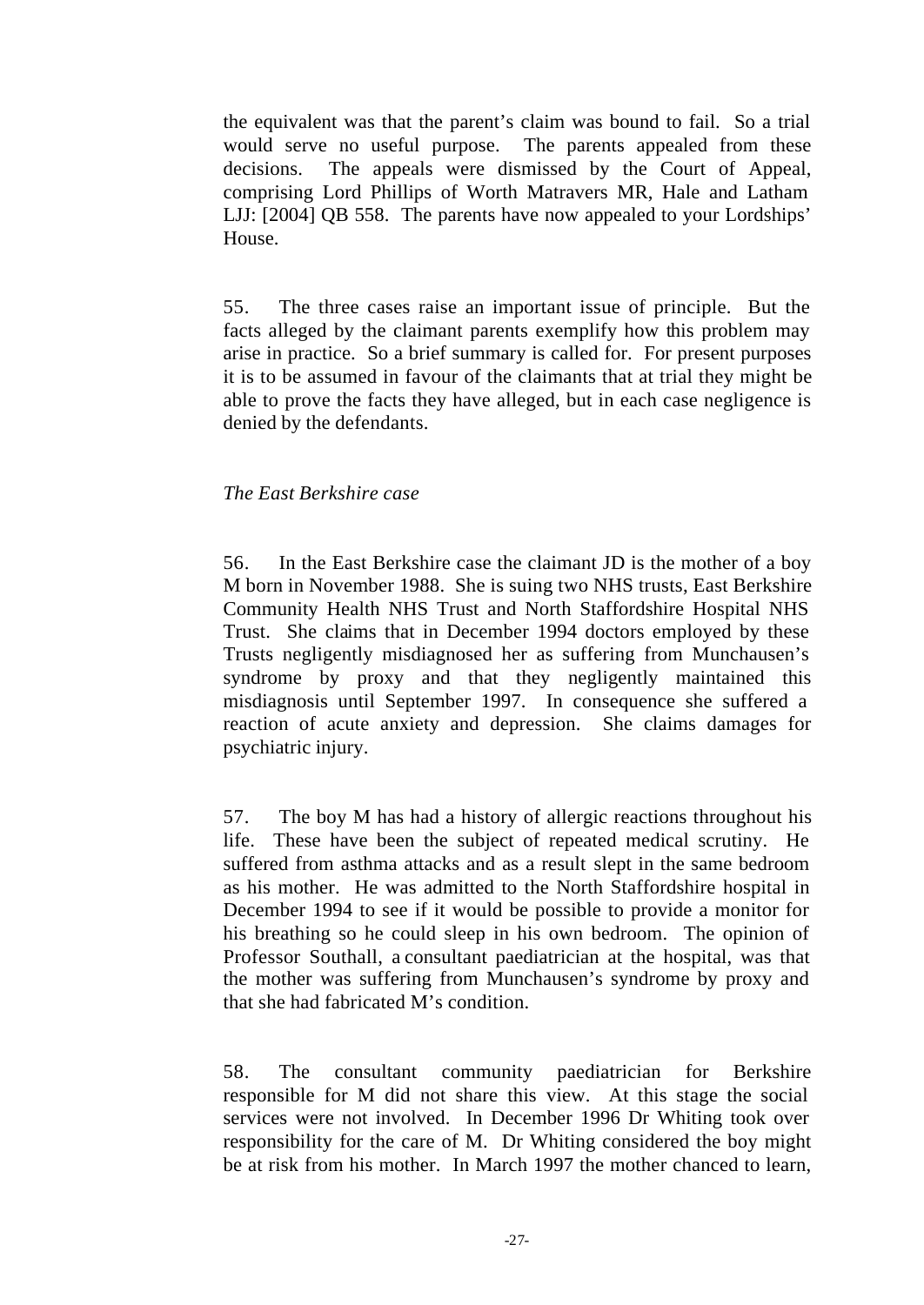for the first time, of concern that she might be fabricating M's condition. At her request her general practitioner referred her to a psychiatrist who found nothing wrong with her. Between March and June 1997 there was much discussion between doctors and the social services, culminating in a case conference in June 1997. A decision was made to put M on the 'at risk' register. M was also referred to an expert on allergic conditions. He concluded that M was indeed suffering from extensive and severe allergies. M was remove d from the 'at risk' register in September 1997.

59. Thus in this case the mother was not separated from her child. But for a period of about six months she knew she was under suspicion. Presumably for part of that time she also knew the child was on the 'at risk' register.

60. On 6 September 2002 Judge Hale, sitting in the Chester County Court, held on a preliminary issue that neither East Berkshire Community Health NHS Trust nor North Staffordshire Hospital NHS Trust, nor any of the other defendants then being sued, owed a duty of care to the mother: [2003] Lloyd's Rep Med 9.

#### *The Dewsbury case*

61. The claimants in the Dewsbury case are a father M A K and his daughter R. They have brought proceedings against Dewsbury Healthcare NHS Trust and Kirklees Metropolitan Council. The council is responsible for the provision of social services in the Dewsbury area. M A K and R claim damages in negligence for psychiatric injury and financial loss resulting from a clinical misdiagnosis that R had been subject to sexual abuse and from the consequential investigatory steps taken by the social services.

62. At the relevant time R was nine years old. She suffered from Schamberg's disease, which produces discoloured patches on the skin. In March 1998 she hurt herself in the genital area while riding her bicycle. On 17 March her mother took her to a general practitioner who referred her to Dr Wilson, a consultant paediatrician at Dewsbury District Hospital. Her father took R to see Dr Wilson on the same day. Dr Wilson's provisional diagnosis was that the marks on R's legs were suggestive of abuse. She informed the social services. R was admitted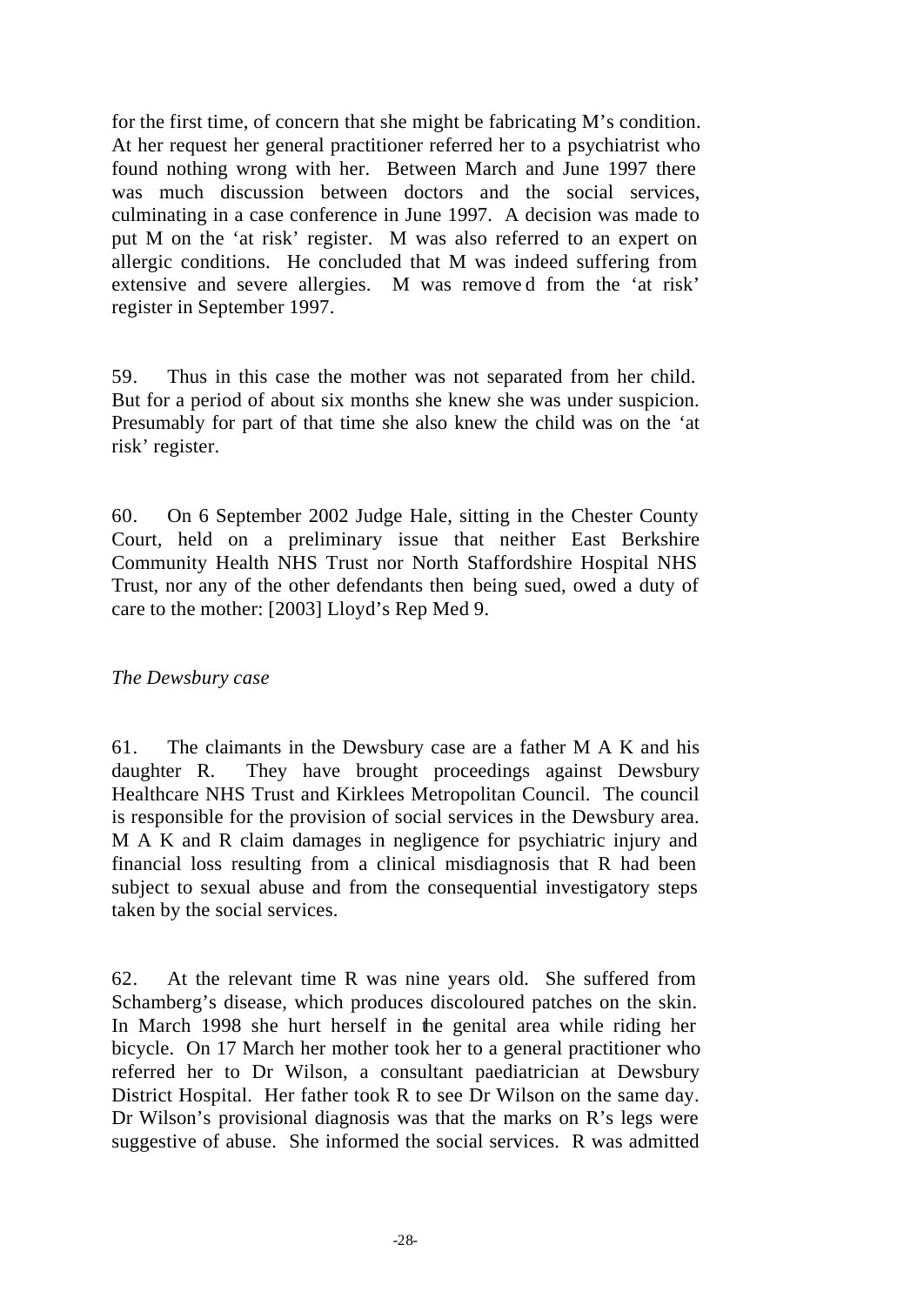to hospital at once and examined further. Dr Wilson concluded R had been sexually abused. Her mother was so informed.

63. The father and his son, R's elder brother, were told they should not sleep at home when R was released from hospital. In the hospital, in front of other patients and visitors to the ward, M A K was told he was not allowed to see R. R remained in hospital for ten days. By 27 March the correct diagnosis of Schamberg's disease was made. The social services took no further steps, and it was accepted there was no question of abuse.

64. Thus in this case the father was under suspicion for a period of days while his daughter was in hospital. During that time he was unable to see her.

65. Judge Grenfell, sitting in the Leeds County Court, dismissed the father's claim against both defendants: [2003] Lloyd's Rep Med 13. As to the child's claim, the judge held R has an arguable claim for clinical negligence against Dr Wilson and, accordingly, against Dewsbury Healthcare NHS Trust. So the judge permitted that claim to proceed. The Trust did not appeal against that order. The judge dismissed R's claim against Kirklees Metropolitan Council. R appealed against that order, and the Court of Appeal allowed the child's appeal. The local authority has not appealed against that order. So the claim by R is proceeding against both defendants

#### *The Oldham case*

66. The claimants in the Oldham case are RK and his wife AK. They are the parents of a girl M born in July 1998. On 26 September 1998, when she was two months old and in the care of her grandmother, M started to scream when her grandmother lifted her from a settee. Her parents and grandmother took her to the Royal Oldham Hospital. On admission the medical staff failed to take an accurate history from them and the grandmother. Dr Blumenthal, a consultant paediatrician, diagnosed the baby as having an 'inflicted injury', a spiral fracture of the femur. The police and social services were informed. Dr Blumenthal did not investigate further the possibility of a diagnosis of osteogenesis imperfecta ('brittle bones').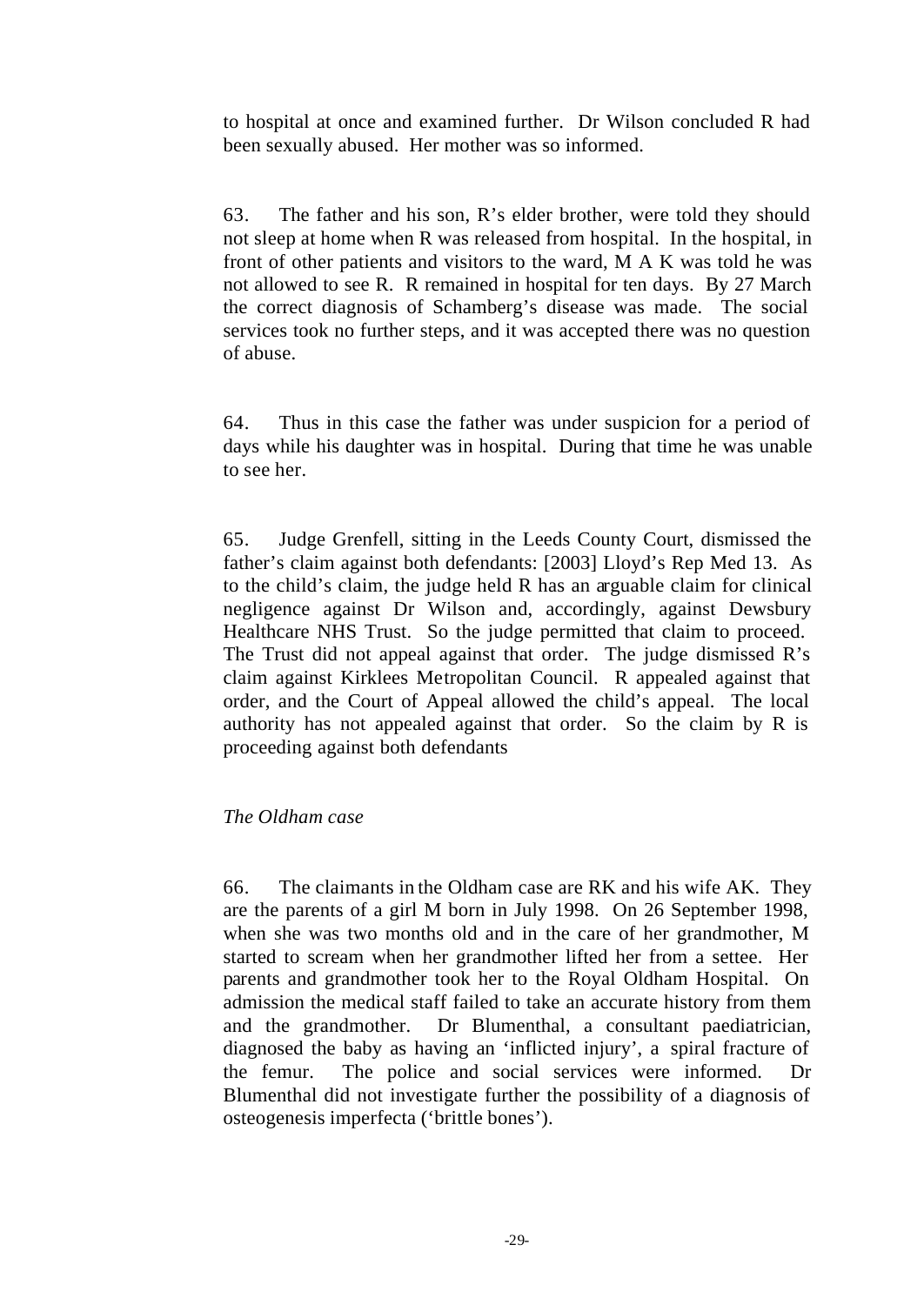67. Oldham Metropolitan Borough Council applied for an interim care order. The order was made on 16 October 1998. On 23 October M was discharged from hospital into the care of an aunt, with supervised access for the parents. At a hearing on 23 December the court decided M's injuries were non-accidental and care was given to the aunt. In March 1999 M sustained further fractures. More tests were carried out, and the revised medical opinion was that the history and injuries were consistent with brittle bone disease. On 17 June 1999, nearly nine months after being admitted to hospital, M was returned to the care of her parents. It is now accepted that the initial diagnosis of nonaccidental injury was wrong.

68. Thus in this case the mother was separated from her young baby for a period of eight months, being permitted only supervised access.

69. The parents claim damages in negligence from Oldham NHS Trust and Dr Blumenthal for psychiatric injury resulting from their separation from M. On the hearing of preliminary issues Simon J held that neither defendant owed a duty of care to the parents: [2003] Lloyd's Rep Med 1. The daughter M was herself a claimant in the proceedings, but Simon J held that the evidence produced for the preliminary issues disclosed no injury for which the law provided a remedy: M had suffered no physical harm or recognisable psychiatric disorder. She did not appeal against that part of the judge's order.

#### *Countervailing interests*

70. There are two cardinal features in these cases. One feature is that a parent was suspected of having deliberately harmed his or her own child or having fabricated the child's medical condition. The other feature, which is to be assumed, is that the ensuing investigation by the doctors was conducted negligently. In consequence, the suspected parent's family life was disrupted, to greater or lesser extent, and the suspected parent suffered psychiatric injury.

71. It is the combination of these features which creates the difficult problem now before the House. In the ordinary course the interests of parent and child are congruent. This is not so where a parent wilfully harms his child. Then the parent is knowingly acting directly contrary to his parental responsibilities and to the best interests of his child. So the liability of doctors and social workers in these cases calls into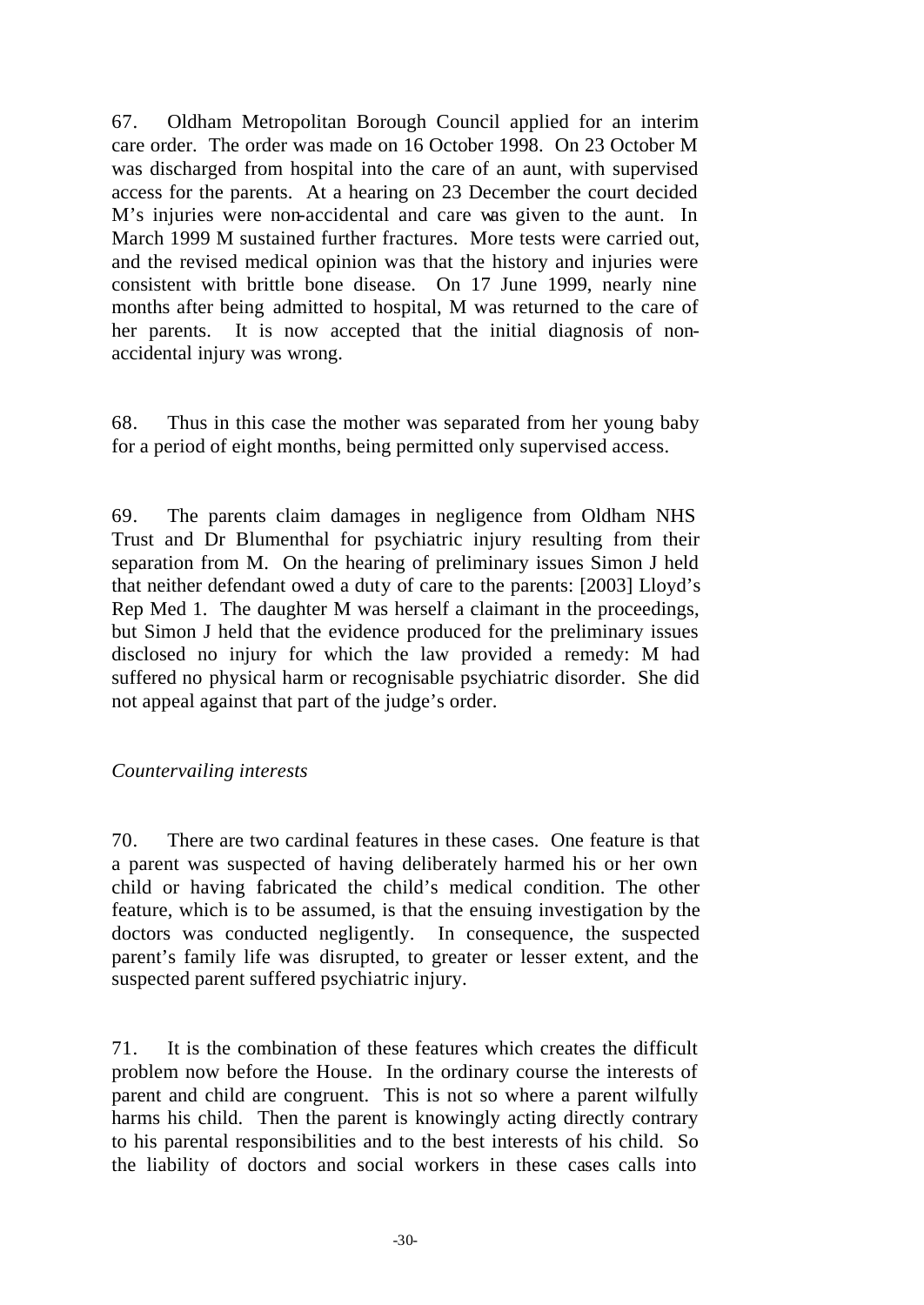consideration two countervailing interests, each of high social importance: the need to safeguard children from abuse by their own parents, and the need to protect parents from unnecessary interference with their family life.

72. The first of these interests involves protection of children as the victims of crime. Child abuse is criminal conduct of a particularly reprehensible character: children are highly vulnerable members of society. Child abuse is also a form of criminal conduct peculiarly hard to combat, because its existence is difficult to discover. Babies and young children are unable to complain, older children too frightened. If the source of the abuse is a parent, the child is at risk from his primary and natural protector within the privacy of his home. This both increases the risk of abuse and means that investigation necessitates intrusion into highly sensitive areas of family life, with the added complication that the parent who is responsible for the abuse will give a false account of the child's history.

73. The other, countervailing interest is the deep interest of the parent in his or her family life. Society sets much store by family life. Family life is to be guarded jealously. This is reflected in article 8 of the European Convention on Human Rights. Interference with family life requires cogent justification, for the sake of children and parents alike. So public authorities should, so far as possible, cooperate with the parents when making decisions about their children. Public authorities should disclose matters relied upon by them as justifying interference with family life. Parents should be involved in the decision-making process to whatever extent is appropriate to protect their interests adequately.

74. The question raised by these appeals is how these countervailing interests are best balanced when a parent is wrongly suspected of having abused his child. Public confidence in the child protection system can only be maintained if a proper balance is struck, avoiding unnecessary intrusion in families while protecting children at risk of significant harm: see the Preface to 'Working Together', (1991). Clearly, health professionals must act in good faith. They must not act recklessly, that is, without caring whether an allegation of abuse is well-founded or not. Acting recklessly is not acting in good faith. But are health professionals liable to the suspected parents if they fall short of the standards of skill and care expected of any reasonable professional in the circumstances? Are they exposed to claims by the parents for professional negligence? Put differently and more widely, what is the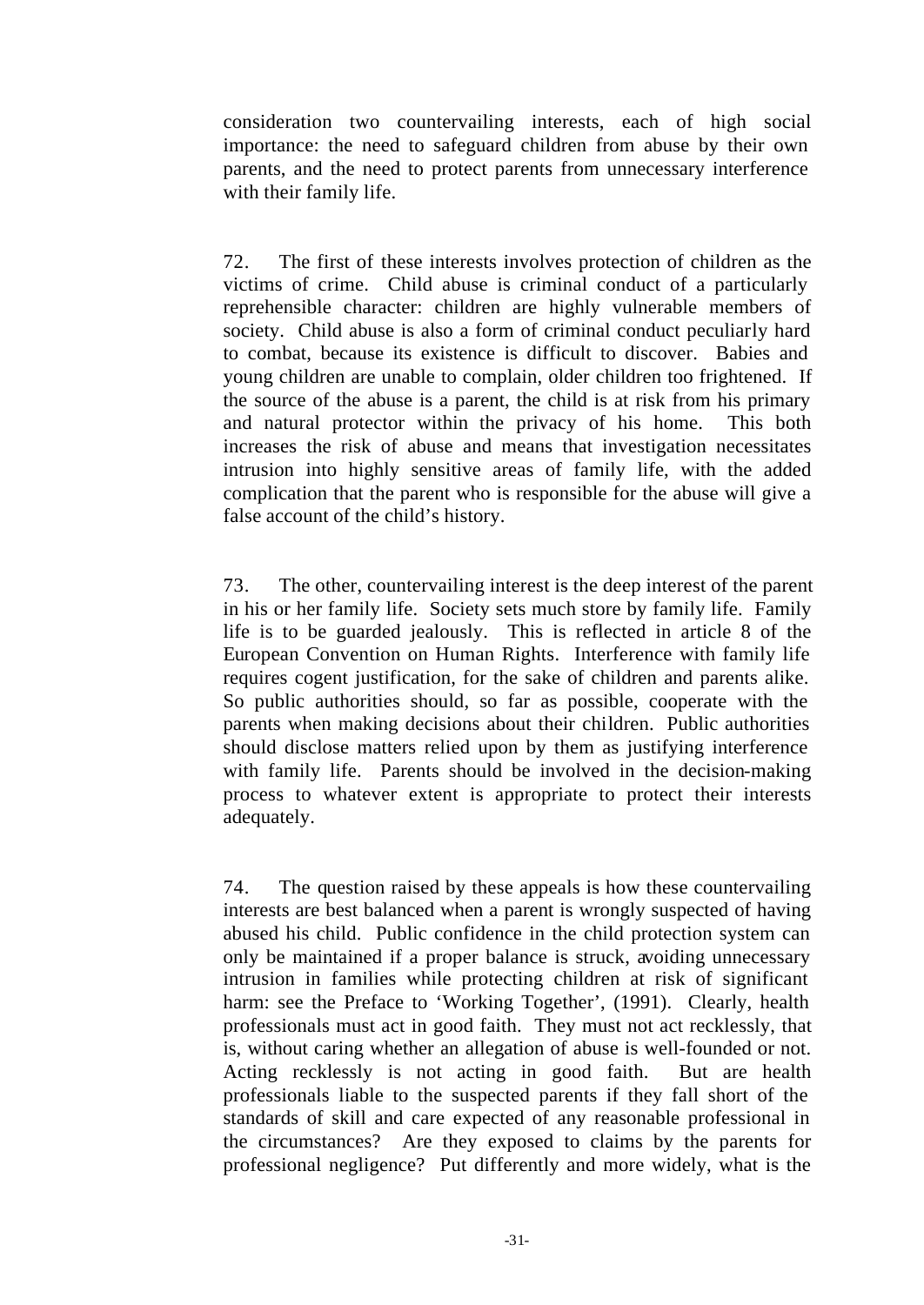appropriate level of protection for a person erroneously suspected of child abuse? Should he be protected against professional negligence by those charged with protecting the child? Or only against lack of good faith?

75. In considering these questions the starting point is to note that in each of the three cases before the House the doctors acted properly in considering whether the claimant parents had deliberately inflicted injury on the child in question. The doctors were entitled, indeed bound, to consider this possibility. Further, having become suspicious, the doctors rightly communicated their suspicions to the statutory services responsible for child protection. This is the essential next step in child protection: see, for instance, 'Working Together', para 4.32.

76. In each case the suspected parent was eventually cleared of suspicion. In one case this was after ten days, in the other cases after much longer periods. The second point to note therefore is that, essentially, the parents' complaints relate to the periods for which they remained under suspicion. In each case the parent's complaint concerns the conduct of the clinical investigation during these periods: the investigation, it is said, was unnecessarily protracted. The doctors failed to carry out the necessary tests with appropriate expedition. Had due care and skill been exercised from the outset, the doctors' suspicions would have been allayed at once or much more speedily than occurred and, in consequence, the parents would have been spared the trauma to which they were subjected. Thus the essence of the claims is that health professionals responsible for protecting a suspected child victim owe a person suspected of having committed a crime against the child a duty to investigate their suspicions, a duty sounding in damages if they act in good faith but carelessly.

77. Stated in this broad form, this is a surprising proposition. In this area of the law, concerned with the reporting and investigation of suspected crime, the balancing point between the public interest and the interest of a suspected individual has long been the presence or absence of good faith. Good faith is required but not more. A report, made to the appropriate authorities, that a person has or may have committed a crime attracts qualified privilege. A false statement ('malicious falsehood') attracts a remedy if made maliciously. Misfeasance in public office calls for an element of bad faith or recklessness. Malice is an essential ingredient of causes of action for the misuse of criminal or civil proceedings. In *Calveley v Chief Constable of the Merseyside Police* [1989] 1 AC 1228, 1238, Lord Bridge of Harwich observed that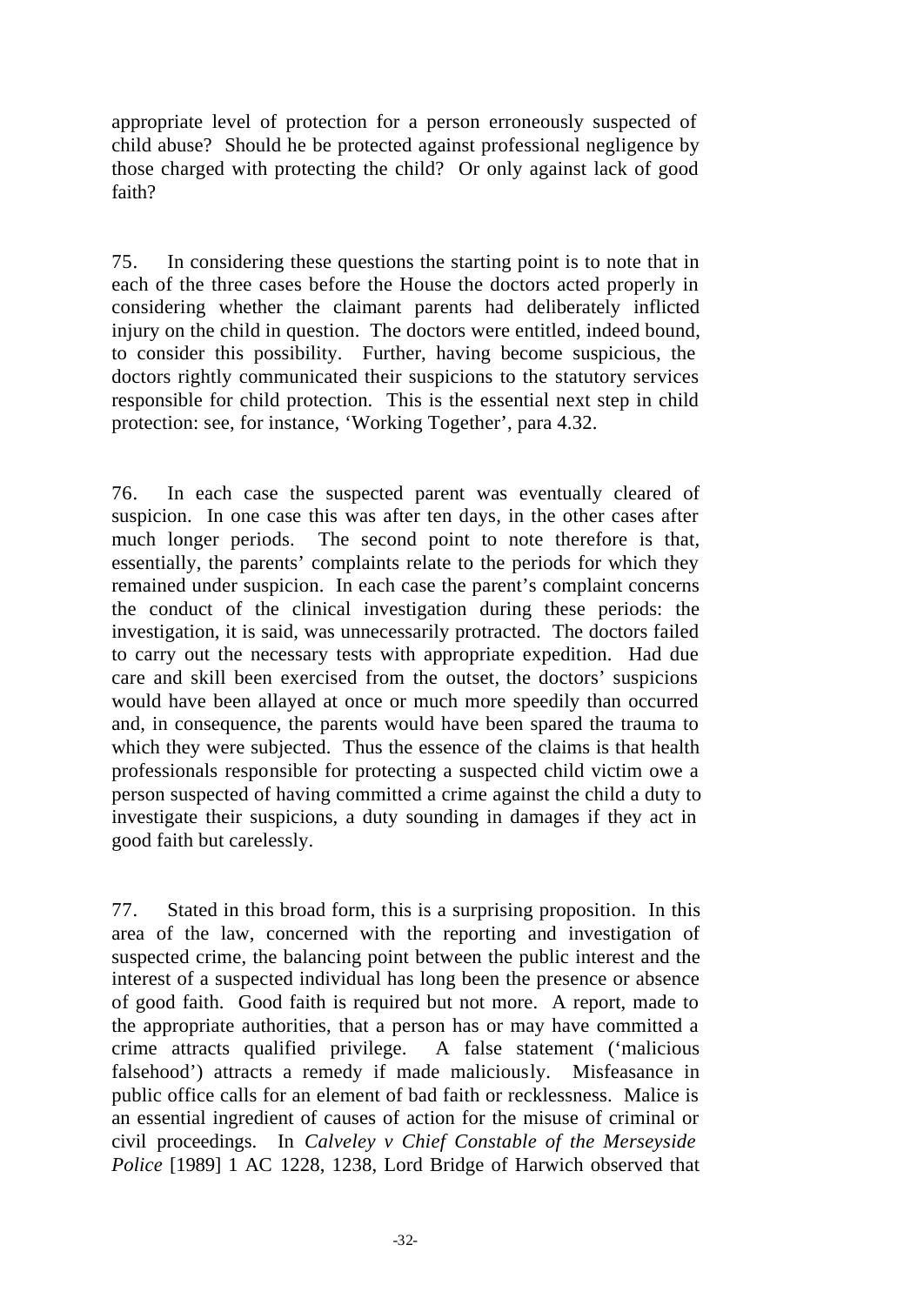'where no action for malicious prosecution would lie, it would be strange indeed if an acquitted defendant could recover damages for negligent investigation'. This must be equally true of a person who has been suspected but not prosecuted.

78. This background accords ill with the submission that those responsible for the protection of a child against criminal conduct owe suspected perpetrators the duty suggested. The existence of such a duty would fundamentally alter the balance in this area of the law. It would mean that if a parent suspected that a babysitter or a teacher at a nursery or school might have been responsible for abusing her child, and the parent took the child to a general practitioner or consultant, the doctor would owe a duty of care to the suspect. The law of negligence has of course developed much in recent years, reflecting the higher standards increasingly expected in many areas of life. But there seems no warrant for such a fundamental shift in the long established balance in this area of the law.

#### *Interference with family life*

79. Understandably, Mr Langstaff QC did not contend for such a broad proposition. He did not submit that the health professionals owe a duty to whomsoever may be suspected of abuse. His submission was more restricted. He submitted that the health professionals' duty to exercise due professional skill and care is owed only to the child's primary carers, usually the parents, as well as the child himself. Mr. Langstaff submitted there was no good policy reason to deny the existence of such a restricted duty, which would not oblige a health professional to do more than he has to do anyway. The interests of the child and the parent would not be in conflict unless the parent was the abuser, which was not so in the present cases.

80. My initial difficulty with this submission is that the distinction between primary carers, to whom this duty would be owed, and other suspects, to whom it would not, is not altogether convincing. It is difficult to see why, if a health professional owes no duty to a childminder or school teacher suspected of abuse, he should nevertheless owe such a duty to a parent suspected of abuse. An erroneous suspicion that a childminder or school teacher has been abusing a child in his or her care can be very damaging to him or her. In the present case the complaints are that the parents suffered psychiatric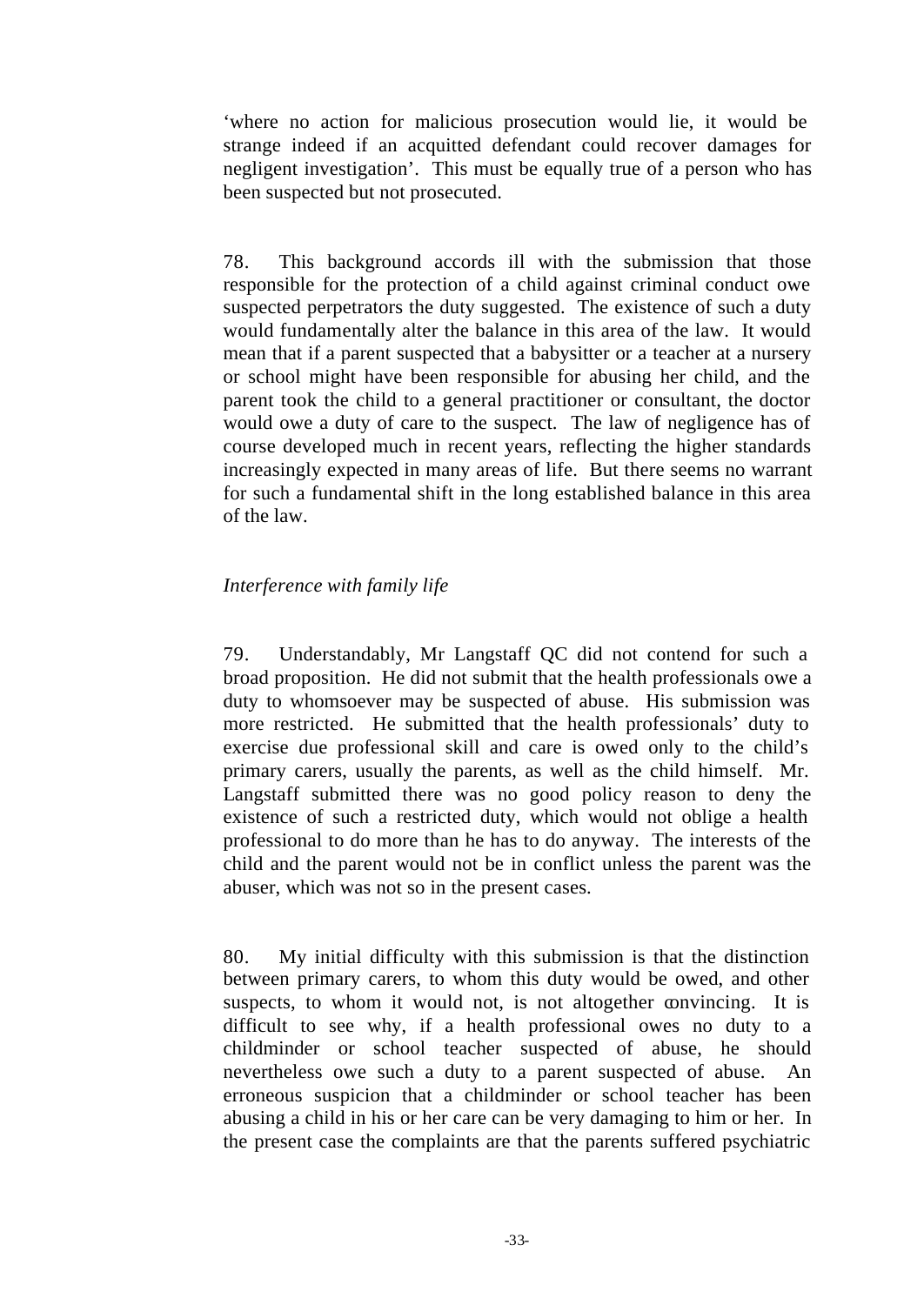injury. This could occur equally in the case of the childminder or school teacher.

81. There is, however, one major difference between parents and childminders or school teachers. In the case of a parent suspicion may disrupt the parent's family life. That will not be so with the childminder or school teacher. So the crucial question on these appeals is whether this potential disruption of family life tilts the balance in favour of imposing liability in negligence where abuse by a parent is erroneously suspected.

82. There is little authority directly on this point. This is not surprising because the law has been developing remarkably swiftly in the field of child protection. Until recently it would have been unthinkable that health professionals owed a duty to parents; they did not owe a duty even to the child. But the law has moved on since the decision of your Lordships' House in *X (Minors) v Bedfordshire County Council* [1995] 2 AC 633. There the House held it was not just and equitable to impose a common law duty on local authorities in respect of their performance of their statutory duties to protect children. Later cases, mentioned by my noble and learned friend Lord Bingham of Cornhill, have shown that this proposition is stated too broadly. Local authorities may owe common law duties to children in the exercise of their child protection duties.

83. This development in the law gives no guidance on how 'wrongly suspected parent' cases should be decided. There have been a number of cases, in this country and in Strasbourg, involving claims by parents against local authorities in respect of the latter's discharge of their responsibilities regarding children. In only two cases, it seems, was the claimant a parent *wrongly* suspected of having abused his or her child. In *L (A Child) v Reading Borough Council* [2001] 1 WLR 1575 the Court of Appeal's decision concerned a striking out application. A police authority sought to strike out a claim in negligence brought by a father wrongly suspected of having sexually abused his daughter. Otton LJ held the police assumed no responsibility towards the father by interviewing him as a suspect. But it was arguable there was a legal assumption of responsibility when, there being no evidence to support criminal proceedings, the police officer nevertheless came to the conclusion that the mother's complaint was sufficient to show that the daughter was at risk of further abuse from her father. So the striking out application failed. The Court of Appeal left open the question whether there was a 'legal assumption of responsibility' on the alleged facts.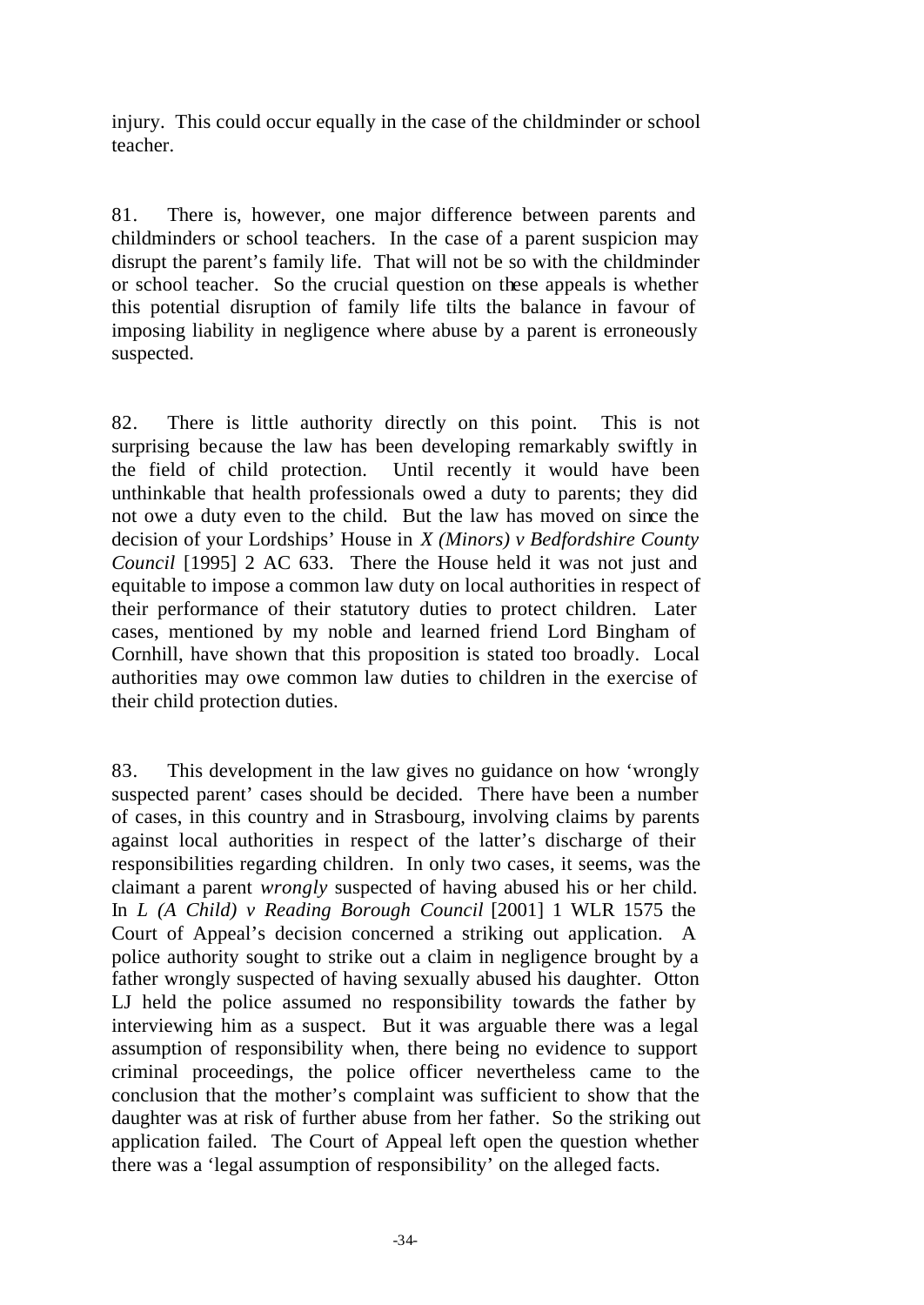84. More recently a case concerning a wrongly suspected parent came before the European Court of Human Rights in *Venema v Netherlands* (2002) 39 EHRR 102. A young child aged 11 months was separated from her mother because of fears the mother was suffering from Munchausen syndrome by proxy. The child was returned five months later, following medical reports which found the child's arrested breathing had a physical explanation and that there was no sign the mother was suffering from any psychiatric disorder. The court noted that its approach in cases where a child has been taken into care is that it must be satisfied the circumstances justified taking such a step:

'In this respect, [the court] must have particular regard to whether, *in the light of the case as a whole,* the reasons adduced to justify the measure were relevant and sufficient such as to allow the conclusion that it was "necessary in a democratic society"'(para 90, emphasis added).

In that case the court held there had been a breach of article 8 because the parents had not been sufficiently involved in the decision-making process. They had not been able to put forward their point of view before the court order was made.

85. In my view the Court of Appeal reached the right conclusion on the issue arising in the present cases. Ultimately the factor which persuades me that, at common law, interference with family life does not justify according a suspected parent a higher level of protection than other suspected perpetrators is the factor conveniently labelled 'conflict of interest'. A doctor is obliged to act in the best interests of his patient. In these cases the child is his patient. The doctor is charged with the protection of the child, not with the protection of the parent. The best interests of a child and his parent normally march hand-in-hand. But when considering whether something does not feel 'quite right', a doctor must be able to act single-mindedly in the interests of the child. He ought not to have at the back of his mind an awareness that if his doubts about intentional injury or sexual abuse prove unfounded he may be exposed to claims by a distressed parent.

86. This is not to suggest doctors or other health professionals would be consciously swayed by this consideration. These professionals are surely made of sterner stuff. Doctors often owe duties to more than one person; for instance, a doctor may owe duties to his employer as well as his patient. But the seriousness of child abuse as a social problem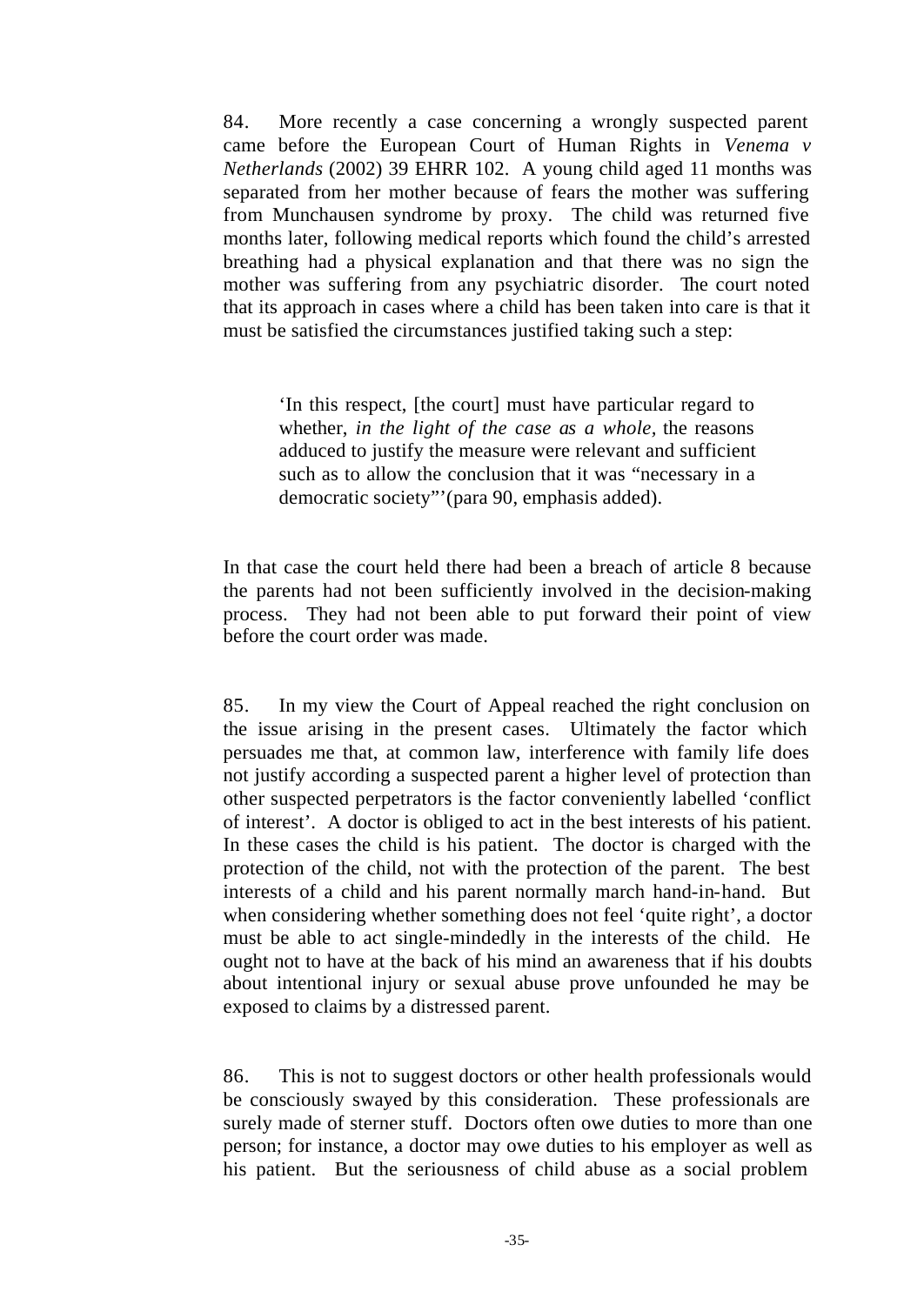demands that health professionals, acting in good faith in what they believe are the best interests of the child, should not be subject to potentially conflicting duties when deciding whether a child may have been abused, or when deciding whether their doubts should be communicated to others, or when deciding what further investigatory or protective steps should be taken. The duty they owe to the child in making these decisions should not be clouded by imposing a conflicting duty in favour of parents or others suspected of having abused the child.

87. This is not to say that the parents' interests should be disregarded or that the parents should be kept in the dark. The decisions being made by the health professionals closely affect the parents as well as the child. Health professionals are of course fully aware of this. They are also mindful of the importance of involving the parents in the decisionmaking process as fully as is compatible with the child's best interests. But it is quite a step from this to saying that the health professionals personally owe a suspected parent a duty sounding in damages.

88. The claimants sought to meet this 'conflict of interest' point by noting that the suggested duty owed to parents has the same content as the duty owed to the child: to exercise due skill and care in investigating the possibility of abuse. This response is not adequate. The time when the presence or absence of a conflict of interest matters is when the doctor is carrying out his investigation. At that time the doctor does not know whether there has been abuse by the parent. But he knows that when he is considering this possibility the interests of parent and child are diametrically opposed. The interests of the child are that the doctor should report any suspicions he may have and that he should carry out further investigation in consultation with other child care professionals. The interests of the parent do not favour either of these steps. This difference of interest in the outcome is an unsatisfactory basis for imposing a duty of care on a doctor in favour of a parent.

89. This was the conclusion reached by the High Court of Australia in *Sullivan v Moody* (2001) 207 CLR 562. In Australia, as in this country, the professional and statutory responsibilities of doctors and other health professionals involve investigating and reporting allegations that a child has suffered serious harm or is at risk of doing so. The High Court held unanimously that it would be inconsistent with the proper and effective discharge of these responsibilities that those charged with these responsibilities should be subjected to a legal duty, sounding in damages, to take care to protect persons suspected of being the source of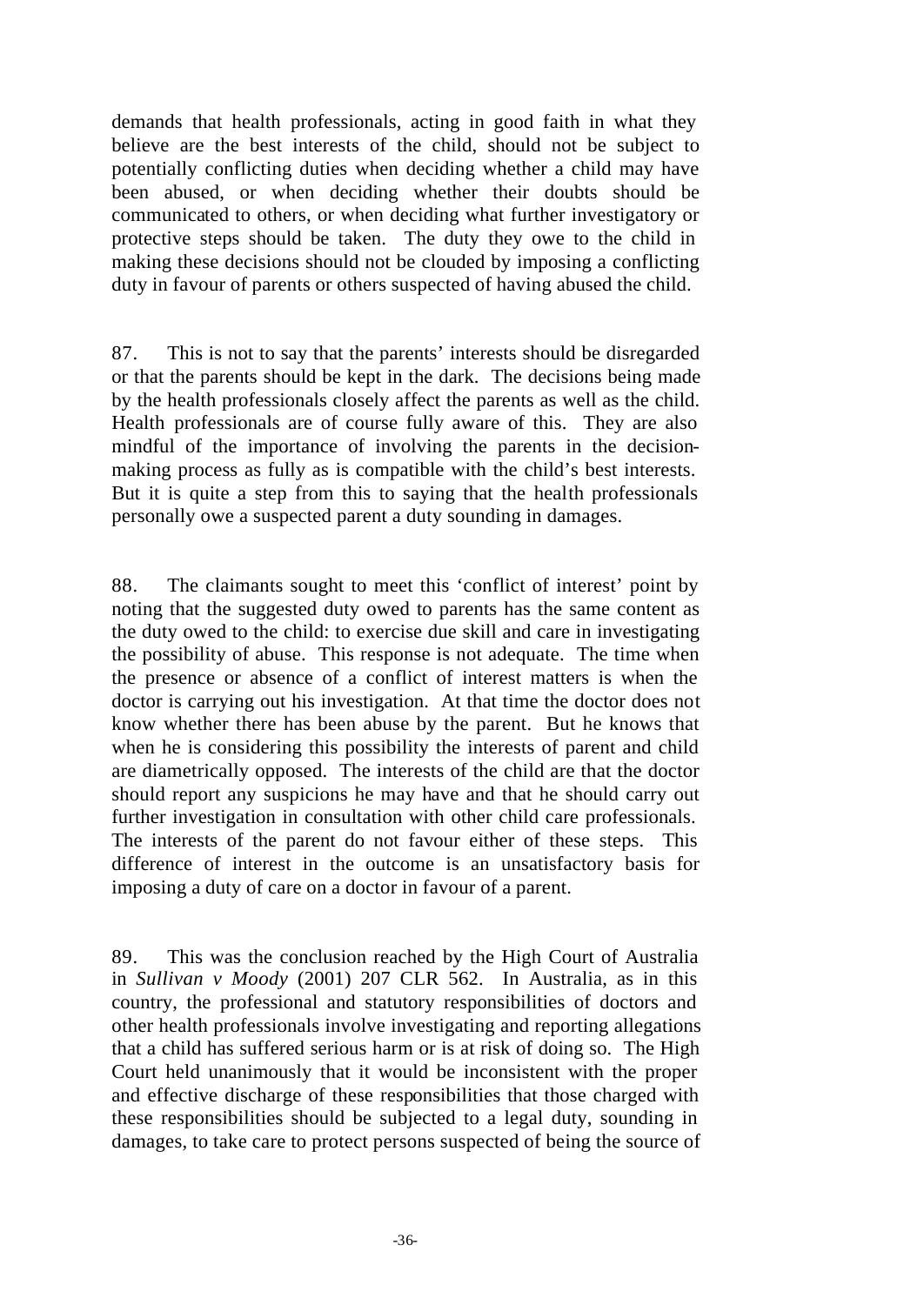that harm. Gleeson CJ, Gaudron, McHugh, Hayne and Callinan JJ said, at para 62:

'The duty for which the [appellant fathers] contend cannot be reconciled satisfactorily, either with the nature of the functions being exercised by the [medical practitioners and others investigating allegations of child sex abuse], or with their statutory obligation to treat the interests of the children as paramount. As to the former, the functions of examination and reporting, require, for their effective discharge, an investigation into the facts without apprehension as to possible adverse consequences for people in the position of the appellants or legal liability to such persons. As to the latter, the interests of the children, and those suspected of causing their harm, are diverse, and irreconcilable. That they are irreconcilable is evident when regard is had to the case in which examination of a child alleged to be a victim of abuse does not allow the examiner to form a definite opinion about whether the child has been abused, only a suspicion that it *may* have happened. The interests of the child, in such a case, would favour reporting that the suspicion of abuse has not been dispelled; the interests of a person suspected of the abuse would be to the opposite effect.'

90. For these reasons I am not persuaded that the common law should recognise the duty propounded by Mr Langstaff. In principle the appropriate level of protection for a parent suspected of abusing his child is that clinical and other investigations must be conducted in good faith. This affords suspected parents a similar level of protection to that afforded generally to persons suspected of committing crimes.

91. This should be the general rule, where the relationship between doctor and parent is confined to the fact that the parent is father or mother of the doctor's patient. There may, exceptionally, be circumstances where this is not so. Different considerations may apply then. But there is nothing of this sort in any of these three cases. The fact that a parent took the unexceptional step of initiating recourse to medical advice is not a special circumstance for this purpose. Nor is the fact that the parent took the child to a general practitioner or to a hospital to see a consultant.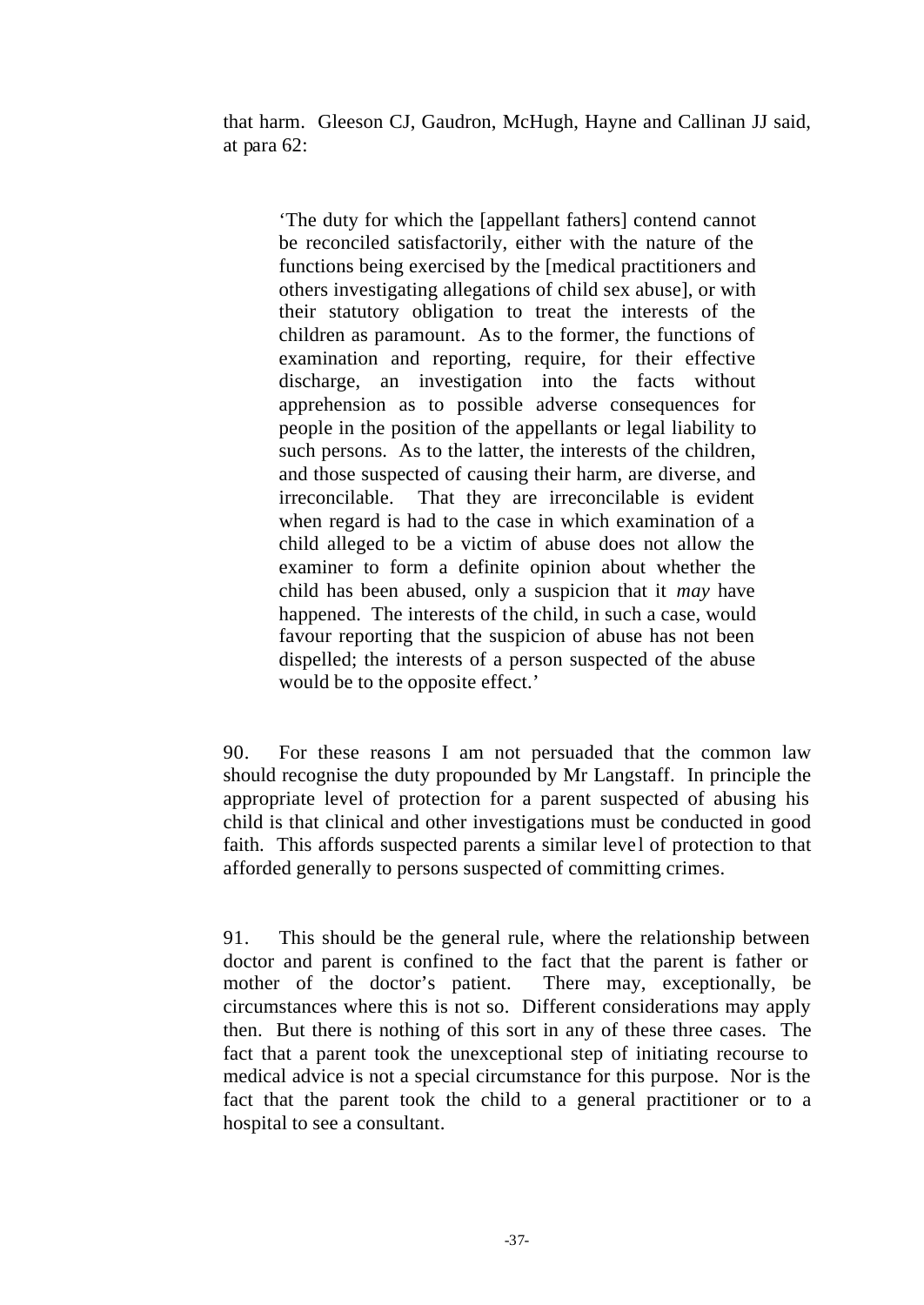92. A wider approach has also been canvassed. The suggestion has been made that, in effect, the common law should jettison the concept of duty of care as a universal prerequisite to liability in negligence. Instead the standard of care should be 'modulated' to accommodate the complexities arising in fields such as social workers dealing with children at risk of abuse: Fairgrieve, Andenas and Bell, 'Tort Liability of Public Authorities in Comparative Perspective', page 485. The contours of liability should be traced in other ways.

93. For some years it has been all too evident that identifying the parameters of an expanding law of negligence is proving difficult, especially in fields involving the discharge of statutory functions by public authorities. So this radical suggestion is not without attraction. This approach would be analogous to that adopted when considering breaches of human rights under the European Convention. Sometimes in human rights cases the identity of the defendant, whether the State in claims under the Convention or a public authority in claims under the Human Rights Act, makes it appropriate for an international or domestic court to look backwards over everything which happened. In deciding whether overall the end result was acceptable the court makes a value judgment based on more flexible notions than the common law standard of reasonableness and does so freed from the legal rigidity of a duty of care.

94. This approach, as I say, is not without attraction. It is peculiarly appropriate in the field of human rights. But I have reservations about attempts to transplant this approach wholesale into the domestic law of negligence in cases where, as here, no claim is made for breach of a Convention right. Apart from anything else, such an attempt would be likely to lead to a lengthy and unnecessary period of uncertainty in an important area of the law. It would lead to uncertainty because there are types of cases where a person's acts or omissions do not render him liable in negligence for another's loss even though this loss may be foreseeable. My noble and learned friend Lord Rodger of Earlsferry has given some examples. Abandonment of the concept of a duty of care in English law, unless replaced by a control mechanism which recognises this limitation, is unlikely to clarify the law. That control mechanism has yet to be identified. And introducing this protracted period of uncertainty is unnecessary, because claims may now be brought directly against public authorities in respect of breaches of Convention rights.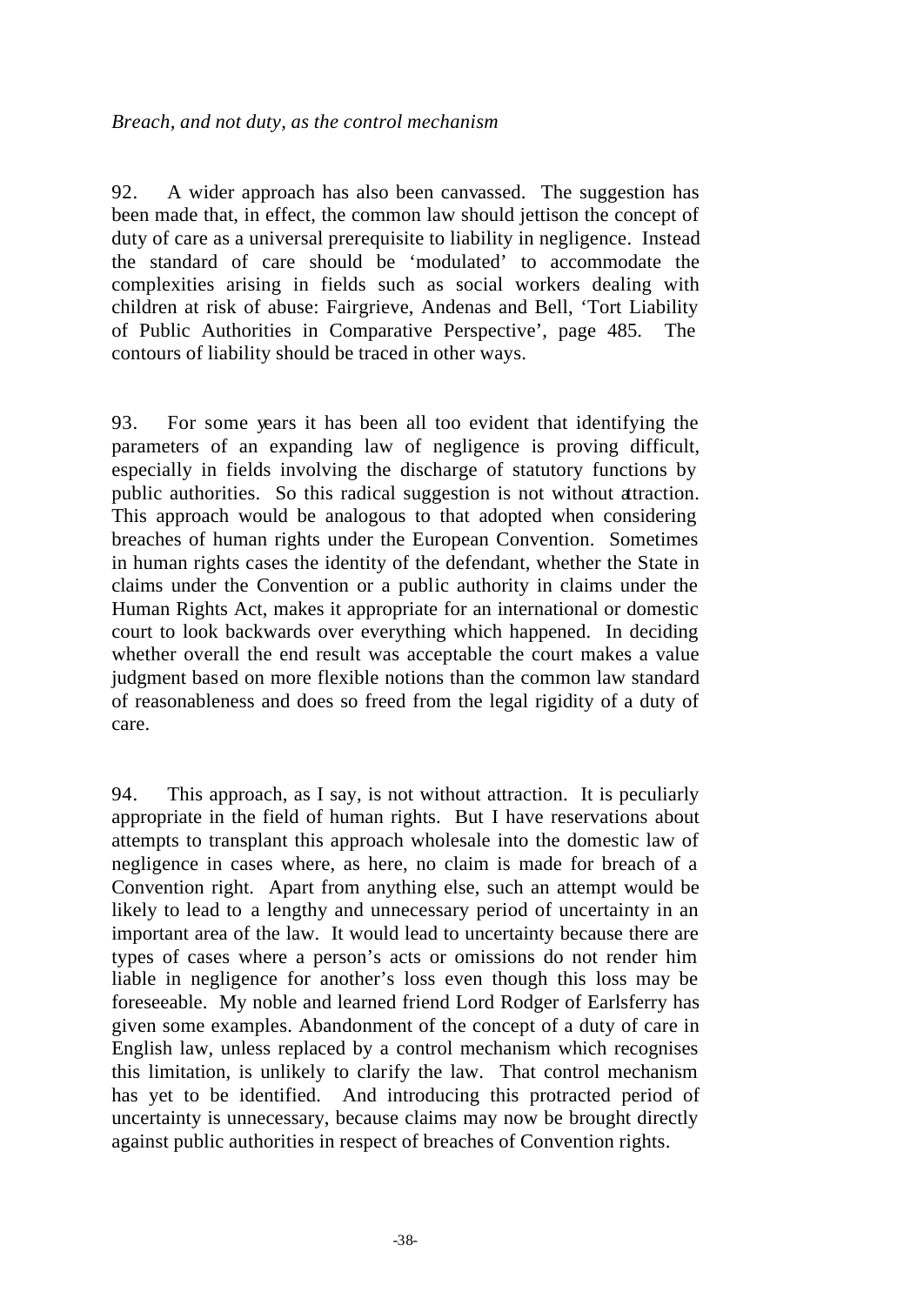95. For these reasons, and the reasons given by my noble and learned friends Lord Rodger of Earlsferry and Lord Brown of Eaton-under-Heywood, I would dismiss these appeals.

#### **LORD STEYN**

My Lords,

96. I have had the advantage of reading the opinions of my noble and learned friends Lord Nicholls of Birkenhead, Lord Rodger of Earlsferry and Lord Brown of Eaton-Under-Heywood. I agree with their opinions. I would dismiss the appeals.

#### **LORD RODGER OF EARLSFERRY**

My Lords,

97. The appellants, it must be assumed, developed a psychiatric illness and, in some cases, suffered financial loss as a result of a doctor or social worker, for whom the respondents are responsible, negligently concluding that their child had suffered abuse at their hands. While one could only sympathise with anyone in that plight, the question for your Lordships is whether the appellants have an arguable case for obtaining damages against the respondents for their illness and loss. (Since no separate issue arises in connexion with the social workers, for the sake of brevity, I shall simply refer to the position of the doctors.)

98. Plainly, if the issue depended simply on whether the doctors' careless acts caused their illness and loss, the appellants would have pleaded a powerful case for damages. Equally plainly, however, while foreseeability and causation are necessary elements in any successful claim for damages based on negligence, they are not sufficient: in the contemplation of the law, the respondents are liable to the appellants only if the doctor owed them a duty of care. The concept of the duty of care was famously described, some seventy years ago, as "an unnecessary fifth wheel on the coach", but it remains an integral part of the way the courts determine whether there is liability for negligence.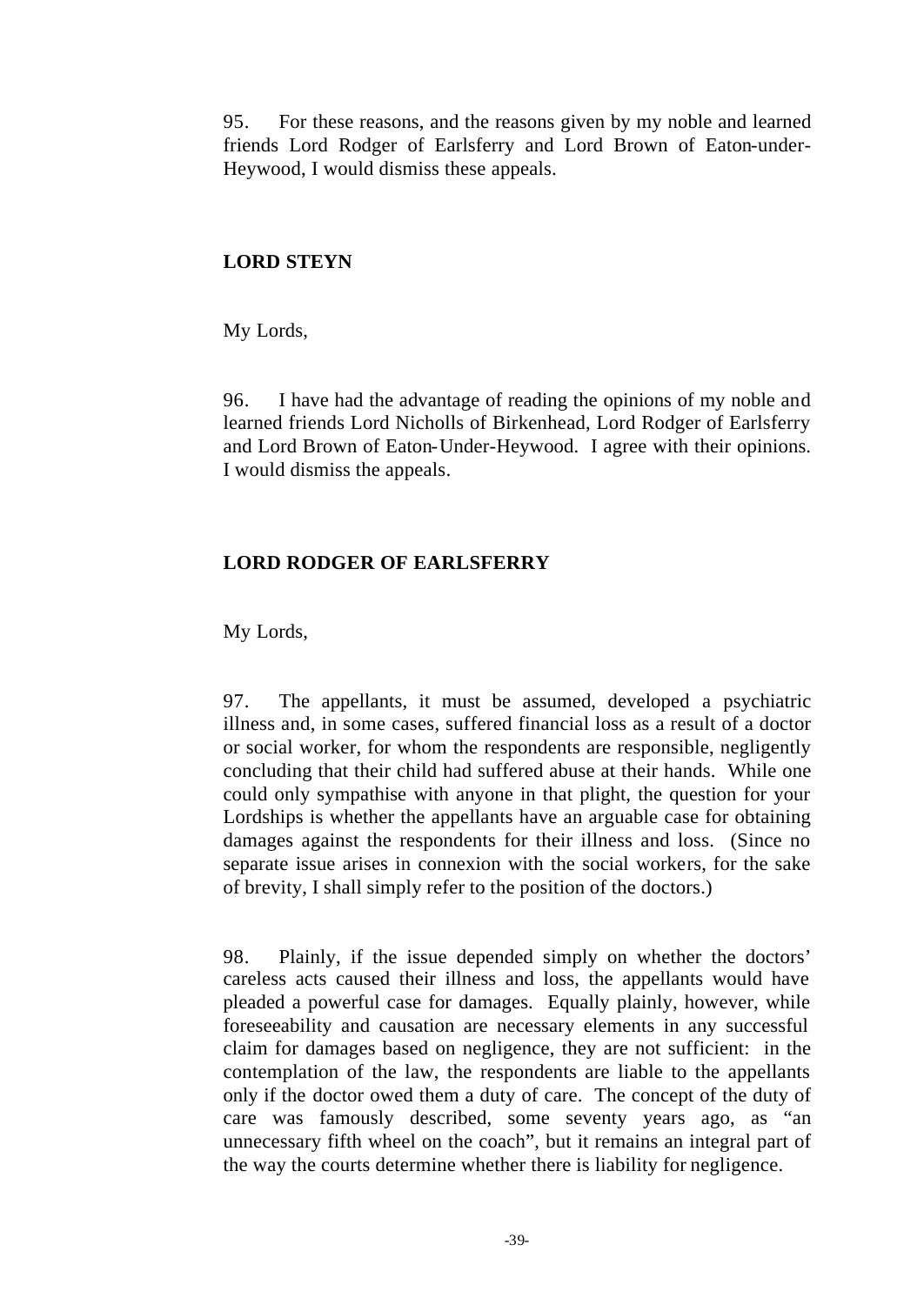99. On this occasion the issue comes before the House in an appeal from a decision by the Court of Appeal to strike out the appellants' claims. Often the question of liability may depend on nuances of fact which may well only emerge at trial. If so, the case must, of course, proceed to trial. But a court can strike out a claim where the statement of claim discloses no reasonable grounds for bringing the claim. In the present cases it is fair to assume that the evidence at any trial might throw up new facts about the conduct of the doctors and social workers. But on behalf of the appellants Mr Langstaff, QC, did not suggest that any unresolved issues of fact might be decisive in determining the existence of a duty of care. On the contrary, he contended that the pleadings and the agreed statement of facts already disclosed a situation where, in each case, the defendants owed a duty of care to the claimants. That being so, if your Lordships are satisfied that the pleadings and agreed facts do not in fact disclose a valid cause of action, it is to the advantage of all concerned that the claims should not proceed to what would be a costly but inevitably fruitless trial. The relevant events all occurred long before the Human Rights Act 1998 came into force. But, if, for the purposes of the European Convention or otherwise, there were a need to investigate what happened in these cases, other appropriate means could be found.

100. In the field of negligence the common law "develops incrementally on the basis of a consideration of analogous cases where a duty has been recognised or desired": *Marc Rich & Co AG v Bishop Rock Marine Co Ltd* [1996] AC 211, 236B - C per Lord Steyn. The test to be applied is whether the situation is one "in which the court considers it fair, just and reasonable that the law should impose a duty of a given scope upon the one party for the benefit of the other": *Caparo Industries plc v Dickman* [1990] 2 AC 605, 618A per Lord Bridge of Harwich. In applying that test, the court has regard to analogous cases where a duty of care has, or has not, been held to exist. On the other hand, when applying the test, I do not actually find it helpful to bear in mind – what is in any event obvious - that the public policy consideration which has first claim on the loyalty of the law is that wrongs should be remedied. Harm which constitutes a "wrong" in the contemplation of the law must, of course, be remedied. But the world is full of harm for which the law furnishes no remedy. For instance, a trader owes no duty of care to avoid injuring his rivals by destroying their long-established businesses. If he does so and, as a result, one of his competitors descends into a clinical depression and his family are reduced to penury, in the eyes of the law they suffer no wrong and the law will provide no redress - because competition is regarded as operating to the overall good of the economy and society. A young man whose fiancée deserts him for his best friend may become clinically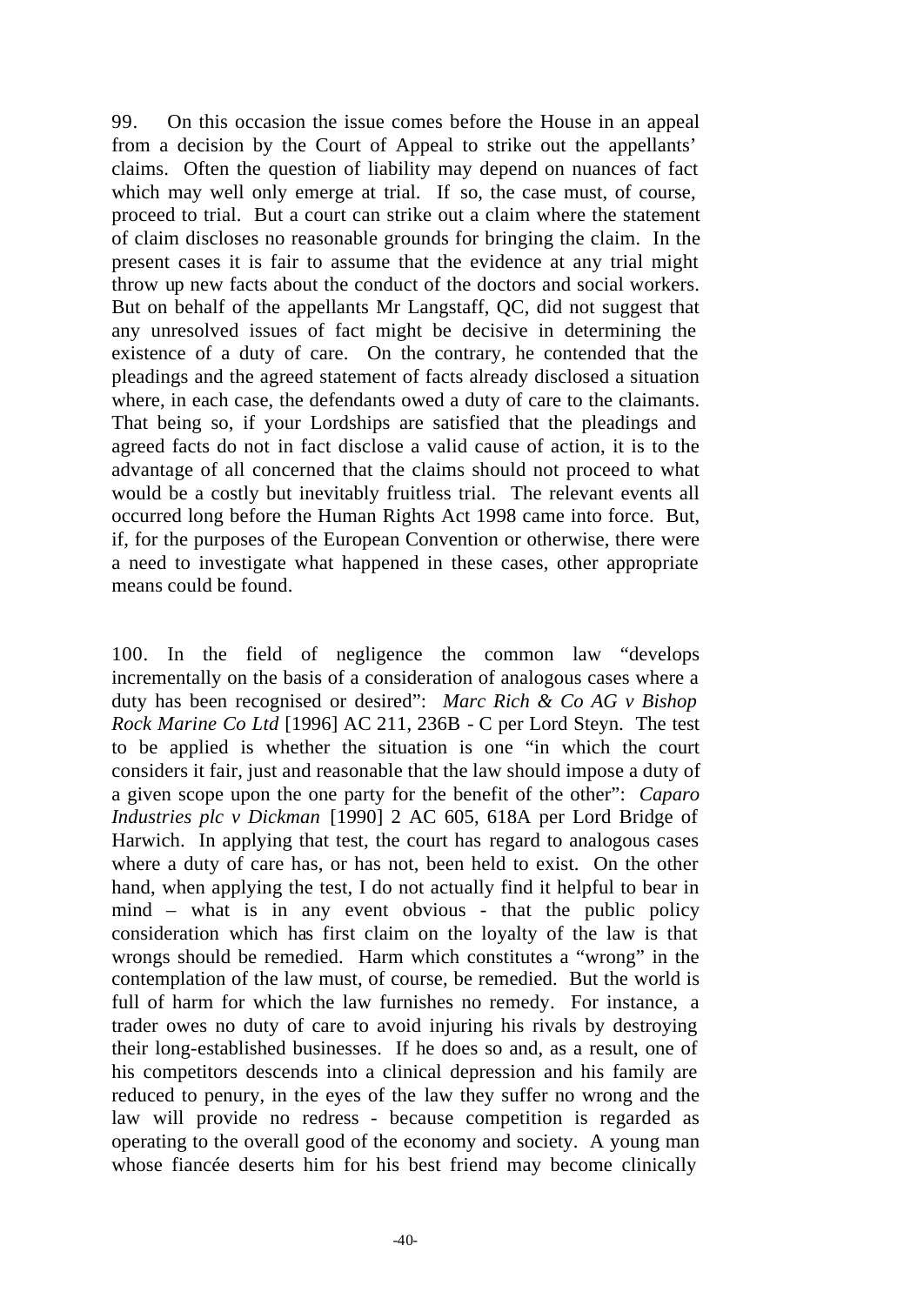depressed as a result, but in the circumstances the fiancée owes him no duty of care to avoid causing this suffering. So he too will have no right to damages for his illness. The same goes for a middle-aged woman whose husband runs off with a younger woman. Experience suggests that such intimate matters are best left to the individuals themselves. However badly one of them may have treated the other, the law does not get involved in awarding damages.

101. Other relationships are also important. We may have children, parents, grandparents, brothers, sisters, uncles and aunts - not to mention friends, colleagues, employees and employers – who play an essential part in our lives and contribute to our happiness and prosperity. We share in their successes, but are also affected by anything bad which happens to them. So it is - and always has been - readily foreseeable that if a defendant injures or kills someone, his act is likely to affect not only the victim but many others besides. To varying degrees, these others can plausibly claim to have suffered real harm as a result of the defendant's act. For the most part, however, the policy of the law is to concentrate on compensating the victim for the effects of his injuries while doing little or nothing for the others. In technical language, the defendants owe a duty of care to the victim but not to the third parties, who therefore suffer no legal wrong.

102. So, when someone negligently kills another, at common law his relatives have no right to recover damages for the distress and loss which this causes them. Of course, sections 1(1) and 1A of the Fatal Accidents Act 1976 modify the common law by providing that the wrongdoer is liable to certain dependants for the loss they suffer due to the death of the victim, and to certain relatives for their bereavement. But the defendant is liable only if he would have been liable to the victim if he had lived. The statute thus remains true to the common law position that the tortfeasor owed a duty of care to the victim but not to the dependants. So, for instance, a surgeon operating on a child will readily foresee that, if he is careless and the child dies, her parents will suffer extreme distress which may well make them ill. Nevertheless, her parents will have no common law right to damages for that distress or illness. They may have a claim for bereavement damages under section 1A of the 1976 Act - but only because the surgeon owed a duty of care to their daughter, as his patient.

103. The common law is to the same effect where the victim does not die, but is severely injured: it provides compensation to the victim but not to others, however severely they may be affected. Lord Morton of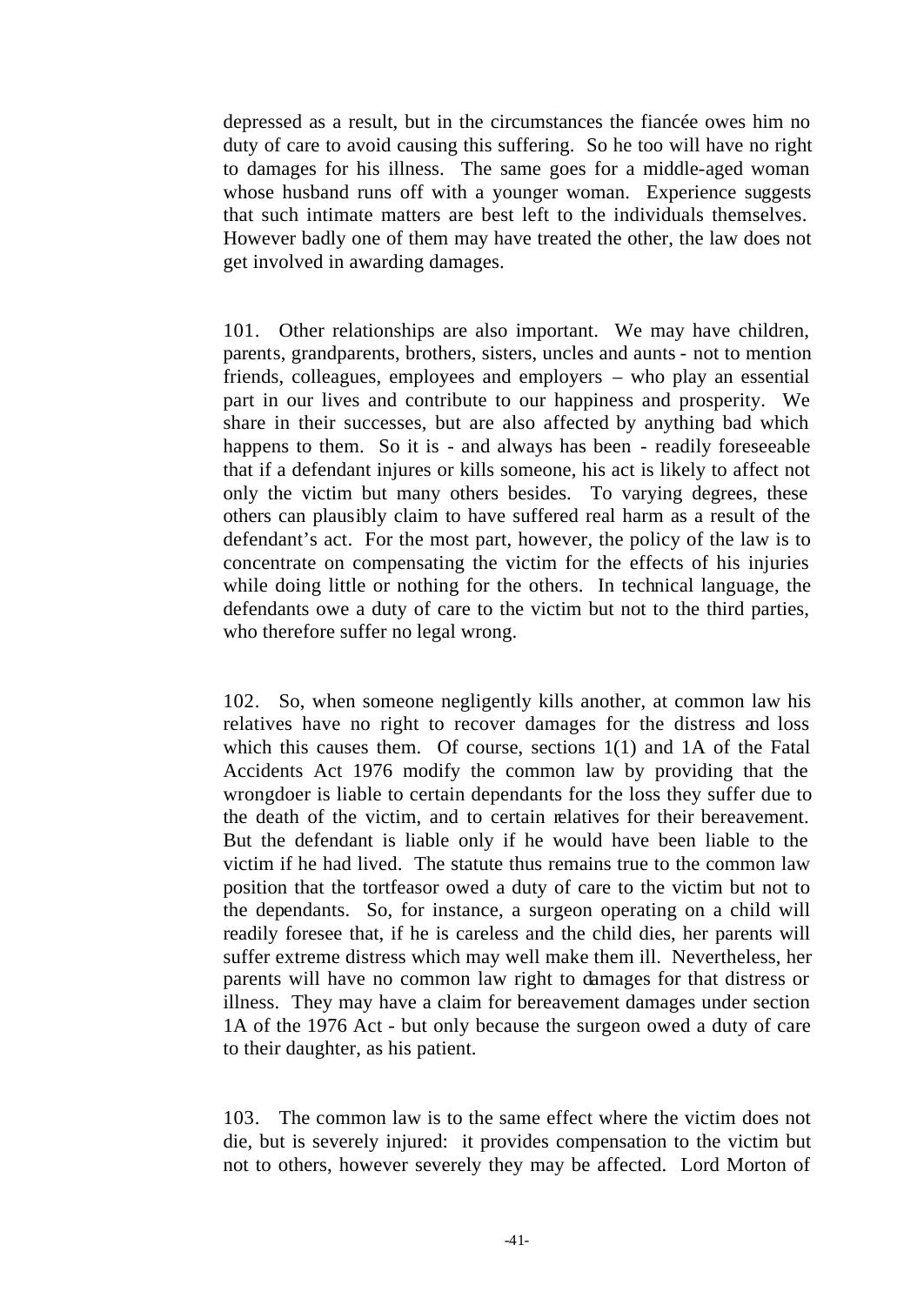Henryton explained the position in *Best v Samuel Fox & Co Ltd* [1952] AC 716, 734:

"it has never been the law of England that an invitor, who has negligently but unintentionally injured an invitee, is liable to compensate other persons who have suffered, in one way or another, as a result of the injury to the invitee. If the injured man was engaged in a business, and the injury is a serious one, the business may have to close down and the employees be dismissed; a daughter of the injured man may have to give up work which she enjoys and stay at home to nurse a father who has been transformed into an irritable invalid as a result of the injury. Such examples could easily be multiplied. Yet the invitor is under no liability to compensate such persons, for he owes them no duty and may not even know of their existence."

When, for a moment, in *Dick v Burgh of Falkirk* 1976 SC (HL) 1, 23, it looked as though some members of your Lordships' House had been prepared to contemplate the idea of a defender owing a common law duty of care to the victim's relatives, their Lordships soon saw the need to recant: *Robertson v Turnbull* 1982 SC (HL) 1. Consistently with this overall approach, it is the victim who sues the tortfeasor for the value of any gratuitous care provided by a relative and then holds the damages in trust for the carer. This somewhat cumbersome approach is necessary because the carer herself is owed no duty and cannot sue.

104. Lord Oliver of Aylmerton analysed these aspects of the law of negligence in *Alcock v Chief Constable of South Yorkshire Police* [1992] 1 AC 310, 410E - G:

"The failure of the law in general to compensate for injuries sustained by persons unconnected with the event precipitated by a defendant's negligence must necessarily import the lack of any legal duty owed by the defendant to such persons. That cannot, I think, be attributable to some arbitrary but unenunciated rule of 'policy' which draws a line as the outer boundary of the area of duty. Nor can it rationally be made to rest upon such injury being without the area of reasonable foreseeability. It must, as it seems to me, be attributable simply to the fact that such persons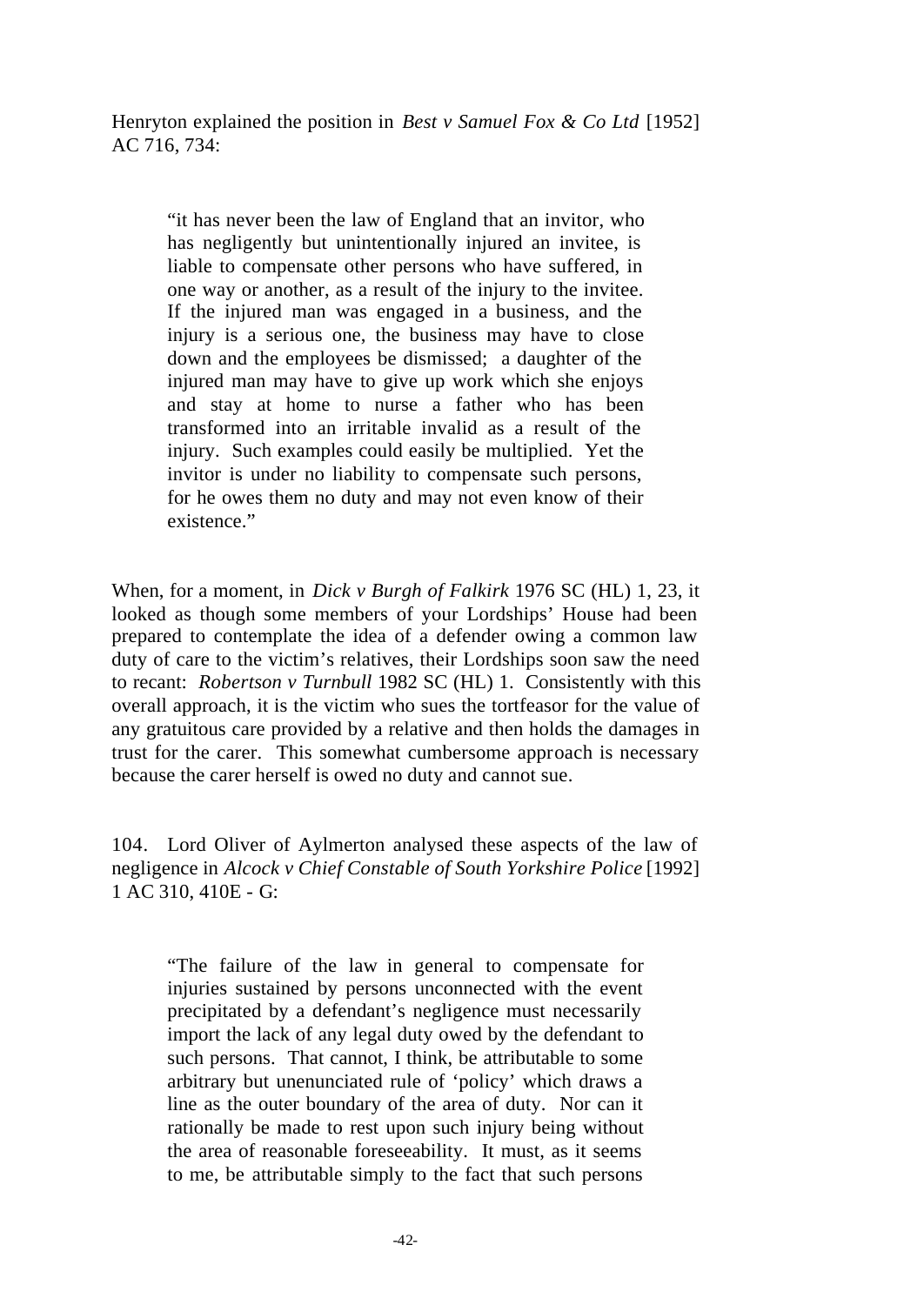are not, in contemplation of law, in a relationship of sufficient proximity to or directness with the tortfeasor as to give rise to a duty of care, though no doubt 'policy', if that is the right word, or perhaps more properly, the impracticability or unreasonableness of entertaining claims to the ultimate limits of the consequences of human activity, necessarily plays a part in the court's perception of what is sufficiently proximate."

In the present case it is apposite to recall that, a fortiori, the common law does not give damages "for the mental anguish and even illness which may flow from having lost a wife, parent or child or from being compelled to look after an invalid...": [1992] 1 AC 310, 409G – H per Lord Oliver. So, for instance, if a doctor carelessly fails to diagnose a child's illness and, as a result, her distraught parents, who have to nurse her over many months, suffer psychiatric harm, they recover nothing by way of damages – because, in the contemplation of the law of tort, the doctor and the patient's parents are not in a relationship of sufficient proximity or directness as to give rise to a duty of care to them on the part of the doctor.

105. For the most part, then, the settled policy of the law is opposed to granting remedies to third parties for the effects of injuries to other people. The appellants are seeking to introduce an exception to that approach.

106. The defendants now accept that the doctors owed a duty of care to the children whom they examined and assessed. As the precedents show, it by no means follows that they owed any similar duty of care to the parents. Here the appellants formulate the alleged duty in this way: the doctors were under a duty not to cause harm to a parent foreseeably at risk of suffering harm by failing to exercise reasonable and proper care in making a diagnosis of child abuse. Despite the terms of the alleged duty, counsel for the appellants was at pains to argue that in substance it was the same as the duty which the doctors already owed to the child: if they performed their duty to the child, they would ipso facto perform their duty to the parents. As I shall suggest in a moment, assimilating the two duties in this way tends to conceal the real nat ure of the appellants' complaint. But, even on counsel's formulation, the similarity in the content of the two duties is no reason for holding that the supposed duty was owed to the parents. The content of a duty of care and the range of persons to whom it is owed are quite separate matters, the latter raising issues of proximity. For instance, when riding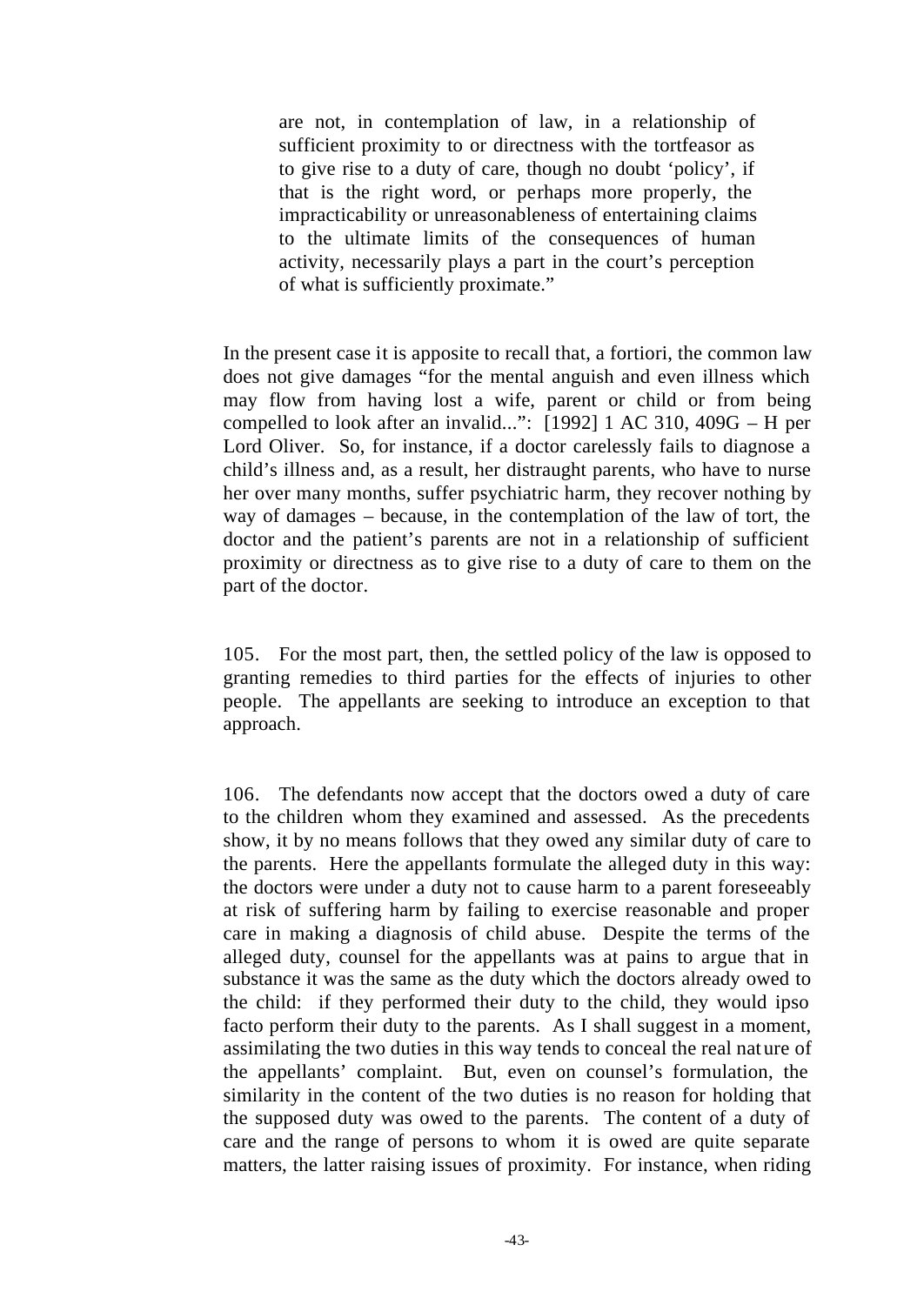his motorbike, John Young owed certain other road users a duty of care to avoid injuring them, but he did not owe that duty to Mrs Bourhill alighting on the other side of the tram – even though, in substance, any duty of care to her in the way he drove his motorbike would have been the same as the one he already owed to the other road users: *Bourhill v Young* [1943] AC 92. In *Alcock v Chief Constable of South Yorkshire Police* the House dismissed the plaintiffs' claims, even although, again, as a practical matter the content of the duty which they said was owed to them was no different from the content of the duty which the chief constable admittedly owe d to the people killed or injured in the crush. The plaintiffs were simply not persons to whom he owed that duty.

107. Nervous shock forms a particular chapter of the law. A defendant may owe a duty of care not only to the person whom he injures but also to that person's parents or spouse who suffer nervous shock through seeing or hearing the event or its immediate aftermath: *McLoughlin v O'Brian* [1983] 1 AC 410. Medical mishaps can give rise to such a duty. So, for example, where doctors negligently failed to carry out a Caesarean section and the baby died two days later, the health authority were liable to the parents who developed a psychiatric illness as a result of the shocking and direct impact of the delivery and of the baby's struggle for life: *Tredget and Tredget v Bexley Health Authority* [1994] 5 Med LR 178. Similarly, in *North Glamorgan NHS Trust v Walters* [2003] Lloyd's Rep Med 49, a mother recovered damages for the pathological grief reaction which she suffered as a result of witnessing, experiencing and participating in the events leading up to her baby's death due to the defendants' negligent failure to diagnose his condition. In the present cases, however, the appellants do not allege that they suffered nervous shock in that way and so their claims do not come within the reach of that distinct line of authority.

108. That being so, on the assumption that the appellants are claiming the same duty of care as was owed to their children, it seems to me that there would have to be some factor, over and above the foreseeable harm which the parents suffered, before the law would hold that the doctors and parents were in sufficient proximity to give rise to a duty of care. Mr Langstaff suggested that the necessary degree of proximity could be found in the fact that the parents themselves had taken the children to see the doctor. That is indeed what happened in these cases. But in itself this can hardly be a criterion for attaching liability to the defendants. For example, there is nothing in the nervous shock cases to suggest that taking the child to the hospital would, in itself, create the necessary proximity for a successful claim by her parents. Something more, by way of actually experiencing the critical event, is required.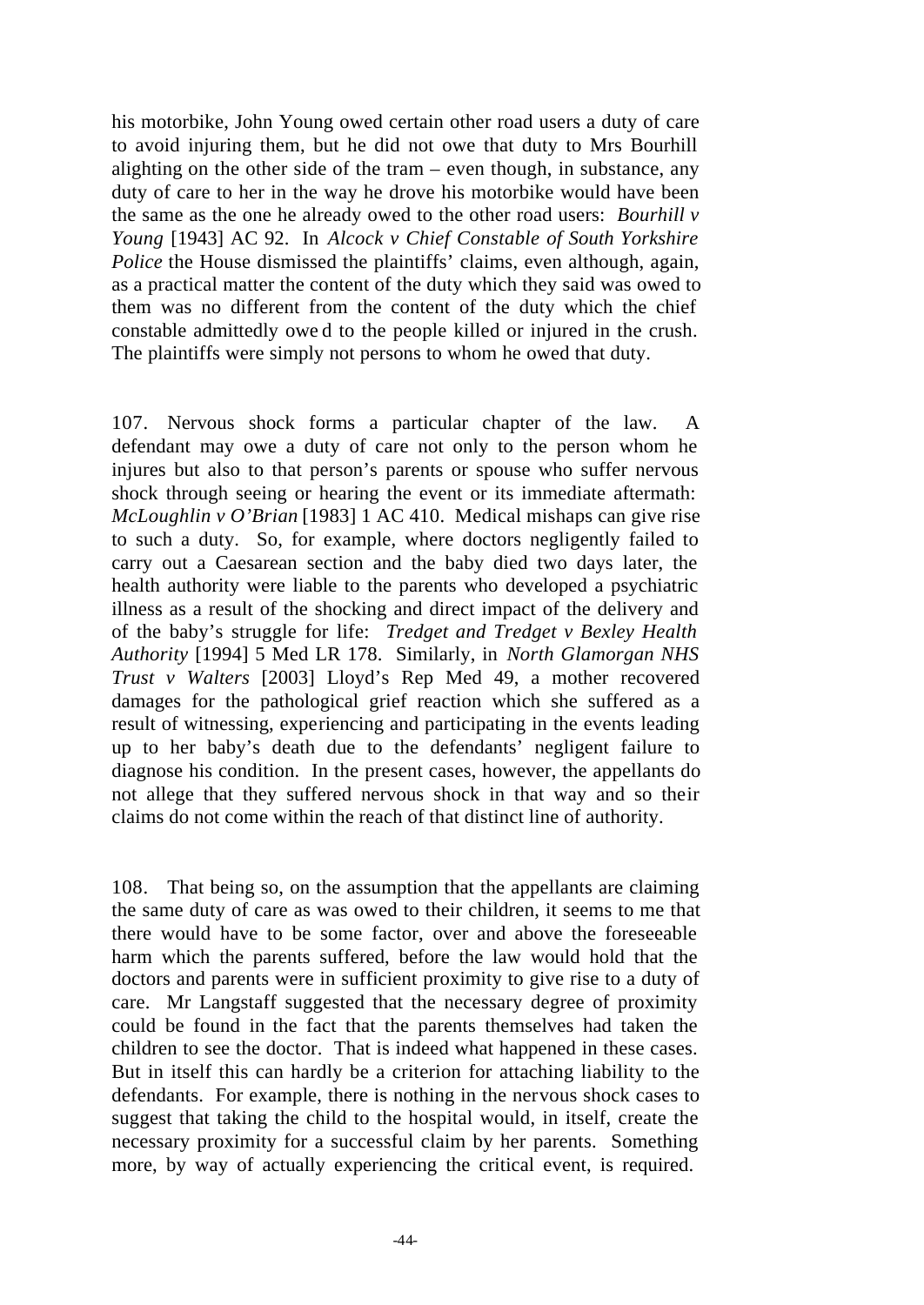More generally, it would in my view be unacceptable for a doctor to be liable in damages to a father who took his daughter to the surgery, but not to a father whose daughter happened to be taken by someone else who was looking after her for the day when her symptoms developed. If that supposed distinction is rejected, I am unable to see why it would be fair, just and reasonable for the doctors to owe the parents a duty of care of this kind when, for instance, a defendant who negligently injures a child travelling in his car owes no duty of care to the parents who may foreseeably develop a psychiatric illness as a result of the strain of caring for her. I would therefore reject the appellants' submission that the defendants owed substantially the same duty of care to the parents as to the children.

109. As I have said, counsel for the appellants was anxious to present their case as one where the duty to the child and the duty to the child's parents in effect coincided. In this way he sought to outflank the objection that there is a potential conflict of interest between the child and the parents in a case of alleged child abuse. But this bland version of the supposed duty of care underplays, if it does not eliminate, what I would regard as the most powerful element in the case for the appellants: that by concluding that the children had been the subject of abuse or deliberate harm, the doctors simultaneously indicated that the appellants *themselves* had been responsible for the abuse or harm. It was, one might suppose, this devastating suggestion which caused the appellants the distress that resulted in their illness. As the High Court of Australia put it in *Sullivan v Moody* (2001) 207 CLR 562, 581, para 54, "the core of the complaint by each appellant is that he [or she] was injured as a result of what he [or she], and others, were told." It is precisely this very personal defamatory wound which distinguishes their claims from, say, the claims of parents who become ill due to the strain of caring for a child who has become disabled as a result of a surgeon's negligence. On this more focussed approach the health authority would be under a specific duty to take reasonable care to avoid causing a parent psychiatric injury by concluding that he had abused or harmed his child. Viewed in isolation, much might indeed be said for a duty of this kind which would mean that, when deciding how to proceed where they suspected that a child had been abused, the doctors would have to take account of the very real risk of harming the parents in this way.

110. In considering whether it would be fair, just and reasonable to impose such a duty, a court has to have regard, however, to all the circumstances and, in particular, to the doctors' admitted duty to the children. The duty to the children is simply to exercise reasonable care and skill in diagnosing and treating any condition from which they may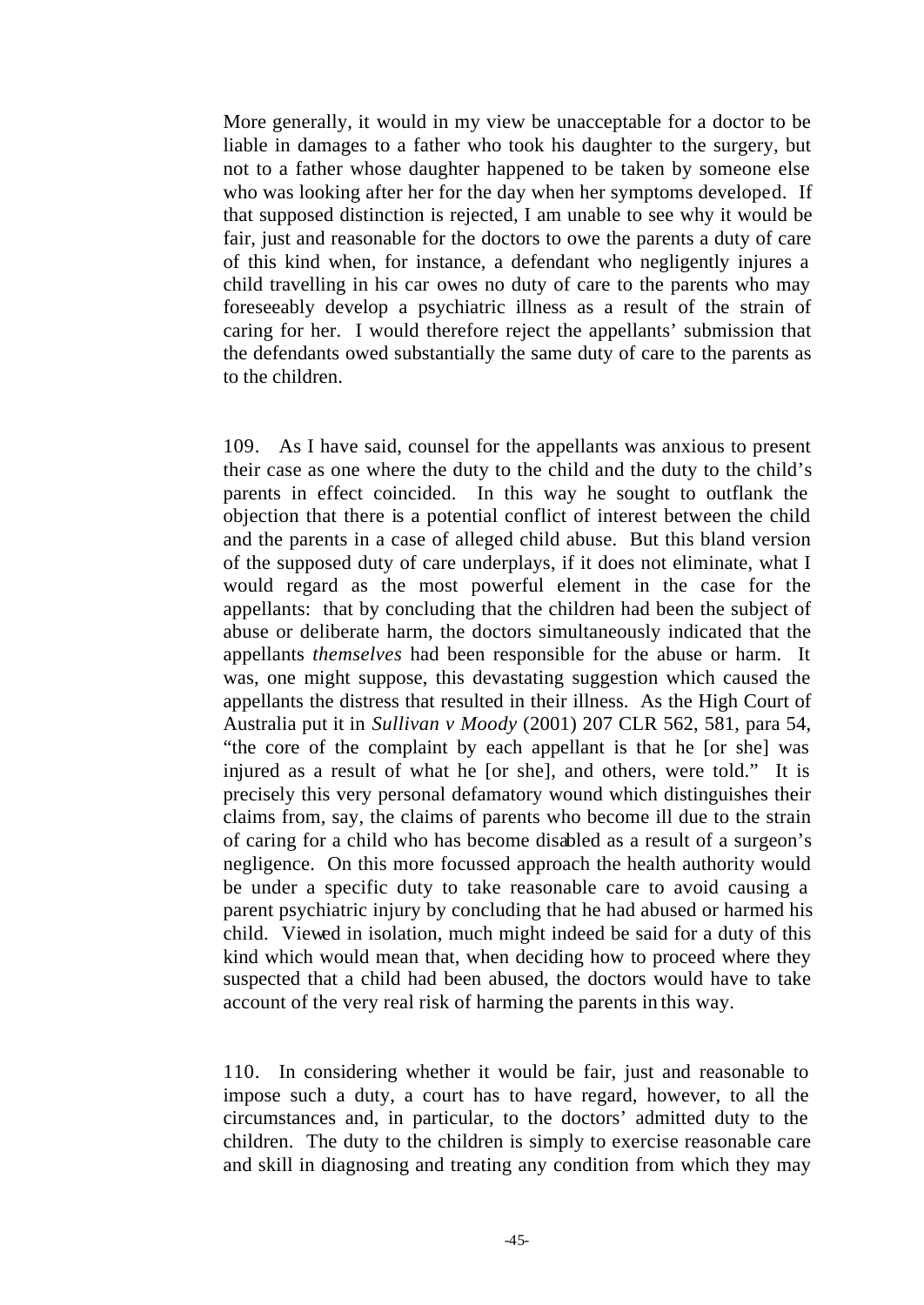be suffering. In carrying out that duty the doctors have regard only to the interests of the children. Suppose, however, that they were also under a duty to the parents not to cause them psychiatric harm by concluding that they might have abused their child. Then, in deciding how to proceed, the doctors would always have to take account of the risk that they might harm the parents in this way. There would be not one but two sets of interests to be considered. Acting on, or persisting in, a suspicion of abuse might well be reasonable when only the child's interests were engaged, but unreasonable if the interests of the parents had also to be taken into account. Of its very nature, therefore, this kind of duty of care to the parents would cut across the duty of care to the children.

111. The need to put the interests of the child first in any case of suspected abuse is a theme which runs through the guidance in *Working Together* (1991) which was issued under section 7 of the Local Authority Social Services Act 1970. Doctors and social workers must be alert to possible signs of abuse. If they suspect that a child is suffering, or is at risk of suffering, significant harm, they should refer their concern to the appropriate agency (para 5.11.1). They are specifically warned, moreover, that the interests of parents and children may conflict and that in such cases the child's interests should be the priority (para 6.12). The real dangers of such a potential conflict are more than amply vouched by the statements of Professor Sir Alan Craft and Mary Marsh which my noble and learned friend, Lord Brown of Eaton-under-Heywood, has quoted. I see no basis whatever for brushing them aside. On the contrary, the appropriate response of the law is to recognise and minimise these dangers. It does so by holding that in these cases the doctors do not owe a duty of care to the parents.

112. That was indeed the response of Sir Thomas Bingham MR in *X (Minors) v Bedfordshire County Council* [1995] 2 AC 633, 665G – H, where he held that the psychiatrist owed a duty of care to the child whom she was examining, but no duty of care to the child's mother:

"The psychiatrist would in my view have recognised the mother as someone foreseeably likely to be injured if, as a result of her advice, the child were to be taken away from the mother. But the mother was not in any meaningful sense the psychiatrist's patient. The psychiatrist's duty was to act in the interests of the child, and that might very well mean acting in a way that would be adverse to the personal interests of the mother; she was concerned with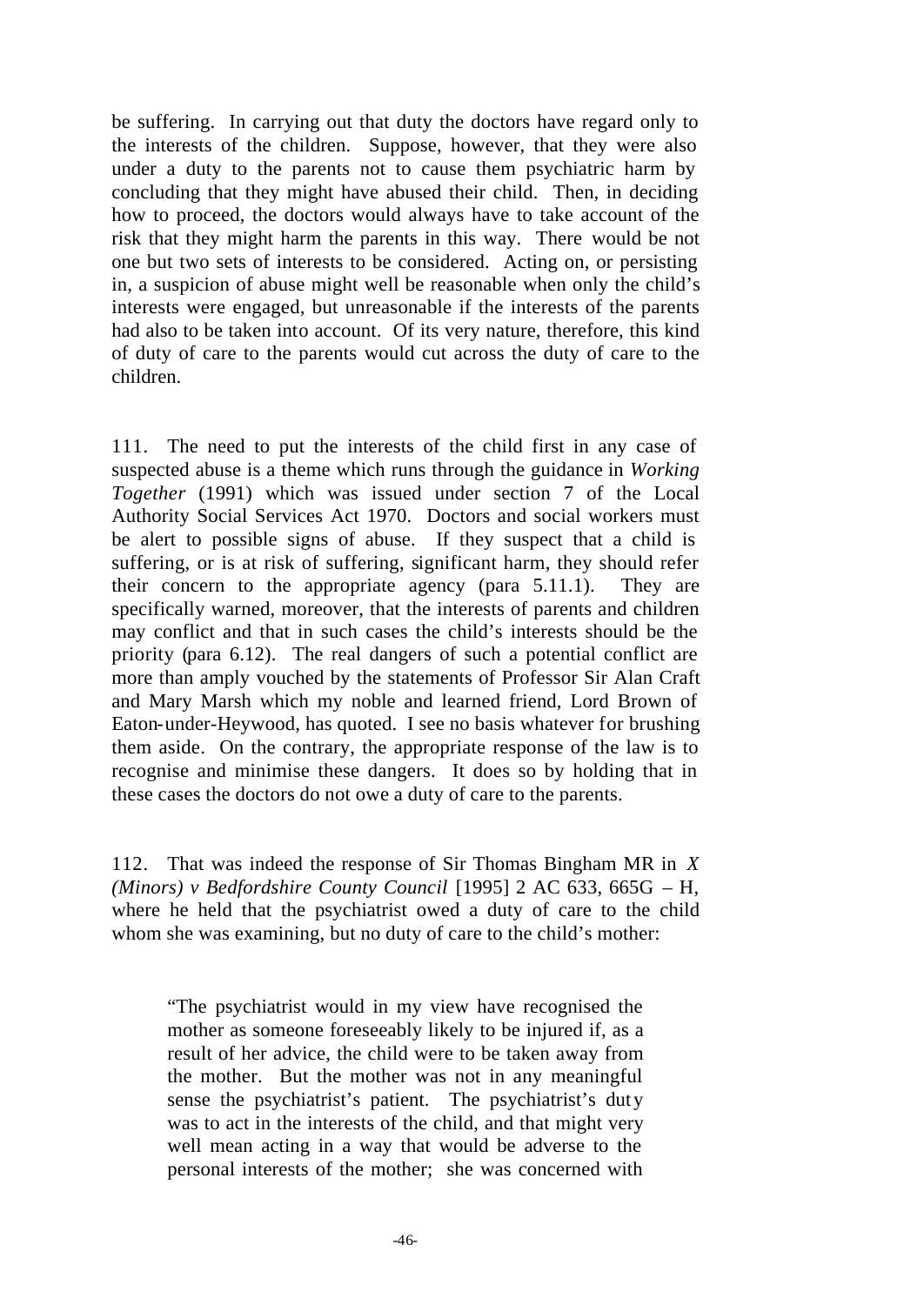those interests only to the extent that they could have an impact on the interests of the child. In this situation of potential conflict, I do not think the psychiatrist can arguably be said to have owed a duty of care to the mother, whose claim it was accordingly right to strike out."

This House, of course, went further and held that the psychiatrist owed no duty of care to the child. But there is nothing in the speech of Lord Browne-Wilkinson which would cast any doubt on Sir Thomas Bingham's analysis, on the assumption that such a duty was in fact owed to the child.

113. The High Court of Australia came to a similar conclusion in *Sullivan v Moody* (2001) 207 CLR 562. Parents had been suspected of abusing their children. They asserted that the doctors and social workers, operating under a statutory scheme for protecting children, owed them a duty of care. Rejecting that argument, their Honours noted, p 582, para 60, that while someone might be under duties to more than one person, nevertheless "if a suggested duty of care would give rise to inconsistent obligations, that would ordinarily be a reason for denying that the duty exists." They went on to note that the statutory scheme required the medical practitioners to treat the interests of the children as paramount. In these circumstances, they said, p 582, para 62:

"It would be inconsistent with the proper and effective discharge of those responsibilities that they should be subjected to a legal duty, breach of which would sound in damages, to take care to protect persons who were suspected of being the sources of that harm. The duty for which the appellants contend cannot be reconciled satisfactorily, either with the nature of the functions being exercised by the respondents, or with their statutory obligation to treat the interests of the children as paramount. As to the former, the functions of examination, and reporting, require, for their effective discharge, an investigation into the facts without apprehension as to possible adverse consequences for people in the position of the appellants or legal liability to such persons. As to the latter, the interests of the children, and those suspected of causing their harm, are diverse, and irreconcilable. That they are irreconcilable is evident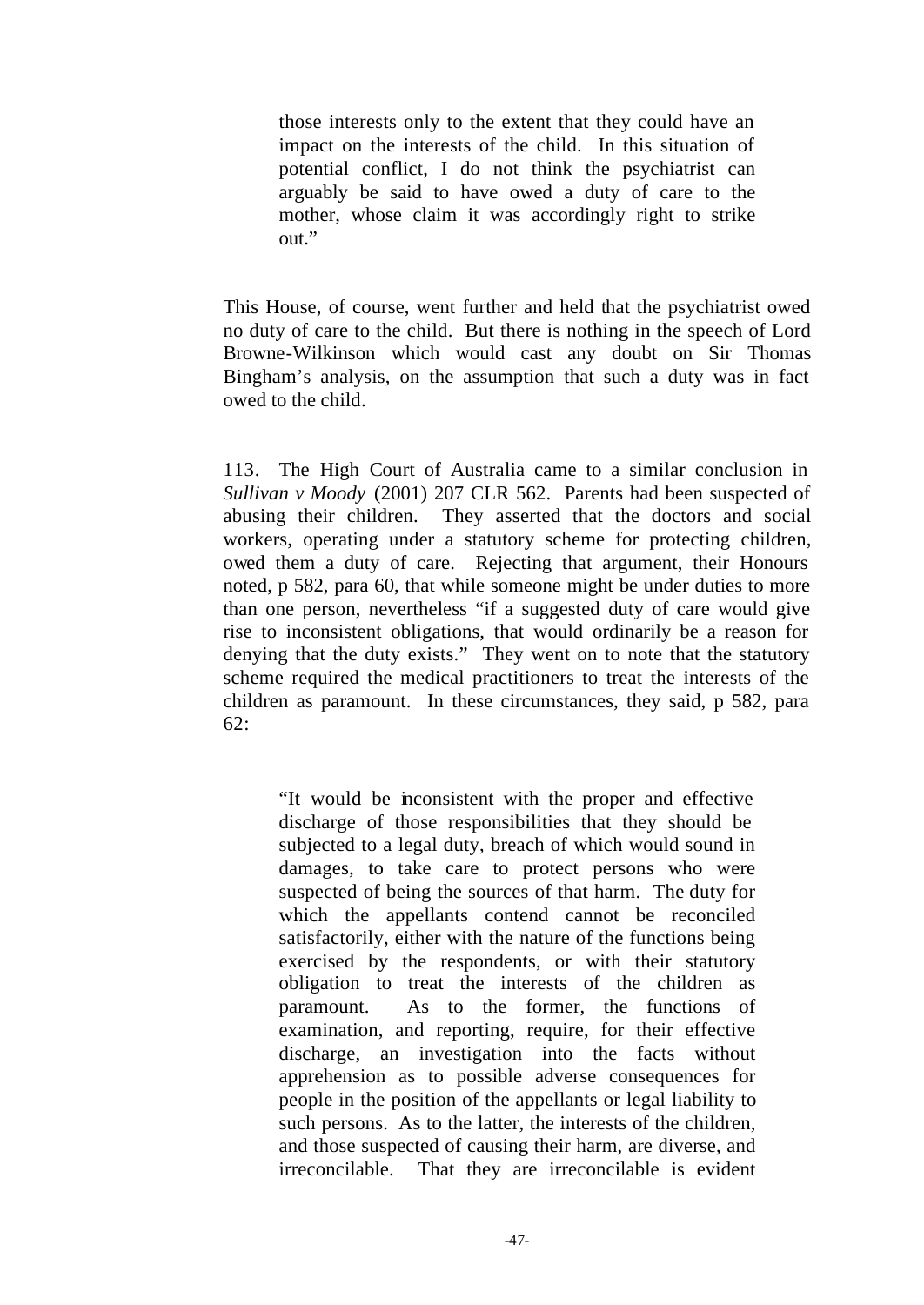when regard is had to the case in which examination of a child alleged to be a victim of abuse does not allow the examiner to form a definite opinion about whether the child had been abused, only a suspicion that it *may* have happened. The interests of the child, in such a case, would favour reporting that the suspicion of abuse has not been dispelled; the interests of a person suspected of the abuse would be to the opposite effect."

114. Similarly, in *B and others v Attorney General of New Zealand*  [2003] 4 All ER 833, para 30, my noble and learned friend, Lord Nicholls of Birkenhead, giving the judgment of the Privy Council, pointed out that in an investigation of alleged child abuse, the father, as the alleged perpetrator of the abuse, stood in a very different position from the child, as the alleged victim of that abuse. To impose a common law duty of care in favour of the alleged victims and, at one and the same time, in favour of the alleged perpetrator would not be satisfactory. The Board accordingly eliminated the risk of any potential conflict of interests by holding that those investigating alleged abuse owed no common law duty of care to the father.

115. It is unnecessary to multiply these citations. They constitute powerful support for the Court of Appeal's conclusion, [2004] QB 558, 591, para 86, that there are cogent reasons of public policy for holding that no common law duty of care should be owed to the parents. I respectfully agree with their view and would accordingly hold that it is not fair just and reasonable to impose such a duty.

116. For the sake of completeness, I add two points.

117. First, if, contrary to my view, a duty of care were to be imposed in favour of the parents in these cases, I could see no proper basis for then failing to extend it to other members of the family, to friends of the family, to teachers and to child-minders – in short, to anyone who might come under suspicion of having abused the child. The potentially wide range of this supposed additional duty could only add to the risk that it would compromise the key duty of care to the children.

118. Secondly, since the relevant events occurred before the Human Rights Act 1998 came into force, the appellants could not seek damages for any possible breach of their rights under article 8(1). Especially in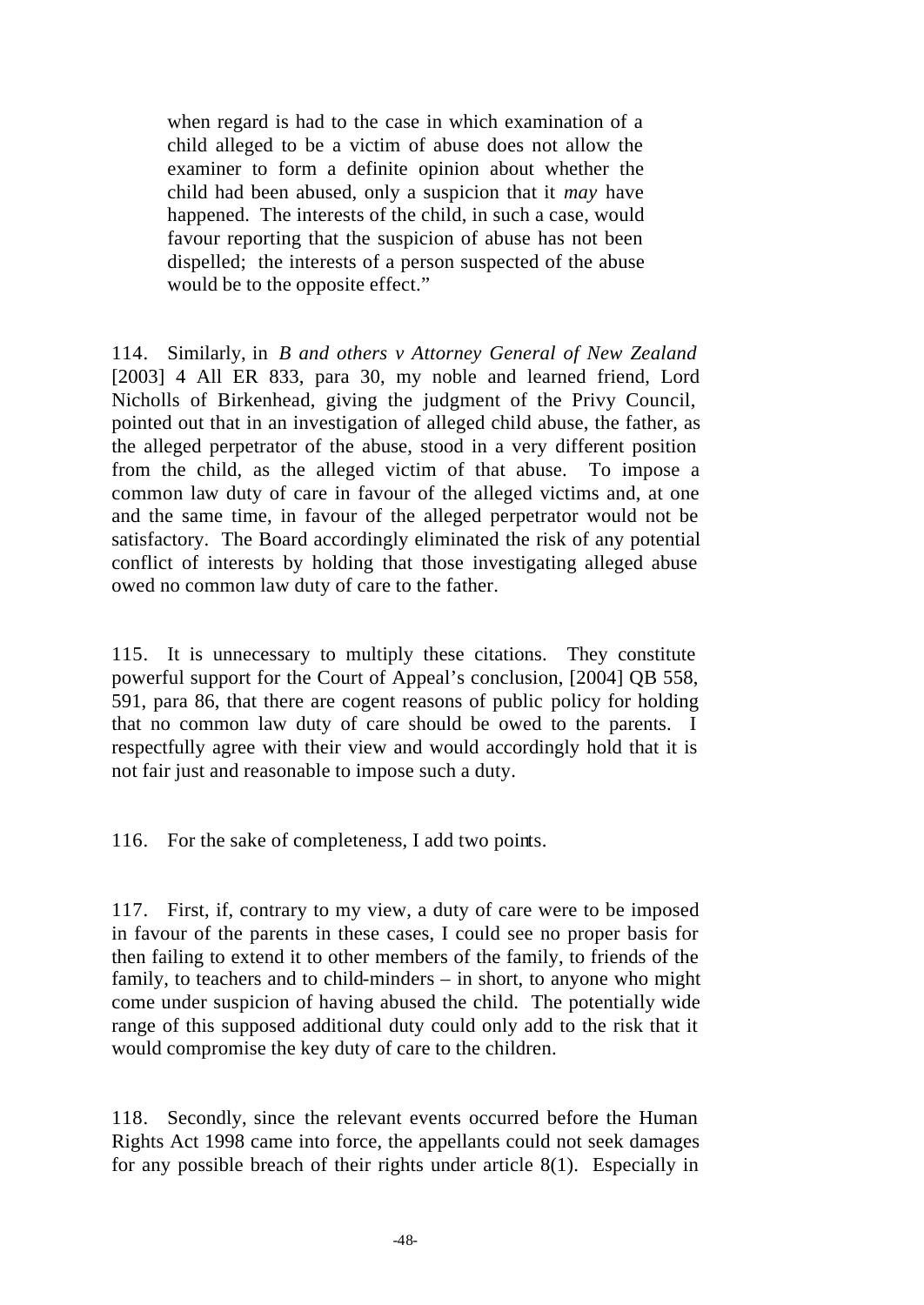view of the decisions in *Wainwright v Home Office* [2004] 2 AC 406, 423, para 34, and *R v Secretary of State for the Home Department, Ex p Greenfield* [2005] UKHL 14; [2005] 1 WLR 673 I should wish to reserve my opinion as to whether, in such a case, it would be appropriate to modify the common law of negligence, rather than to found any action on the provisions, including section 8, of the Human Rights Act. Cf *Fairlie v Perth and Kinross Healthcare NHS Trust* 2004 SLT 1200, 1209L, para 36 per Lord Kingarth.

119. For these reasons, as well as those given by my noble and learned friends, Lord Nicholls of Birkenhead and Lord Brown of Eaton-Under-Heywood, with whose speeches I am in entire agreement, I too would dismiss the appeal.

#### **LORD BROWN OF EATON-UNDER-HEYWOOD**

My Lords,

120. The appellants in these cases are parents who were wrongly suspected of child abuse through the misdiagnosis of their children by doctors. Each in consequence suffered psychiatric disorder. In each case the true explanation for the child's condition was not discovered until regrettably late.

121. In the first case a five -year old child with multiple severe allergies was wrongly thought instead to have been mistreated by his mother, misdiagnosed as suffering from Munchausen's Syndrome by Proxy. In the result the child was placed on the "at risk register" for some months. In the second case a nine-year old child presenting with discoloured skin patches, caused in fact by Schamberg's Disease, was instead provisionally diagnosed as having been sexually abused so that for some weeks her father was prevented from seeing her. In the third case a two month old child suffered a spiral fracture of the femur whilst being lifted from a settee, an injury wrongly regarded by the doctor as non-accidental although in fact resulting from osteogenesis imperfecta (brittle bone disease), a condition only diagnosed some eight months later when the child suffered bilateral femoral fractures whilst in the care of an aunt under an interim care order.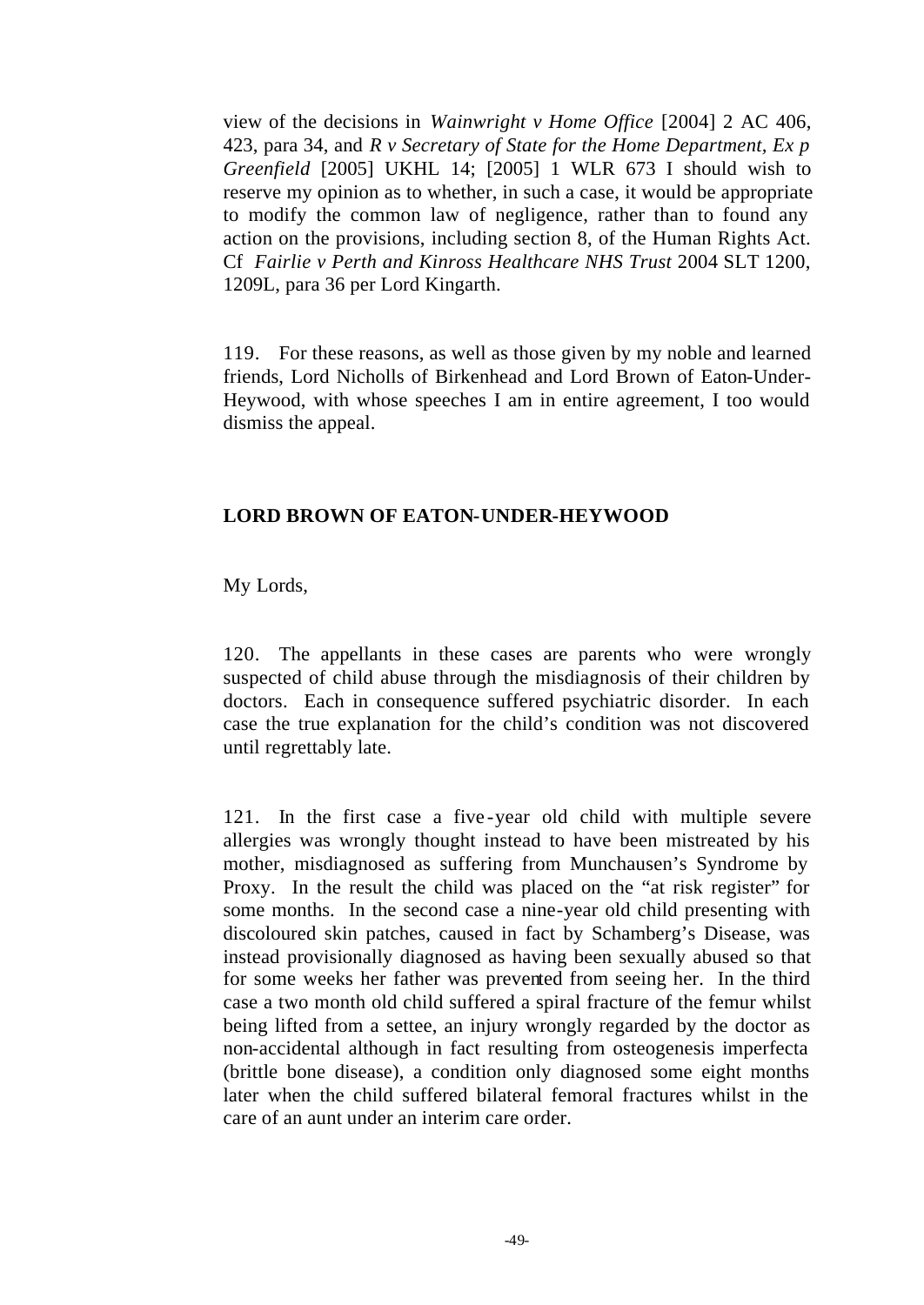122. In each case it is to be assumed for the purposes of these appeals that the respective doctors failed in their investigation and diagnosis of the child's condition to exercise reasonable and proper professional care, failures which would render them liable in damages for injuries suffered by anyone to whom they owed a duty of care. If, indeed, the allegations made in these cases are well-founded (as for present purposes is to be assumed) the doctors appear to have displayed an egregious overconfidence in their own opinions and a marked reluctance to test them.

123. It is easy in these circumstances to understand the appellants' evident sense of grievance at their treatment and impossible not to sympathise with them in their plight. It does not follow, however, that the law should in these circumstances create a right of redress in the parents by imposing upon the doctors a duty of care never previously recognised to exist, a duty not to the child as the patient but rather to the parents in their own right.

124. It is said in favour of creating such a duty that the doctor will not thereby be required to act any differently from the way he must already act. In his care of the child he is bound to consider and investigate any reasonable suspicion that the child may have been abused. That is a duty which it is now accepted the doctor owes to the child and in discharging it he is required to exercise all reasonable and proper professional care. If he breaches that duty—whether by negligently failing to recognise the risk of child abuse so that the child is left unprotected against it (which for convenience may be called the negligent non-diagnosis of risk) or by negligently finding a child to be at risk so that he or she is needlessly removed from home (the negligent diagnosis of risk)—the child will have a cause of action for whatever loss he or she may have suffered. Postulate then, as these appeals do, that the doctor's negligence has been of the second kind, the negligent diagnosis of risk, and that, whether or not the child has suffered loss, the parent forseeably has, in the form of psychiatric injury. Why should not the doctor be additionally liable for that? There are, submit the appellants, no sufficient policy considerations militating against such a conclusion; on the contrary "the public policy consideration which has first claim on the loyalty of the law is that wrongs should be remedied"—Lord Browne-Wilkinson in *X (Minors) v Bedfordshire County Council* [1995] 2 AC 633, 749, approving Sir Thomas Bingham MR's words in the Court of Appeal ([1995] 2 AC 633, 663).

125. The first difficulty with this argument is its apparent irreconcilability with a consistent stream of authority from *X v*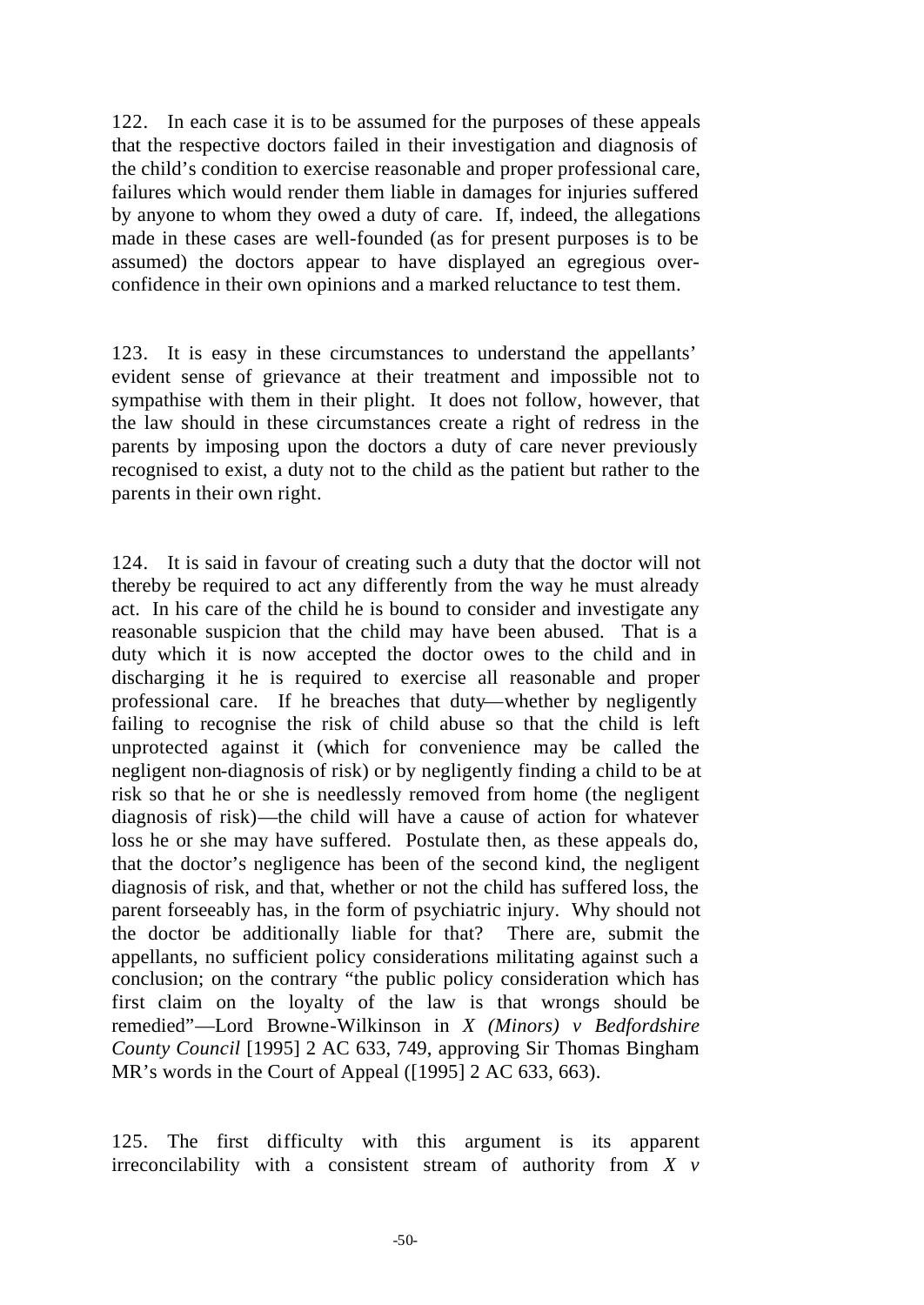*Bedfordshire* onwards holding that no duty of care is owed in these circumstances to parents (whatever may be the child's position). I confine myself to citations from three cases only (each deciding, or at least assuming, that, contrary to the conclusion reached in *X v Bedfordshire* itself, a duty of care is indeed owed to the child). First, the opinion of the Privy Council given by my noble and learned friend Lord Nicholls in *B v Attorney General of New Zealand* [2003] 4 All ER 833, 841:

"[T]heir Lordships consider no common law duty of care was owed to the father. He stands in a very different position. He was the alleged perpetrator of the abuse. In an inquiry into an abuse allegation the interests of the alleged perpetrator and of the children as the alleged victims are poles apart. Those conducting the inquiry must act in good faith throughout. But to impose a common law duty of care on the department and the individual professionals in favour of the alleged victims or potential victims and, at one and the same time, in favour of the alleged perpetrator would not be satisfactory. Moreover, a duty of care in favour of the alleged perpetrator would lack the juridical basis on which the exercise of the common law duty of care was largely founded in *Prince's* case [of the New Zealand Court of Appeal]. The decision in *Prince's* case rests heavily on the feature that the duty imposed [by the New Zealand legislation] is for the benefit of the particular child. Selfevidently this statutory duty was not imposed for the benefit of alleged perpetrators of abuse. To utilise the existence of this statutory duty as the foundation of a common law duty in favour of perpetrators would be to travel far outside the rationale in *Prince's* case."

126. Secondly, the judgment of the Court of Appeal in the present case [2004] QB 558, 591, at para 86:

"The Strasbourg cases demonstrate that failure to remove a child from the parents can as readily give rise to a valid claim by the child as a decision to remove the child. The same is not true of the parents' position. It will always be in the parents' interests that the child should not be removed. Thus the child's interests are in potential conflict with the interests of the parents. In view of this,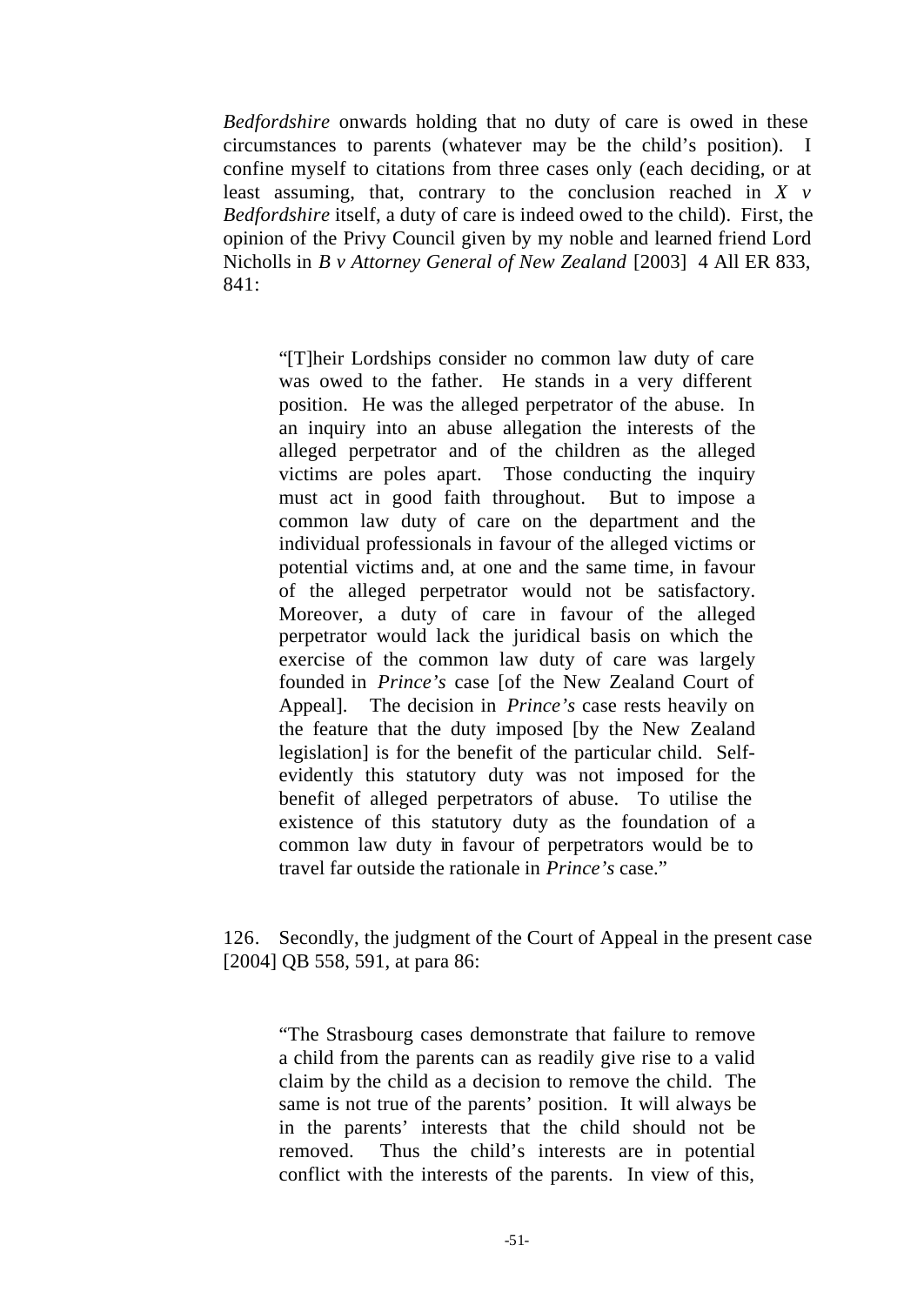we consider that there are cogent reasons of public policy for concluding that, where child care decisions are being taken, no common law duty of care should be owed to the parents."

127. Thirdly, Hale LJ's judgment in *A v Essex County Council* [2004] 1 WLR 1881, 1900 :

"A balance has to be struck between the interests of all three parties to the adoption triangle, the prospective adopters, the birth parents and the child. But the agency's first duty is towards the child. If, therefore, there is to be any duty of care in tort, it should be towards the child. The child is the most vulnerable person in the whole transaction; the one who is most likely to suffer lasting damage if things go wrong; who rarely has much choice in the matter; and is least able to protect his own interests. His interests may well conflict with those of any of the adult parties to the triangle."

128. It is Mr Langstaff QC's submission on behalf of the appellants that these judgments are all founded on a false premise; in truth, he submits, there is no conflict or even potential conflict between the interests of the child and those of the parent. The child's interests are always paramount. If the child's interests dictate that the parent be suspected of abuse and the child removed from home, so be it. There can be no countervailing interest in the parent capable of outweighing the child's interests. Recognising, however, that, if the doctor were to form a wholly unreasonable suspicion of child abuse and in this way negligently cause the child's removal from home he is thereby likely to injure the parent too, the doctor should be liable for that injury no less than for any injury to the child.

129. The argument, though at first blush plausible, is to my mind unsustainable. If the doctor is to be held liable in law for any injury to the parent occasioned by the taking of his child into care, that can only be because the doctor, in fulfilling his primary duty to safeguard the child against abuse, also owed the parent a separate duty to take account of his, the parent's interest, in not being unreasonably suspected of child abuse. I find it impossible to see how such a duty could fail to impact upon the doctor's approach to his task and create a conflict of interest. Of course, if he acts within the bounds of proper professional skill and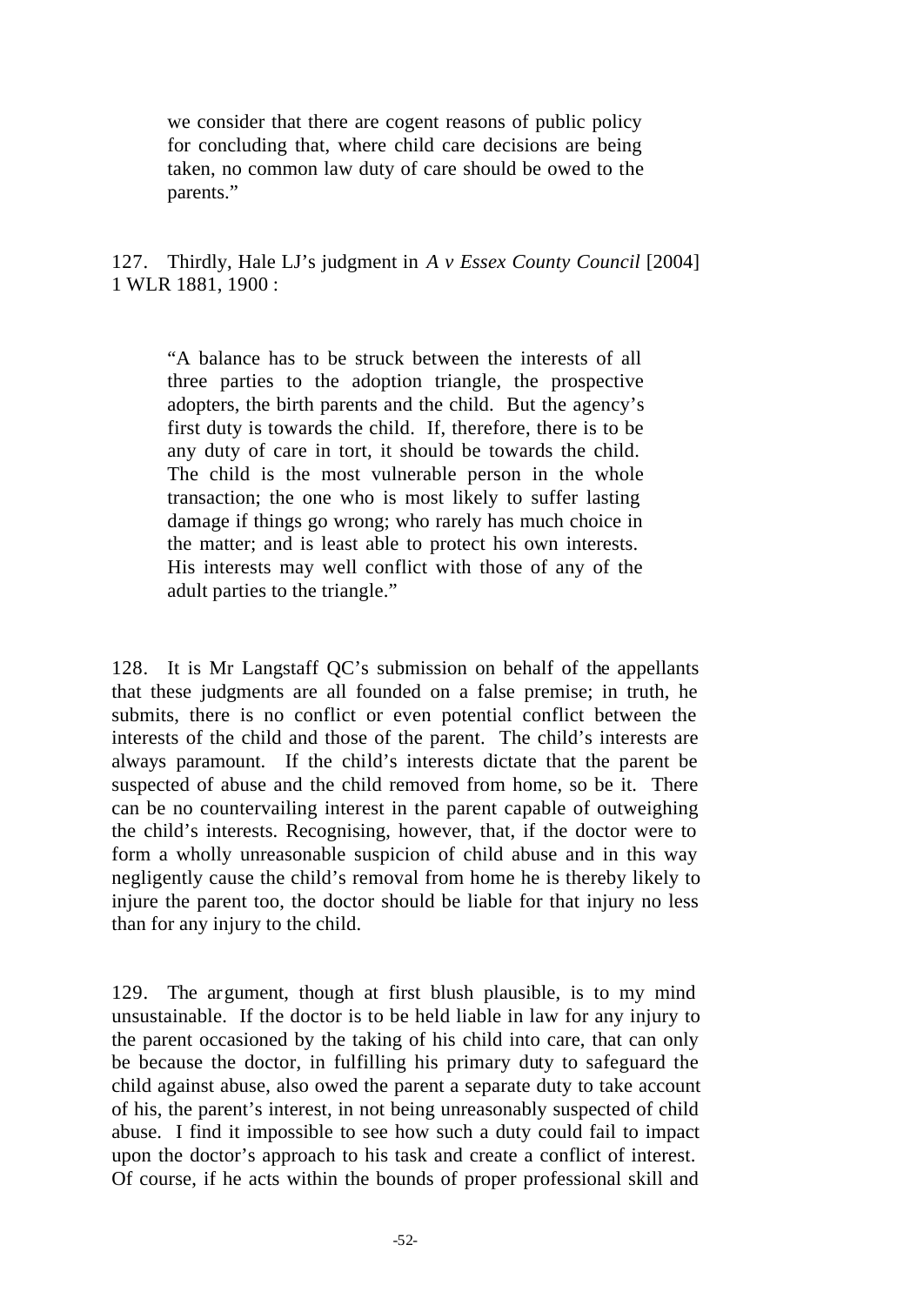care he is liable to no one. But if he were to act negligently he would know that whereas a negligent non-diagnosis of child abuse would expose him to liability only to the child, a negligent diagnosis based on suspicions unreasonably held would render him liable also to the parent.

130. Were it possible to harbour doubts on the matter, the evidence now before your Lordships in the form of statements from Professor Sir Alan Craft of the Department of Child Health at Newcastle University and Mary Marsh of the NSPCC must surely resolve them. Child abuse, it appears, is appallingly prevalent in our society and all too often, alas, undetected. As Professor Craft explains:

"[T]he diagnosis depends upon the doctor rejecting the history that is given. The small child cannot describe the history, the older child is too frightened and the carer is commonly the perpetrator and gives a false history.

 … [I]t is something for which paediatricians must always be on the lookout.. . .At the end of the consultation the doctor may well be able to say no more than 'This does not feel quite right'. . . .[I]t often depends upon a piecing together of a mosaic of evidence from a number of different sources. The individual professional may feel that there is something 'not quite right' about a case without having the sort of evidence which would convince a court that it is in the child's interest to be taken away from home. The doctor then has to make a judgment either to share the information with other professionals or to take the easy option and to send the child home, accepting the limitations imposed by his inability to test what the parents have said against other evidence. Only if the information is shared will it be seen beside other parts of the mosaic so that the picture will emerge. . . . If harm to children is to be reduced, the inevitable implication of this must be that a number of referrals will be made when the evidence of child abuse is at best tentative and where further investigation demonstrates that the concern was illfounded. … In those cases the child could suffer some damage as a result of the investigations necessary to allay the concern. However this damage should be temporary and marginal if the matter is properly handled, and comparatively easy to justify if a doctor is not acting irrationally. By contrast many parents will suffer embarrassment and real distress if the allegation is made, whether it is justified or not and however sensitively it is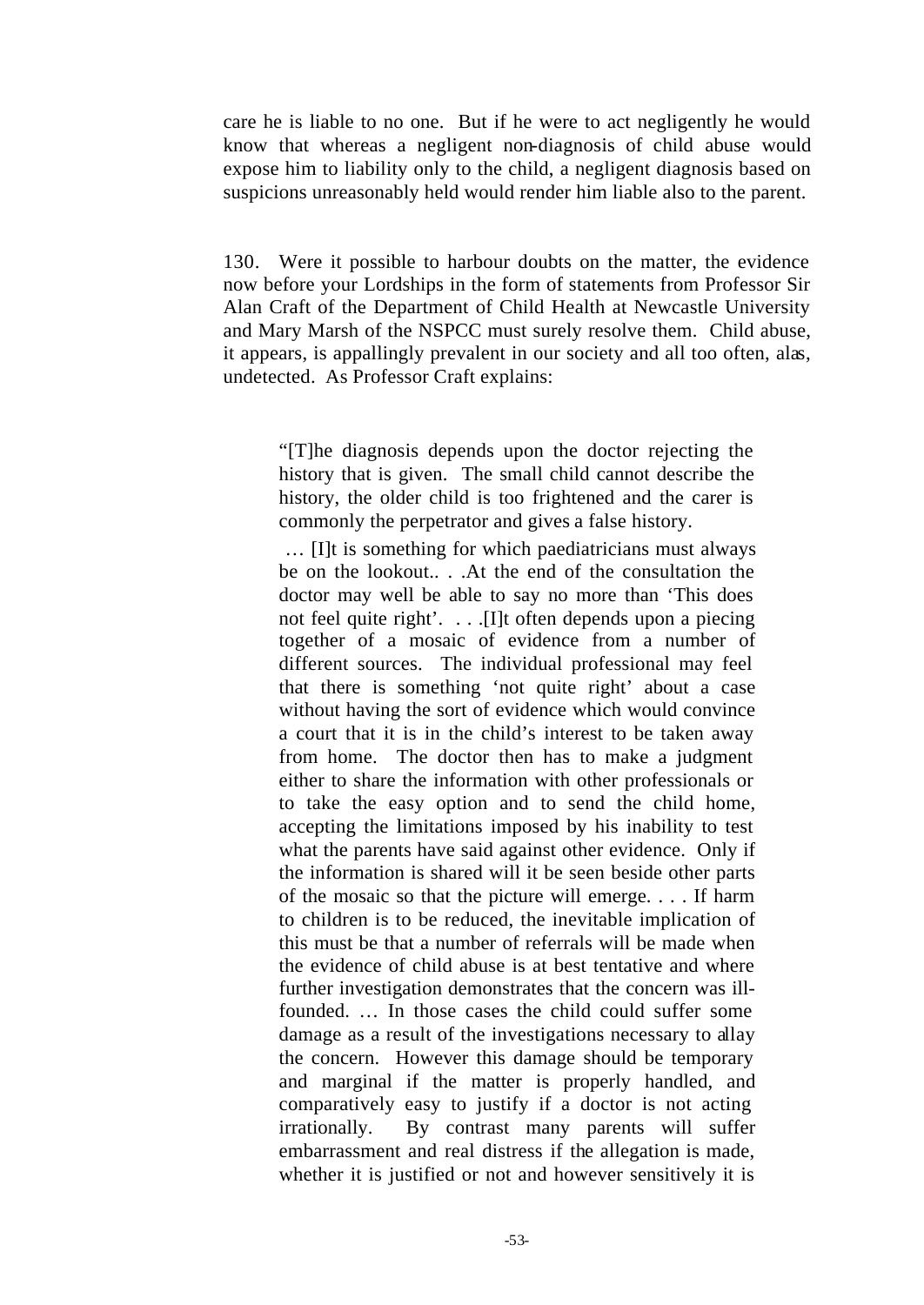put. If a duty of care is imposed in relation to the parent then the risk to the child may increase. The interests of the child and the parent do not coincide. In attempting to discharge a duty owed to the parent the paediatrician may decide not to refer a case to the local authority. If in that case the parent is harming the child then in attempting to discharge the duty to the parent the child will be put at risk of further harm. In order to discharge their obligations to the child, to protect it from further harm and to protect siblings, a doctor must be allowed to raise what sometimes may be no more than a suspicion with the relevant authorities without fear of litigation from the child's parents."

#### 131. Mary Marsh states:

"[T]he work of the NSPCC and others concerned with the protection of children depends crucially on the courage and expertise of doctors. It is all too easy for the doctor to accept that the evidence presented in a busy Out Patient Clinic was caused as the parent says, and to ignore the subtle signs that should make it clear that returning this child to the home risks life as well as health. The line of least resistance could easily be more attractive for the doctor: quite apart from the parental pressures, the investigation of such suspicion will self-evidently increase the pressure on cots, waiting lists and the doctor's own time. … We believe that doctors should have a duty to share their suspicions, to say when things do not feel right. They may have nothing specific to support that feeling, but the one small piece of information they have may when taken with others, reveal the whole picture. ... Noone should be sued for raising the possibility if they are acting bona fide in the interests of the child as they see it. … It is particularly important that the professional, of whatever discipline, recognises that the paramount duty is to the child patient and not the parent. For most children, happily, there is a congruity of interest between the child and his/her parents. The parents are the gatekeepers to the child's future. But for children at risk of abuse, especially those at the most ominous risk, there may not be congruity of interest but rather conflict of interest. That is why the welfare needs and interests of the child must be paramount."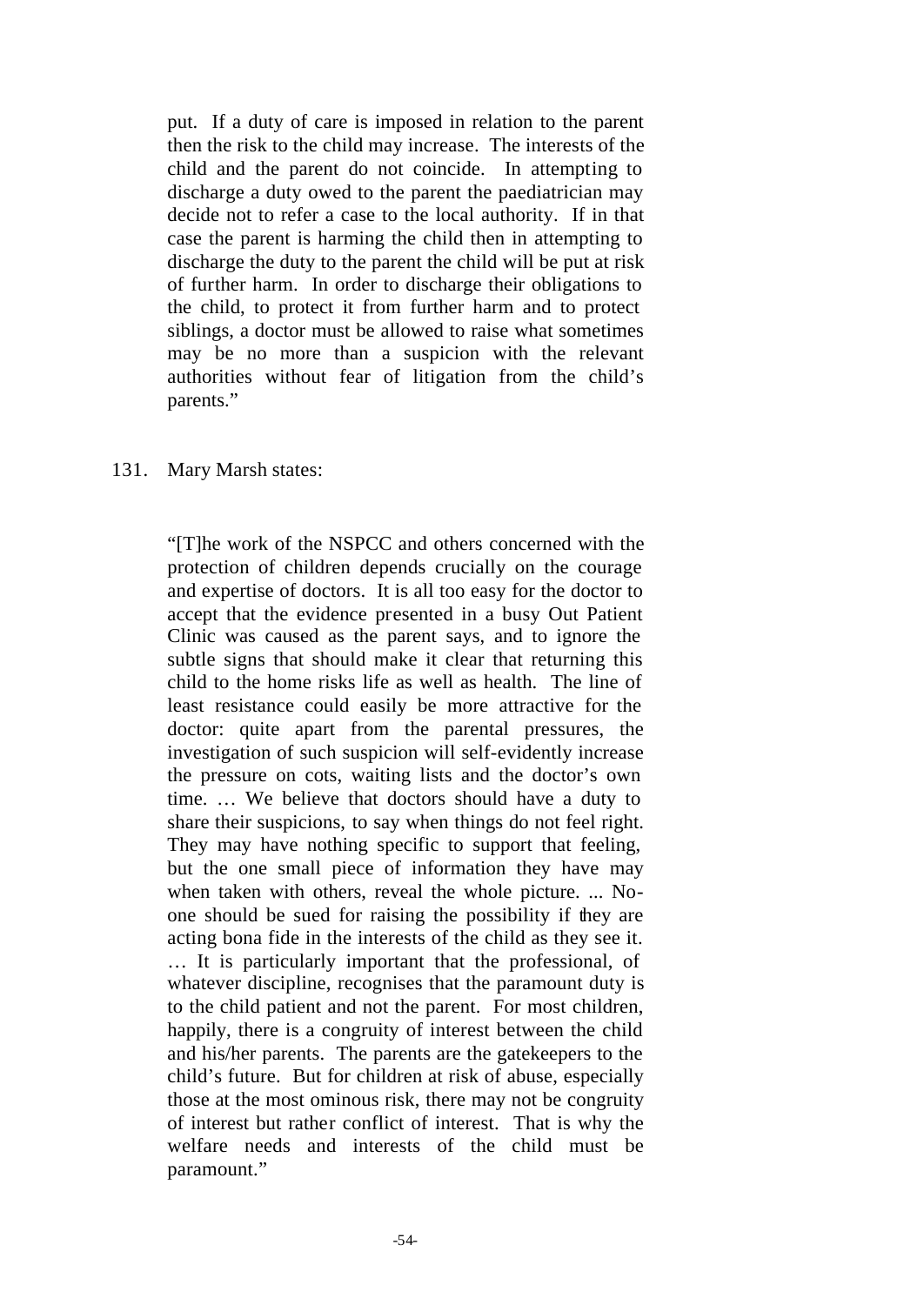132. Those comparatively brief passages from the evidence highlight what in any event seems plain. Doctors have a vital part to play in combating the risk of child abuse. Nothing must be done to discourage them in that task. "The easy option" (Professor Craft), "the line of least resistance" (Mary Marsh), will always be for the doctor to accept the explanations given and to suppress his doubts. What is needed, however, is that doctors should act with "courage" (Mary Marsh), when they feel that something "is not quite right" (Professor Craft), although there is "nothing specific to support that feeling" (Mary Marsh), and when "the evidence of child abuse is at best tentative." (Professor Craft). In these cases "the interests of the child and the parent do not coincide" (Professor Craft); "for children at risk of abuse, especially those at the most ominous risk, there may not be congruity of interest but rather conflict of interest." (Mary Marsh)

133. There are other powerful considerations too militating against the imposition of a duty of care to parents arising out of the doctor's discharge of his role in combating child abuse. These perhaps are best discerned by reference to the legal principles applying in certain related situations. Take a doctor whose negligent diagnosis or treatment of a child causes it to die with the result that the bereaved parent suffers psychiatric injury. Whilst clearly in such a case the parent can bring a claim on behalf of the child's estate under the Law Reform (Miscellaneous Provisions) Act 1934, there can be no claim by the parent in respect of his own loss unless exceptionally he can bring himself within the narrow parameters recognised to give rise to secondary liability—see for example the decision of the Court of Appeal in *North Glamorgan NHS Trust v Walters* [2003] Lloyd's Rep Med 49. The law has always placed strict limitations upon the right to recover for psychiatric injury and it is not easy to see why, if no such right exists in a father whose child is negligently allowed to die, it should be given to a father wrongly suspected of child abuse. In the first case the child is lost forever; in the second for a comparatively short time.

134. If it be said that in the second case the father's reputation is blackened, the law's response must be that a defamatory communication in the context of reporting suspicions of child abuse would inevitably attract the defence of qualified privilege so that liability would arise only on proof of malice, not mere negligence. The reason for such a rule is obvious: the law is concerned to encourage candour in such communications; doctors should not feel inhibited in reporting their concerns.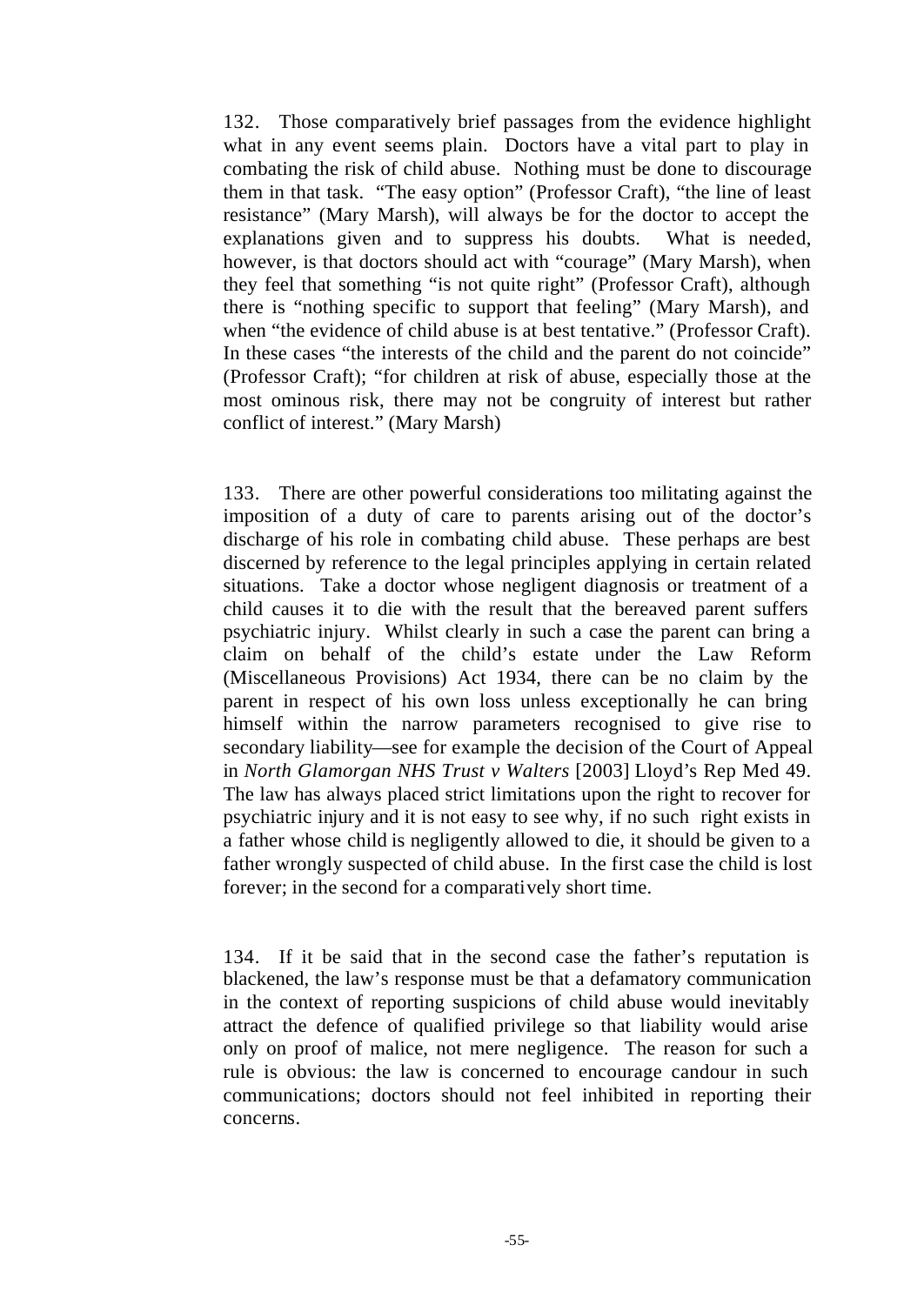135. I acknowledge that this principle did not prevent the House from finding a duty of care owed by an employer to his employee with regard to the preparation of a reference—*Spring v Guardian Assurance plc* [1995] 2 AC 296. But the speeches of the majority clearly emphasise the importance to that decision of the employer-employee relationship. Ordinarily, when considering the imposition of a duty of care previously unrecognised by the law, the courts are astute not to create a conflict of interest. Lord Browne-Wilkinson's speech in *White v Jones* [1995] 2 AC 207, 276 illustrates the point:

"[N]egligence in the preparation and execution of a will has certain unique features. First, there can be no conflict of interest between the solicitor and client (the testator) and the intended beneficiary. There is therefore no objection to imposing on a solicitor a duty towards a third party there being no possible conflict of interest."

136. Another related situation to that presently under consideration is where a doctor prepares evidence with a view to appearing in a child abuse case as a witness. In this event, of course, an absolute immunity or privilege attaches to his evidence. Not for a moment do I suggest that that was the position in any of these cases; the Court of Appeal examined and rejected such a claim on behalf of the social workers in the *Dewsbury* case and no appeal arises as to that. The point to be made, however, is that the public interest in law enforcement and the administration of justice does sometimes require potential liabilities to be excluded notwithstanding that those "wronged" are left uncompensated. The limitations on the tort of malicious prosecution and the court's refusal to recognise a duty of care in cases such as *Calveley v Chief Constable of the Merseyside Police* [1989 ] AC 1228 (the allegedly negligent conduct of disciplinary proceedings against police officers), *Elguzouli-Daf v Commissioner of Police of the Metropolis* [1995] QB 335 (the allegedly negligent prosecution of crime) and *Kumar v Commissioner of Police of the Metropolis* (unreported) 31 January 1995 (again the allegedly negligent institution and prosecution of an offence) are further examples in point.

137. There is always a temptation to say in all these cases that no one, whether a doctor concerned with possible child abuse, a witness or a prosecutor will ever in fact be held liable unless he has conducted himself manifestly unreasonably; it is unnecessary, therefore, to deny a duty of care, better rather to focus on the appropriate standard by which to judge whether it is breached. That, however, is to overlook two